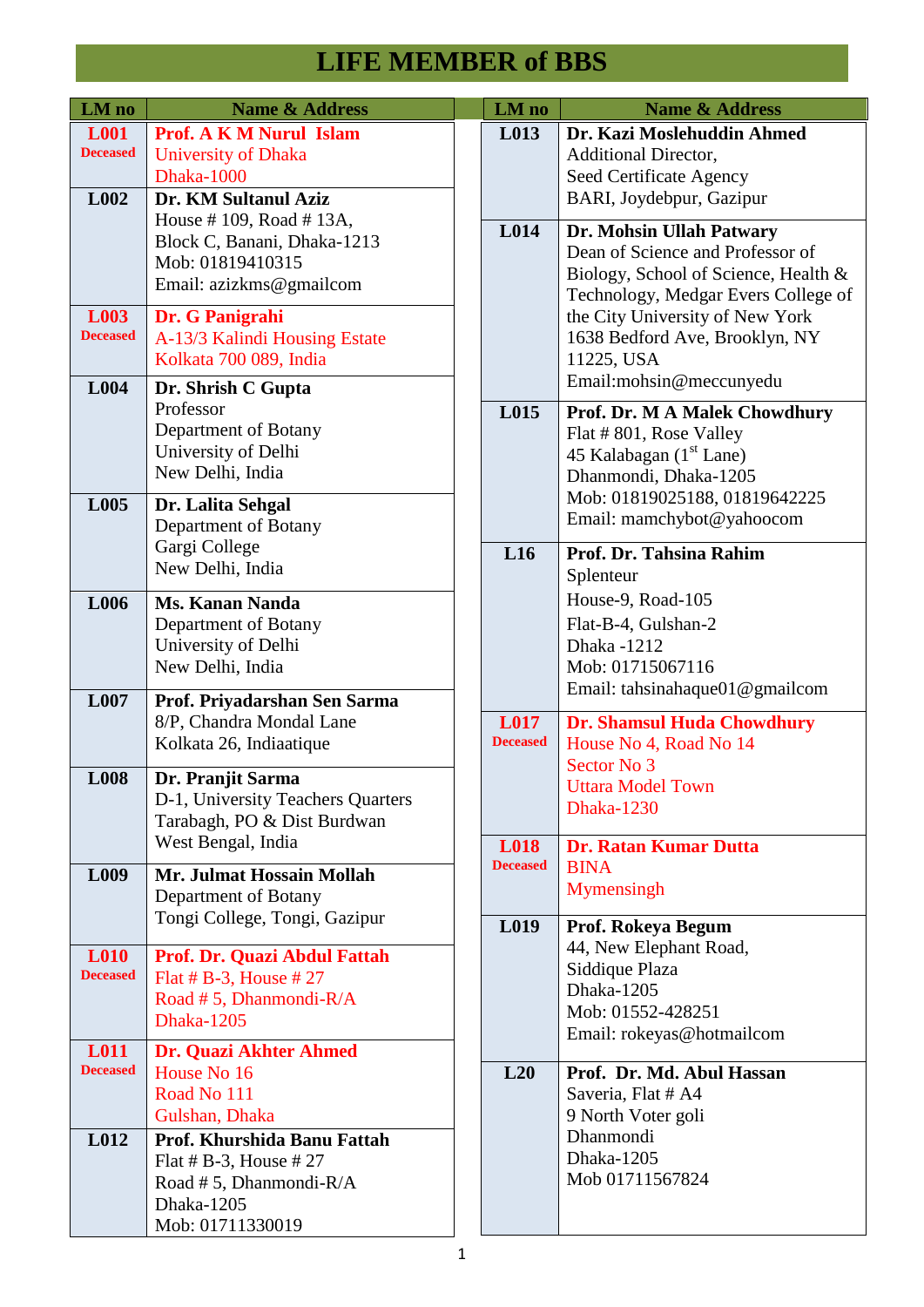| LM no                  | <b>Name &amp; Address</b>                                                                                                                                    | LM no                   | <b>Name &amp; Address</b>                                                                                                                                 |
|------------------------|--------------------------------------------------------------------------------------------------------------------------------------------------------------|-------------------------|-----------------------------------------------------------------------------------------------------------------------------------------------------------|
| L21                    | Prof. Dr. Z N Tahmida Begum<br>C-01-02, Pryoprangon<br>2, Paribag, Dhaka-1000<br>Mobile: 018155522933<br>Email: tahmidazn@gmailcom                           | L29<br><b>Deceased</b>  | <b>Prof. Dr. M Mozammel Haque</b><br><b>Tasnim Niketon</b><br>$148/6/A$ , Flate # 1/F<br>Shah-Ali Bagh, Mirpur-1<br><b>Dhaka-1216</b>                     |
| L <sub>022</sub>       | Prof. Dr. Nargis Jahan<br>House #34, Apart # $A4$ ,<br>Road #4, Dhanmondi R/A,<br>Dhaka -1205<br>Mob: 01819-128231<br>Email: jahannargis@yahoocom            | L030                    | Prof. Dr. Shamim Shamsi<br>Department of Botany<br>University of Dhaka,<br>Dhaka-1000<br>Mob: 01715023801<br>Email: profshamsi@gmailcom                   |
| L023                   | Dr. Bhaktimoy Sarkar<br>Flat $# 12A-B$<br>50/B, New Eskaton Road<br>Ramna, Dhaka-1000<br>Mob: 01713-028070                                                   | L31                     | Prof. AZM Nowsher Ali Khan<br><b>Manshy Appartment</b><br>B-6, 301, Boxnagar,<br>Mirpur, Dhaka-1216<br>Mob: 01710699115                                   |
| L024                   | Email: drbhaktimoysarkar@gmailcom<br>Prof. Dr. Md. Anwarul Huque<br>House 27, Road No-2<br>Sector -5, Uttara Model Town<br>Dhaka-1230                        | L32                     | <b>Prof Dr Momtaz Begum</b><br>Department of Botany<br>University of Dhaka<br>Dhaka-1000<br>Mob: 01711283447                                              |
| L25<br><b>Deceased</b> | Mob: 01819262020<br>Email: manwarulhuque@gmailcom<br><b>Prof. M Akhtaruzzaman</b><br><b>Department of Botany</b><br><b>University of Dhaka</b><br>Dhaka-1000 | L033                    | Mr Md Ashraful Haque<br>13/D, Sonargao Tower<br>8,9,10/3, Free School Street<br>Kathalbagan, Kalvert Road<br>Dhaka-1205<br>Mob: 01715023514               |
| L026                   | Prof. Dr. Md. Abdul Gafur<br>Department of Botany<br>University of Chittagong<br>Chittagong 4331<br>Mob: 01712684937<br>Email: gafurcu@yahoocom              | L034                    | Prof. Dr. Zia Uddin Ahmed<br>Apt # $3A$ , House # 6<br>Road #19, Sector #14<br>Uttara Model Town, Dhaka<br>Mob: 01714015978<br>Email: ziaahmed26@yahoocom |
| L027                   | <b>Prof. AKM Nazrul Islam</b><br>Apt # 2A, Plot # 117, 119<br>Ranavola Avenue<br>Sector-10, Uttara<br>Dhaka-1230<br>Mob: 01715973038                         | L035                    | Mr. S Badrul Alam Dewan<br>House $#01$ , Road $#14$<br>Rupnagar Residential Area<br>Dhak-1216<br>Mob: 01313865644<br>Email: badruldewan66@gmailcom        |
|                        | Email: nazrulislamakm@gmailcom                                                                                                                               | L036<br><b>Deceased</b> | <b>Mrs. Dilruba Begum</b><br><b>BRRI</b> , Joydebpur<br>Gazipur                                                                                           |
| L028                   | Prof. Dr. Syed Hadiuzzaman<br>18/1402, Japan Garden City,<br>Mohammadpur, Dhaka-1207<br>Mob: 01712432377<br>E-mail: syedzaman2004@yahoocouk                  | L037                    | <b>Prof. Faridun Nessa</b><br>C/O Prof AZM Nowsher Ali Khan<br><b>Manshy Appartment</b><br>B-6, 301, Boxnagar,<br>Mirpur, Dhaka-1216<br>Mob: 01710699115  |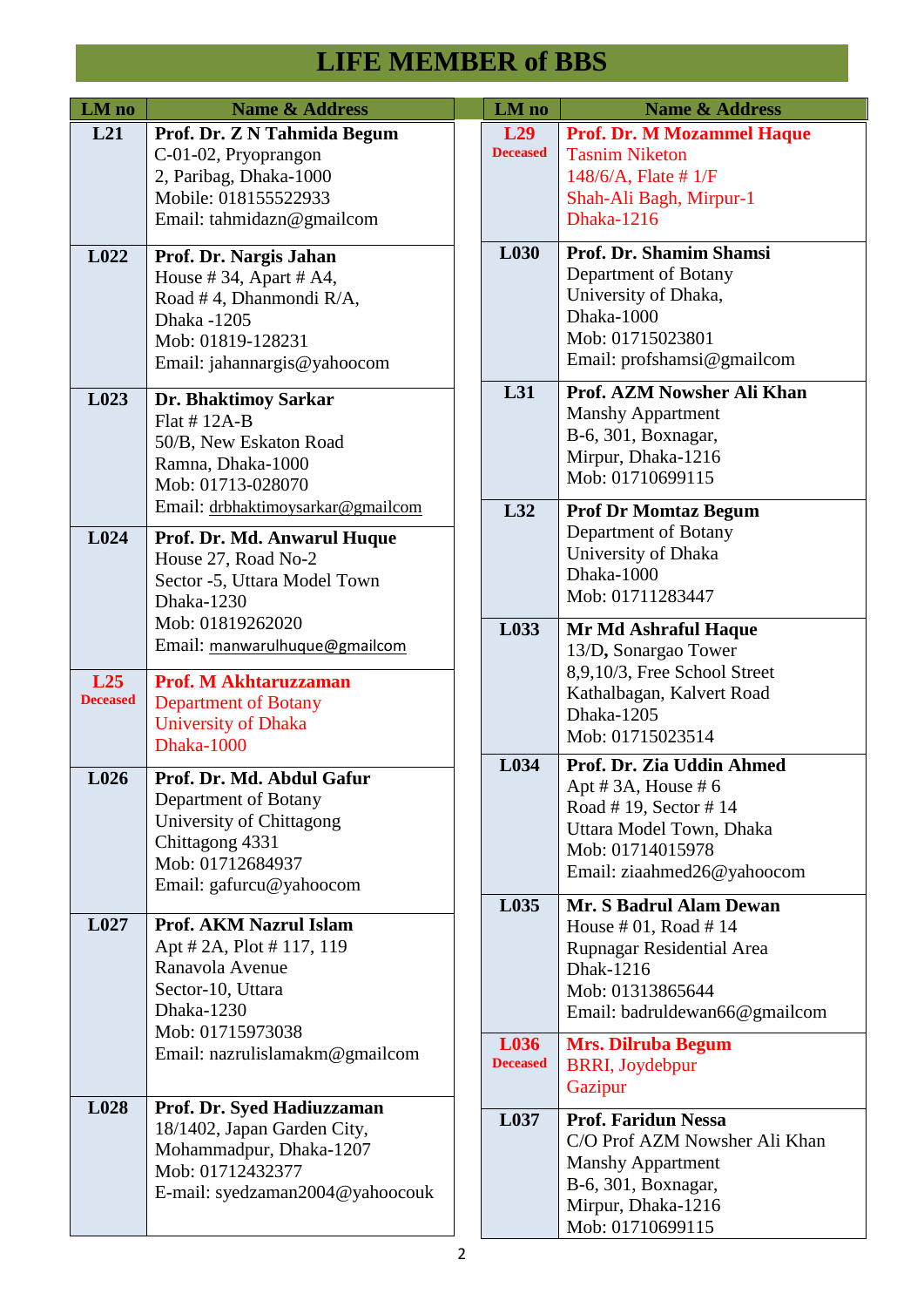| LM no                   | <b>Name &amp; Address</b>                                                                                                                                           |  | LM no                              | <b>Name &amp; Address</b>                                                                                                                                     |
|-------------------------|---------------------------------------------------------------------------------------------------------------------------------------------------------------------|--|------------------------------------|---------------------------------------------------------------------------------------------------------------------------------------------------------------|
| L038<br><b>Deceased</b> | Prof. Jahan Ara Munshi<br>Ex-Professor<br><b>Comilla Victoria College</b><br>Police Line Road, Comilla                                                              |  | L <sub>49</sub><br><b>Deceased</b> | <b>Prof. Mufti Nurunnesa Khatun</b><br>C/O Prof MR Khan<br><b>Department of Botany</b><br>University of Dhaka, Dhaka-1000                                     |
| L039                    | Mrs. Shahana Rezwan<br><b>Research Officer</b><br>Diabetic Association,<br>Segun Bagicha, Dhaka                                                                     |  | L50<br><b>Deceased</b>             | Prof. Abdul Mojid Munshi<br>Principal (EX)<br>590/1, Modhubagh<br>Mogbazar, Dhaka                                                                             |
| L <sub>040</sub>        | Dr. Md. Shamsuddin Ahmad<br>16/18, Santinagar, Bazar Road<br>Dhaka-1217<br>Mob: 01930048521                                                                         |  | L051                               | Prof. Md. Obaidur Rahman Sikder<br>Flat No-202, Garden-1<br>Road No-2/C Pallabi R/A<br>Mirpur-1216<br>Mob: 01719842484                                        |
| L041<br>deceased        | <b>Prof. Priyalal Sarker</b><br><b>Deparment of Botany</b><br><b>Barisal Mohila College</b>                                                                         |  | L052                               | Email: ors2745@gmailcom<br>Prof. Masuda Khatun                                                                                                                |
| L042<br>L043            | <b>Barisal</b><br><b>Prof. Nilufar Sadeque</b><br>Flat $# 4A$ , House $# 72$<br>Road # 05, Banani Old DOHS<br>Dhaka-1213, Mob:01731970630<br><b>Prof S M Haider</b> |  |                                    | 199/A (Planet Perk), $3rd$ floor<br>Eastern Road, Lane-1,<br>Mohaklali DOHS<br>Dhaka Cantonment, Dhaka-1212<br>Mob: 01726503327<br>Email: amprithula@yahoocom |
| <b>Deceased</b>         | 26/C Govt Officers Quarter<br>Road No - 22, Banani<br>Dhaka $-1213$                                                                                                 |  | L53<br>L054                        | Prof. Dr. M Shahadat Morshed<br>12/D, Fuller Road South<br>Dhaka University Campus<br>Dhaka-1000<br>Mob: 01817122432<br>Email: shahadatmorshed@yahoocom       |
| L044<br><b>Deceased</b> | <b>Prof. Mahfuza Rahman</b><br>26/C Govt Officers Quarter<br>Road No - 22, Banani<br>Dhaka $-1213$                                                                  |  |                                    |                                                                                                                                                               |
| L045<br><b>Deceased</b> | <b>Prof. Naiyer Sultana</b><br>Member<br><b>Public Service Commission</b><br><b>Dhaka</b>                                                                           |  |                                    | Prof. Dr. Md. Abul Bashar<br>Department of Botany<br>University of Dhaka<br>Dhaka-1000<br>Mob: 01810146021                                                    |
| L46<br><b>Deceased</b>  | Prof. Md. Salar Khan<br>House No 20, Road No 6                                                                                                                      |  |                                    | Email: botanybashar@yahoocom                                                                                                                                  |
| L47<br>L48              | Sector No 3, Uttara, Dhaka<br>Prof. Md. Abdul Momin Miah<br>9, North Circular Road<br>Dhanmondi<br>Dhaka-1205<br><b>Prof. Mahbubar Rahman Khan</b>                  |  | L055                               | Prof. Dr. Jadu Lal Karmoker<br>Department of Botany<br>University of Dhaka<br>Dhaka-1000<br>Mob: 01777657798<br>Email: jlkarmoker48@gmailcom                  |
| <b>Deceased</b>         | <b>Department of Botany</b><br><b>University of Dhaka</b><br>Dhaka $-1000$<br>Mob: 01819433039<br>E-mail: khanmr37@gmailcom                                         |  | L056                               | Mr. Md. Akmal Hossain (Elias)<br>Room $\#$ 3042 (ANNEX)<br><b>Supreme Court Bar Association</b><br>Building, Shahbag, Dhaka<br>Mob: 01712942290               |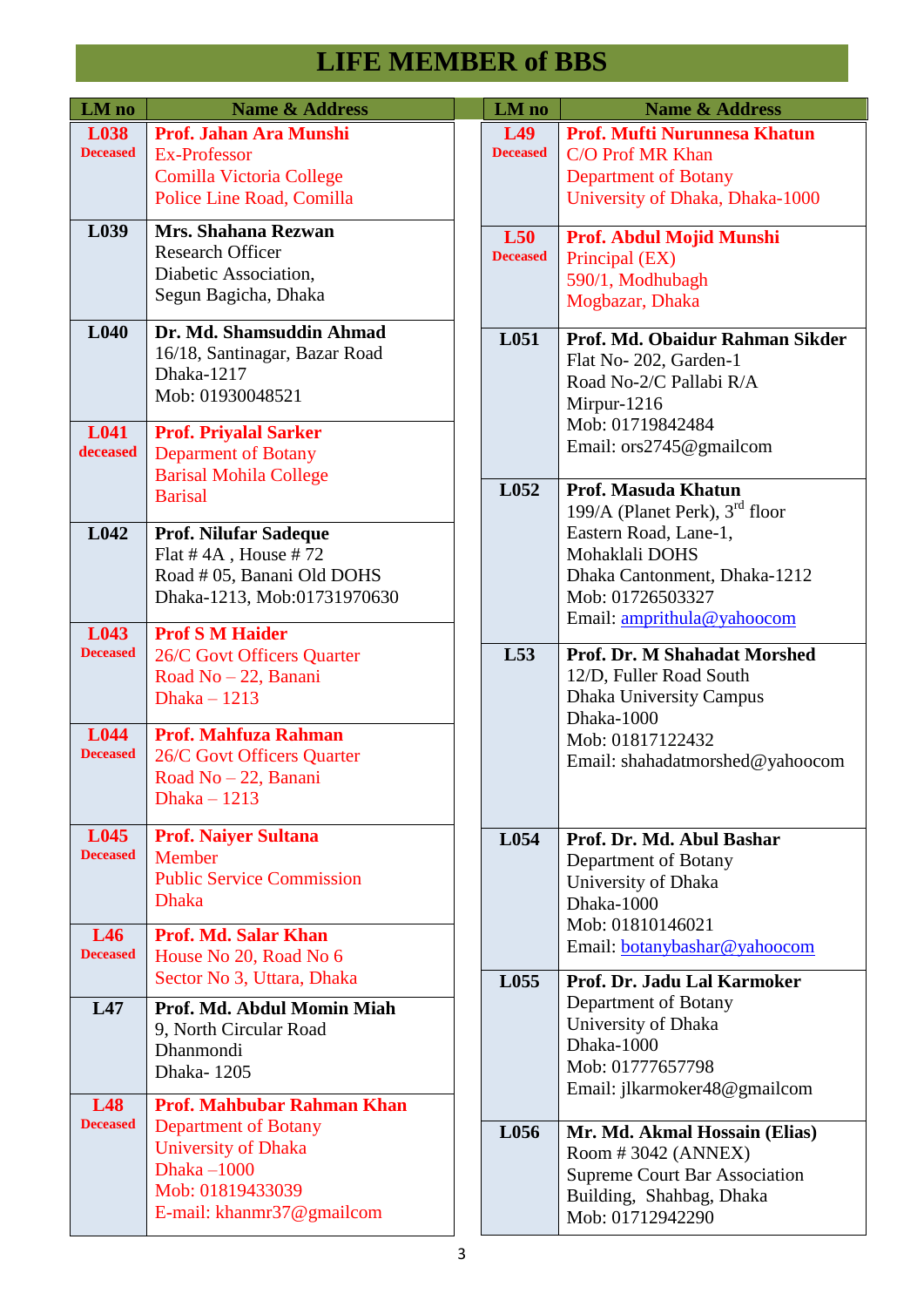| LM no                   | <b>Name &amp; Address</b>                                                                                                                   | LM no            | <b>Name &amp; Address</b>                                                                                                                        |
|-------------------------|---------------------------------------------------------------------------------------------------------------------------------------------|------------------|--------------------------------------------------------------------------------------------------------------------------------------------------|
| L <sub>057</sub>        | Mrs. Mahbuba Hussain<br>Room # 3042 (Annex)<br><b>Supreme Court Bar Association</b><br>Building, Shahbag, Dhaka<br>Mob: 01712942290         | L68              | Prof. Dr. Iqbal Aziz Muttaqi<br>House #34, Apart #A4, Road #4,<br>Dhanmondi R/A, Dhaka -1205<br>Mobile: 01819-465997<br>Email: imuttaqi@gmailcom |
| L058<br><b>Deceased</b> | <b>Prof. Dr. TIMA Mozmader</b><br>458/1, Shenpara Parbata,<br>Shell Mary Gold, Flat-1A,<br>Kafrul Mirpur-13, Dhaka-1216<br>Mob: 01190332126 | L <sub>069</sub> | Prof. M A Bari<br>House #39, Apt #102<br>Road #12/A, Dhanmondi<br><b>Dhaka-1205</b><br>Mobile: 01611530899<br>Email: prof_bari@yahoocom          |
| L59                     | Mr. Md. Sayedur Rahman<br>2/Ga, Nawab Habibulla Road,<br>Shahabag, Dhaka-1000<br>Mob: 01711221605                                           | L <sub>070</sub> | Mr. M Hafizur Rahman<br>Department of Botany<br>University of Dhaka<br>Dhaka-1000                                                                |
| L60                     | Prof. Dr. Nurun Nahar<br>2/Ga, Nawab Habibulla Road,<br>Shahabag, Dhaka-1000<br>Mob: 017326039206                                           | L071             | Mr. AKM Mahbubul Alam<br>Department of Botany<br>University of Dhaka<br>Dhaka-1000                                                               |
| L061                    | Dr. Md. Mamunur Rashid<br>Director, Potato Research Centre<br>BARI, Joydebpur, Gazipur                                                      | L072             | Dr. Hasina Begum<br>Senior Scientific Officer (Oil Seeds)<br>BARI, Joydebpur<br>Gazipur                                                          |
| L062                    | Dr. K M Shah Newaz<br>South Anupam, Apartment C-7<br>House #22, Road # $10/A$<br>Dhanmondi R/A, Dhaka-1209<br>Mob: 01713012114              | L073             | Prof. ATM Naderuzzaman<br>Shamoik<br>Plot No-651, Sector $-1$<br>Housing Estate, Sopura<br>Rajshahi Mob: 01745895643                             |
| L063<br><b>Deceased</b> | Mr. Md. Ali Hossain Malik<br>House No-1, Road N0-8<br>$Block - A$ , Section $-10$<br>Mirpur, Dhaka -1216                                    | L074             | Email: nadirzaman@hotmailcom<br>Dr. Ahmed Mozharul Hoque<br>amhuq1@yahoocom                                                                      |
| L064                    | <b>Mrs. Feroza Khatun</b><br>Narayangonj Govt Mohila College<br>Narayangonj                                                                 | L075             | Dr. MA Sattar<br>Chief Scientific Officer &<br>Head, Soil Science Division<br>BINA, PO Box No. 4<br>Mymensingh-2200                              |
| L065                    | Dr. S Jalaluddin Ahmed<br>57/F, Azimpur Estate<br><b>Dhaka</b>                                                                              | L076             | Mr. Md Safiul Alam Bhuiyan<br><b>Plant Breeding Division</b><br>BARI, Joydebpur, Gazipur                                                         |
| L066<br><b>Deceased</b> | Dr. Mabbuba Halim<br><b>Bangladesh National Harbarium</b><br>Chiriakhana Road, Mirpur<br><b>Dhaka-1216</b>                                  | L077             | Mrs. Rowshan Ara Chowdhury<br>Flat #801, Rose Valley<br>45 Kalabagan (1 <sup>st</sup> Lane)<br>Dhanmondi, Dhaka-1205                             |
| L067<br><b>Deceased</b> | Prof. Md. Almasuddin Howlader<br>89/3/D, Ramkrishna Mission Road<br><b>Dhaka-1203</b>                                                       |                  | Mob: 01819642225<br>Mob: 01819025188<br>Email: rowara1960@gmailcom                                                                               |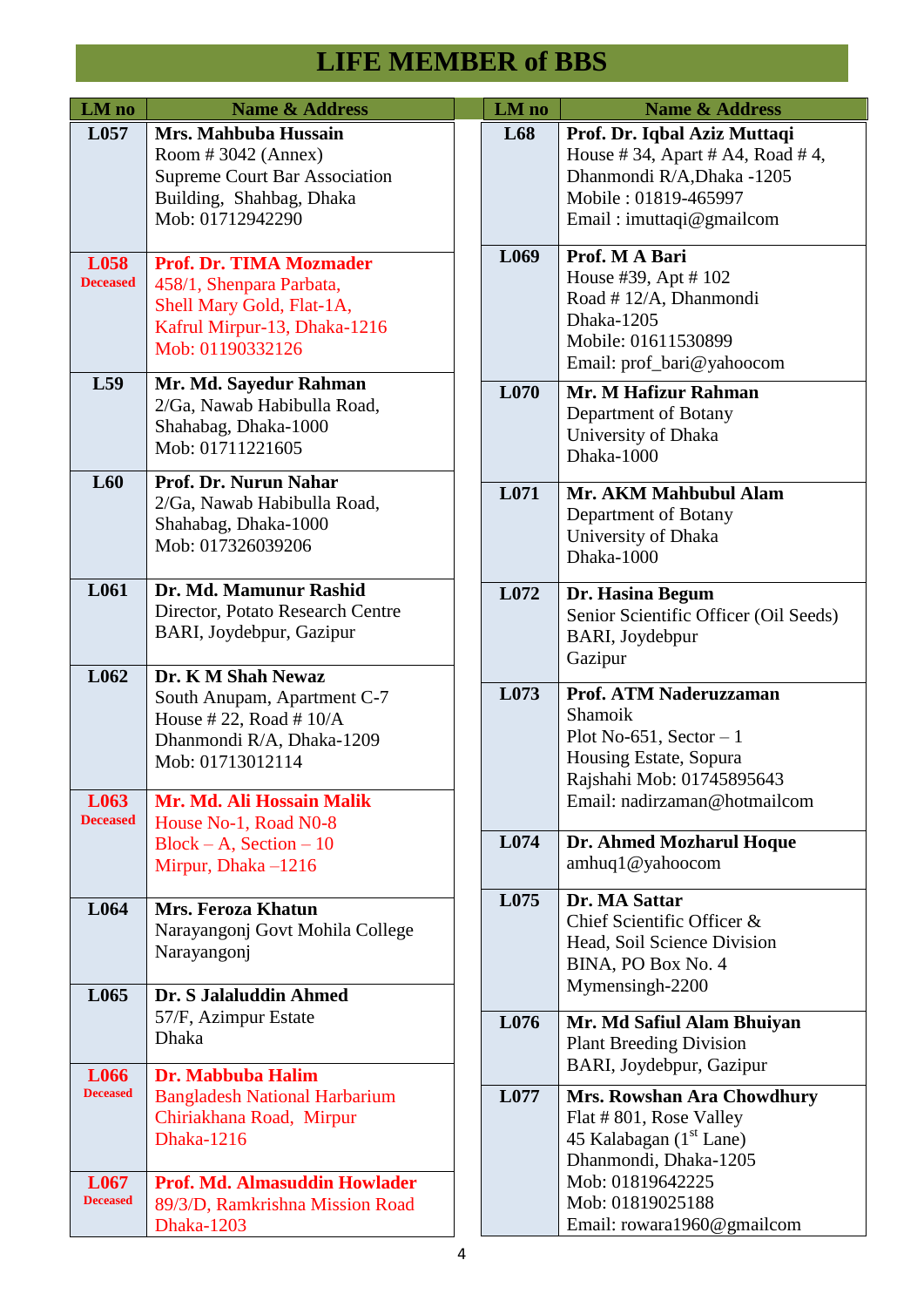| LM no                          | <b>Name &amp; Address</b>                                                                                                                                                           | LM no                   | <b>Name &amp; Address</b>                                                                                                                                       |
|--------------------------------|-------------------------------------------------------------------------------------------------------------------------------------------------------------------------------------|-------------------------|-----------------------------------------------------------------------------------------------------------------------------------------------------------------|
| L078<br><b>Deceased</b>        | <b>Prof. AAA Muhsi</b><br>House No-30<br>Road No-7, Flat No-E1<br>Dhanmondi, Dhaka                                                                                                  | L088                    | Prof. Quazi Abdul Baset<br>House# 35/8, Road # 3<br>Shyamoli, Dhaka 1207<br>Mob: 01911273693<br>Email: qabasetcu@yahoocom                                       |
| L079                           | Dr. MA Samad<br>Baganbilash, House #26<br>Road # 2 (Inside Beribandh)<br><b>Shatamasjid Housing</b><br>Mohammadpur, Dhaka-1207<br>Email: samad_binapbd@yahoocom<br>Mob: 01731210826 | L089                    | Prof. Md Azizur Rahman<br>DOM-INNO (Champa)<br>Apt-A3<br>170-171 Elephant Road<br>Dhaka-1205<br>Mob: 01819610095<br>Email: drazizurrahman44@gmailcom            |
| <b>L080</b><br><b>Deceased</b> | Mr. M Ismail<br><b>Department of Botany</b><br><b>University of Dhaka</b><br><b>Dhaka-1000</b>                                                                                      | L090                    | Mr. Dewan Shameem Al-Hasan<br>14/12, Iqbal Road, Block $-A$<br>Mohammadpur, Dhaka                                                                               |
| L081<br><b>Deceased</b>        | <b>Prof. SK Bhadra</b><br><b>Department of Botany</b><br><b>University of Chittagong</b><br>Chittagong                                                                              | L091                    | Prof. Rabeya Khanam<br>Flat # AB-4, House #17<br>Road #11 (Old 32)<br>Dhanmondi R/A, Dhaka-1209<br>Mobile: 01711562148<br>Email: rebazahed@gmailcom             |
| L082                           | Prof. Dr. Md. Amin Uddin Mridha<br>House # 03, Road # 32<br>Sector -07, Uttara Model Town,<br>Dhaka-1230<br>Mob: 01731896661<br>Email: mridha52@gmailcom                            | L092                    | Dr Khandker Mohd Qamrul Hasan<br><b>KAROTOA</b><br>House # 24, Road # 6<br>Sector-10, Uttara Model Town<br>Dhaka-1230                                           |
| L083                           | Mr. Md. Abdur Rahim<br>Department of Horticulture<br><b>Bangladesh Agriculture University</b><br>Mymensingh                                                                         | L093<br><b>Deceased</b> | <b>Prof Dr Farida Binte lutfar</b><br>$H \# 24$ , Rd $\# 6$ , Sector $\# 10$ ,<br>Uttara, Dhaka-1230<br>Mobile: 01911-320574<br>Email: faridahasan1949@gmailcom |
| L084                           | Dr. MAQ Shaikh<br><b>Plant Genetics Division</b><br>BINA, PO Box No 4<br>Mymensingh                                                                                                 | L094                    | Dr Saleemul Huq<br>House No 620<br>Road No 20 (Old)10-A, (New)<br>Dhanmondi R/A, Dhaka                                                                          |
| L085                           | No name                                                                                                                                                                             | L095<br><b>Deceased</b> | Dr Md Tojammal Hossain                                                                                                                                          |
| L086                           | Mr. Joynal Abedin<br>Ex-Principal<br>Vill - Tatapara, PO Nowpara,<br>Narshinghdi                                                                                                    |                         | <b>Biological Research Division</b><br><b>BCSIR Lab, Mirpur Road</b><br><b>Dhanmondi</b><br><b>Dhaka-1209</b>                                                   |
| L087<br><b>Deceased</b>        | <b>Prof. Dr. Asheque Ahmed</b><br><b>Department of Botany</b><br>University of Rajshahi<br>Rajshahi                                                                                 | L096                    | Dr. SA Miah<br>Head, Plant Pathology Division<br>BRRI, Joydebpur<br>Gazipur                                                                                     |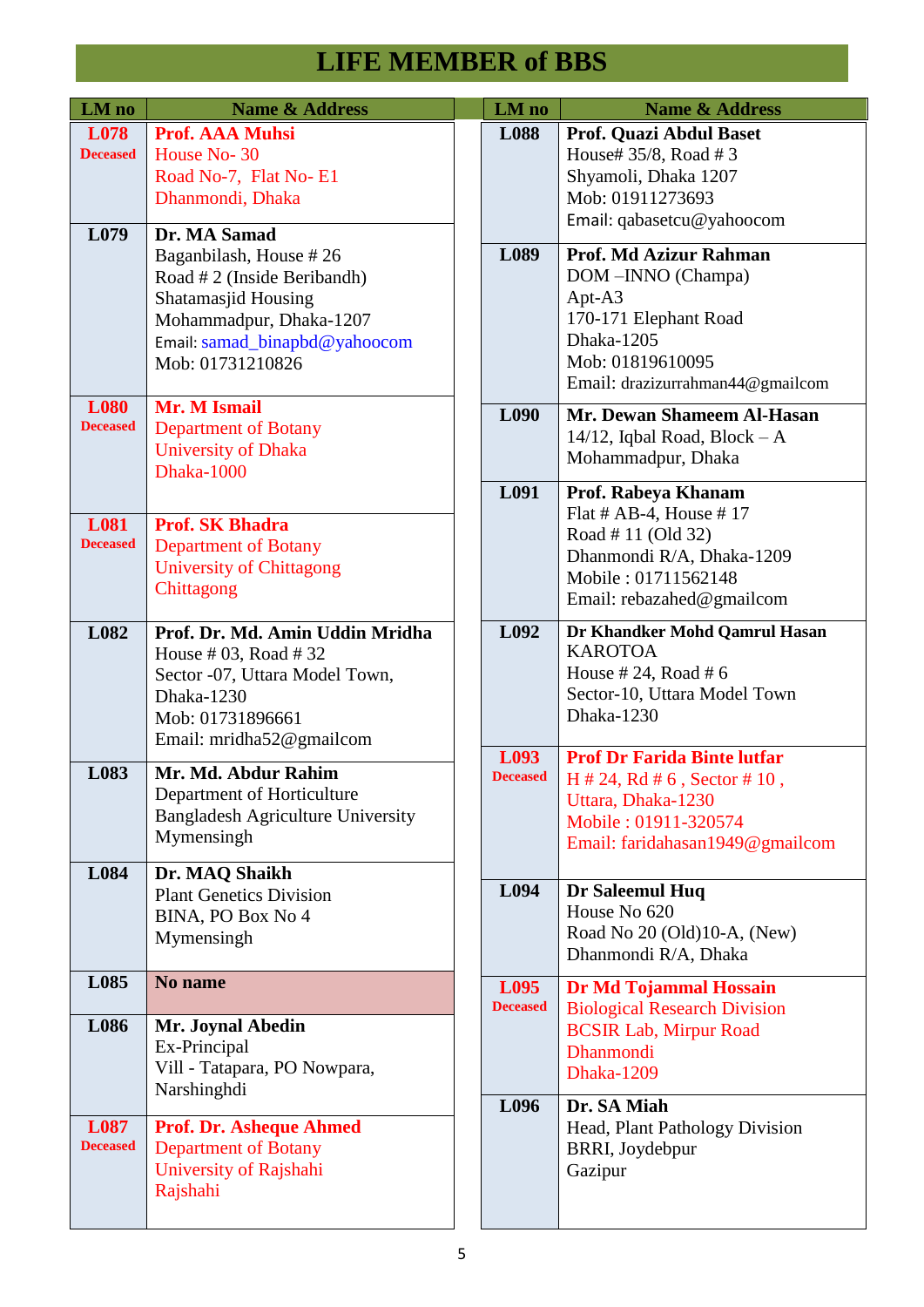| LM no            | <b>Name &amp; Address</b>                                                                                                                                                    | LM no                               | <b>Name &amp; Address</b>                                                                                                                                                                            |
|------------------|------------------------------------------------------------------------------------------------------------------------------------------------------------------------------|-------------------------------------|------------------------------------------------------------------------------------------------------------------------------------------------------------------------------------------------------|
| L097             | Wahida Sultana<br>House #13, Road #03<br>Dhanmondi R/A<br>Dhaka-1205<br>Mob: 01799769171                                                                                     | L <sub>105</sub><br><b>Deceased</b> | <b>Prof. Sultanul Alam</b><br><b>Department of Botany</b><br>University of Rajshahi<br>Rajshahi-6205<br>Prof. Dr. Kamal Hossain                                                                      |
| L098             | Email: wahida_agro@yahoocom<br>Prof. Dr. Moniruzzaman Khondker<br>Department of Botany<br>University of Dhaka<br>Dhaka-1000<br>Mob: 01712432377<br>Email: mkhondker@yahoocom | L106<br>L107                        | Institute of Forestry& Environment Science<br>University of Chittagong<br>Chittagong 4331<br>Mob: 01819837689<br>Email: mkhossain2009@gmailcom<br><b>Prof. ABM Enayet Hossain</b>                    |
| L099             | Prof. Dr. Abdul Aziz<br>Department of Botany<br>University of Dhaka, Dhaka-1000<br>Mob: 01914818448<br>Email: drazizbotany@gmailcom                                          | <b>L108</b><br><b>Deceased</b>      | Jahangirnagar University<br><b>Prof. Amulya Bikash Basak</b><br><b>University of Chittagong</b><br>Chittagong                                                                                        |
| L <sub>100</sub> | Prof. Md. Nural Anwar<br>Vice-Chancellor<br>Port City International University<br>South Khulshi, 7-14, Nikunja Housing<br>Society, Chattragram<br>Mob: 01716430243           | L <sub>109</sub><br>L110            | <b>Univ-Doz Dr Martin DOKULIL</b><br>Institute fur Limnologie der OAW<br>A-5310 Mondsee, Gaisberg 116<br>Austria<br>Dr. Md. Iqbal Akhtar                                                             |
| L101             | Email: anwarmn51@yahoocom<br>Mr. Nurul Haque Chowdhury<br>House #39-A, Road #11(New)<br>32(old), Dhanmondi R/A                                                               |                                     | Ex-Director (BARI)<br>687/A, Sipahibag (Fist Floor)<br>Khilgaon, Dhaka-1219<br>Mob: 0171628634202, TT-8254202<br>Email: maiqbal1984@gmailcom                                                         |
| L <sub>102</sub> | Dhaka-1209<br>Mobile: 01711546960<br>Email: ripark@hotmailcom<br>Mr. Rowshan Ali Chowdhury                                                                                   | L111                                | Dr. M Abul Hossain<br>Department of Botany<br><b>Bangladesh Agricultural University</b><br>Mymensingh                                                                                                |
|                  | House No 110,<br>Road No 19 (Old), 9/A (New),<br>Dhanmondi R/A (West)<br>Dhaka-12                                                                                            | L112                                | Mr. Md. Solaiman Ali Fakir<br>Department of Crop Botany<br><b>Bangladesh Agricultural University</b><br>Mymensingh<br>Mob: 01715523202                                                               |
| L <sub>103</sub> | Dr. Shikha Noor Munshi<br>Flat #10F, Imtiaz Tower<br>10/3 Box Culvert Road<br>Kathalbagar, Free School Street<br>Banglavision Tower Goli, Dhaka<br>Mobile: 01732339917       | L113                                | Email: fakirmsa@gmailcom<br>Mr. AKM Azad-Ud-Doula Prodhan<br>Department of Crop Botany<br><b>Bangladesh Agricultural University</b><br>Mymensingh<br>Mob: 01716334222<br>Email: prodhanakma@yahoocom |
| L104             | Prof. Md. Ferdous Mondal<br>Department of Horticulture<br><b>Bangladesh Agriculture University</b><br>Mymensingh                                                             | L114                                | Dr. A Rashid Gomosta<br><b>Plant Physiology Division</b><br>BRRI, Joydebpur<br>Gazipur                                                                                                               |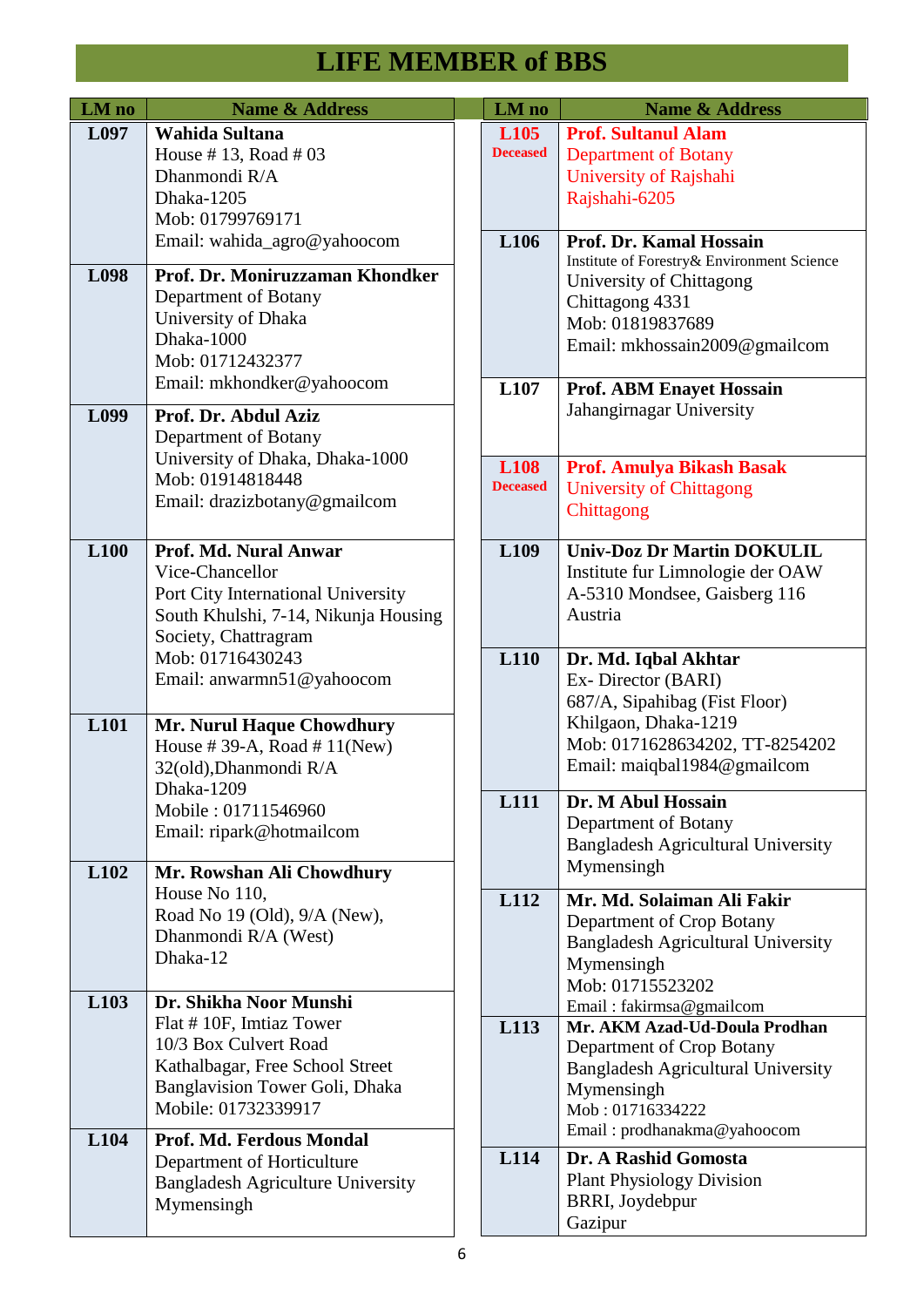| LM no           | <b>Name &amp; Address</b>                                                                                                                                                                                         |  | LM no                   | <b>Name &amp; Address</b>                                                                                                                                                                                                            |
|-----------------|-------------------------------------------------------------------------------------------------------------------------------------------------------------------------------------------------------------------|--|-------------------------|--------------------------------------------------------------------------------------------------------------------------------------------------------------------------------------------------------------------------------------|
| L115<br>L116    | Prof. Gulshan Ara<br>23, Sidheswari Road<br>Sky View Katoki, Dhaka<br>Mob: 01777286708<br>Mr. Gour Hari Ghose                                                                                                     |  | L125                    | Prof. Mostafa Kamal Pasha<br><b>Baitul Pasha</b><br><b>Power House Road</b><br>Gopalgonj-8100<br>Email: pashamk49@gmailcom                                                                                                           |
|                 | <b>Horticulture Division</b><br><b>Regional Agriculture Research Station</b><br>Akbarpur, Giasnagar, Moulavibazar                                                                                                 |  | L126                    | Mob: 01994283442<br>Prof. Kalimuddin Bhuiyan<br>Aloe Chaiya, T&T Road<br>Matial Para, Belabo                                                                                                                                         |
| L117            | Prof. Dr. Md. Azibur Rahman<br>Flat # 5D, 118 Crecent Road<br>North Dhanmondi<br>Dhaka-1205                                                                                                                       |  |                         | Narsingdhi-1640<br>Mob: 01715266321, 01712216605<br>Email: bhuiyanmk@yahoocom                                                                                                                                                        |
| L118<br>L119    | Mr. Shahidul Islam<br><b>Graduate Training Institute</b><br><b>Bangladesh Agricultural University</b><br>Mymensingh<br>Prof. Dr. Abul Khair<br>Treasurer (In Charge) & Director                                   |  | L127                    | Prof. Dr. Ansarul Karim<br><b>Managing Director</b><br><b>Environmental Conservation</b><br><b>Management Consultants Ltd</b><br>House #33kha, Road #12A<br>Dhanmondi, Dhaka-1209<br>Mobile: 01713414334<br>Email: ecomac99@gmailcom |
|                 | Hamdard International Institute<br><b>Integrated Herbal Research and</b><br>Development (HIIIHRD)<br>Hamdard University Bangladesh<br>Gazaria, Munshigonj-1510<br>Mob: 01712013005<br>Email: abulkhairju@gmailcom |  | L128                    | Prof. Dr. M. Atiqur Rahman<br>28, CDA Avenue<br>Lalkhanbazar, Chittagong<br>Mob: 01716312729<br>Email: atiquerahman125@hotmailcom                                                                                                    |
| L120            | provc@hamdarduniversityedubd<br>Prof. Dr. Parveen Sultana<br>Flat #8A, 34 Shegunbagicha (Kaderia)<br>Dhaka-1000<br>Mob: 01711287375                                                                               |  | L129                    | Dr. Mostafizur Rahman<br>Director, Central Drugs Lab<br>Ministry of Health & Family<br>Planning, Govt of Bangladesh,<br>Agrabad, Chittagong                                                                                          |
| L121            | Email: drparveensultana1956@gmailcom<br>Prof. Dr. SNIM Salehuzzaman                                                                                                                                               |  | L130<br><b>Deceased</b> | <b>Prof. M Arshad Ali</b><br><b>Bangladesh National Herbarium</b><br>Chiriakhana Road, Mirpur<br><b>Dhaka-1216</b>                                                                                                                   |
| L122            | Mr. M Abdur Rahman<br>187/1, Umbagan Dorikharbana<br>Uposohar, Rajshahi<br>Mob: 01716308328                                                                                                                       |  | L131                    | Dr. M Mohiuddin<br>CRO (Retd), BFRI,<br>Sholoshahar, Panchlaish<br>Chattogram                                                                                                                                                        |
| L123            | Mrs. Usha Rani Das<br><b>Plant Breeding Division</b><br>BARI, Joydebpur, Gazipur                                                                                                                                  |  | L132                    | Mob: 01819361750, 01751777477<br>Email: uddinm59@gmailcom<br><b>Mr. Kabiruddin Ahmed</b>                                                                                                                                             |
| L124            | Mr. Al-Haj Ataur Rahman                                                                                                                                                                                           |  | <b>Deceased</b>         | <b>BFRI, Chittagong</b>                                                                                                                                                                                                              |
| <b>Deceased</b> | <b>Yousuf Monjil</b><br>Post & Vill - Kazir Pagla<br>Thana-Lohojong, Monshigonj<br>Mob: 01552550453, 01964563702                                                                                                  |  | L133<br><b>Deceased</b> | Prof. Dr. M A Aziz Khan<br><b>Department of Botany</b><br><b>University of Chittagong</b><br>Chattrogram-4331                                                                                                                        |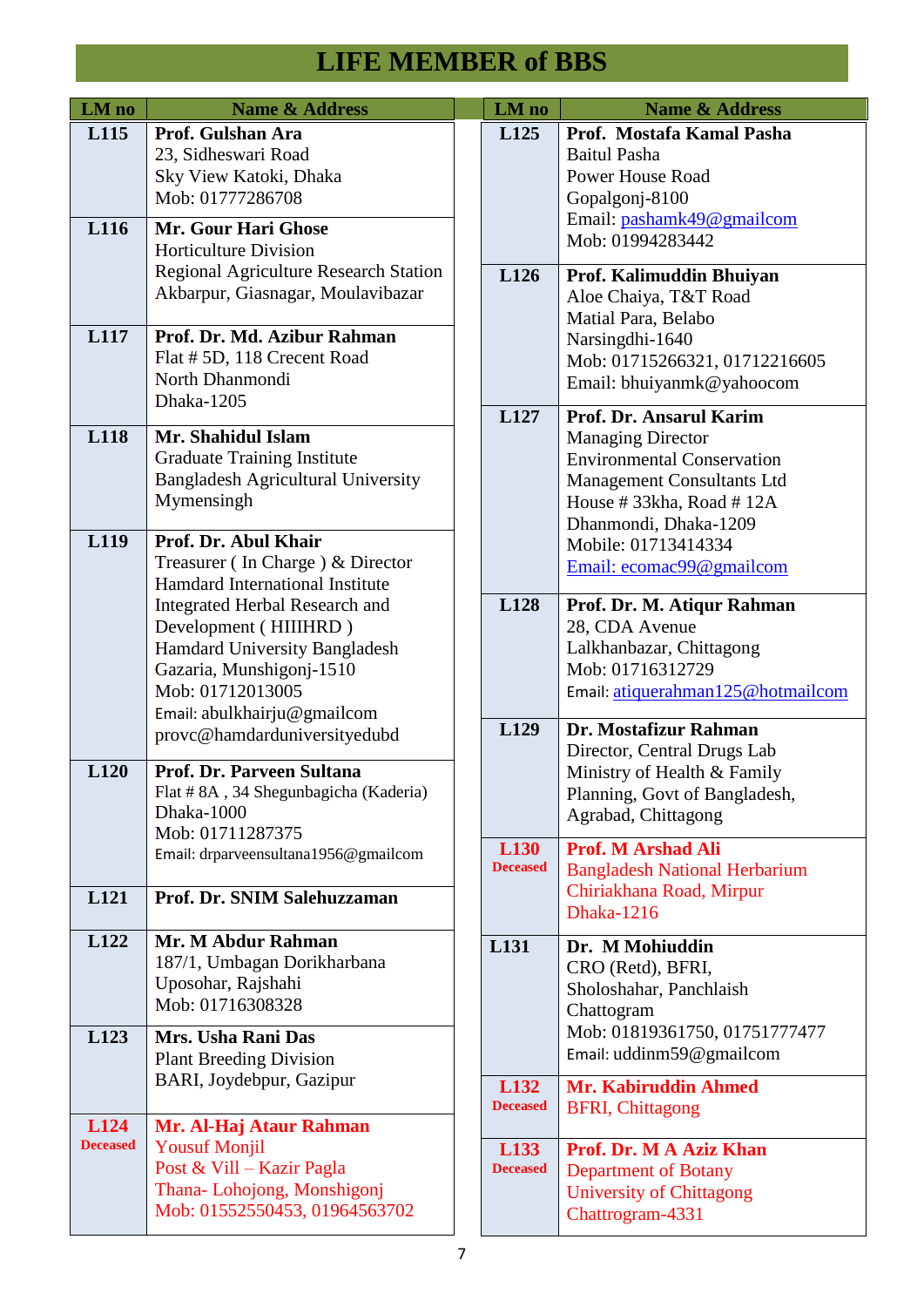| LM no            | <b>Name &amp; Address</b>                                                                                                                                                 | LM no            | <b>Name &amp; Address</b>                                                                                                |
|------------------|---------------------------------------------------------------------------------------------------------------------------------------------------------------------------|------------------|--------------------------------------------------------------------------------------------------------------------------|
| L134             | Prof. ANM Alamgir (Retd)<br>C/o Prof Showkat Ara Begum<br>Department of Zoology<br>University of Chittagong, Chittagong<br>Mob: 01716129189<br>Email: alamgiranm@yahoocom | L143             | Dr. ATM Faizur Rahmam<br>C/O Mr Ahsan Mullick<br>28, Purana Paltan<br>Dhaka 1000                                         |
| L135             | Dr. Abdur Rashid                                                                                                                                                          | L144             | Prof. Ajit Kumar Das                                                                                                     |
| L136             | Prof. M Shah Alam<br>Road no 13, Sector 10,<br>House no 53, 2nd floorA,<br>Uttara, Dhaka<br>01644044768                                                                   |                  | House #69, Road #11/A<br>Dhanmondi R/A<br>Dhaka-1209<br>Mob: 01715033969                                                 |
| L137             | Dr. Farida Begum<br>House No 29, Road No 19<br>Sector-4, Uttara                                                                                                           | L145             | <b>Mrs. Razia Begum</b><br>Lecturer in Botany<br>Government Titumir College<br>Mohakhali, Dhaka                          |
| L138             | Dhaka-1230<br>Prof. Dr. Mihir Lal Saha<br>Department of Botany<br>University of Dhaka                                                                                     | L146             | <b>Prof. Salina Akhtar</b><br>C/O, Dr Meer Musharraf Hossain<br>27/1, Uttar Pirer Bag (Bagan Bilah)<br>Mirpur Dhaka-1216 |
|                  | Mob: 01711667104<br>Email: sahaml@yahoocom                                                                                                                                | L147             | <b>Mrs Noor-Jahan</b><br><b>Primary Education Department</b><br>Mirpur-2, Dhaka                                          |
| L139             | Prof. M A Mannan<br>264/4 West Sheora Para<br>1 <sup>st</sup> Floor, Mirpur, Dhaka<br>Mob: 01711019744                                                                    | L148             | Dr MA Hannan<br>Dept. of Bio. & Medical Research<br>King Faisal Specialist Hospital<br>PO Box 3354                       |
| L140             | Prof. Dr. Md Imdadul Hoque<br>Department of Botany                                                                                                                        |                  | Riyadh 11211, KSA                                                                                                        |
| L <sub>141</sub> | University of Dhaka<br>Mob: 01711224350<br>Email: mimdadul07@yahoocom<br>Prof. Dr. Rakha Hari Sarker                                                                      | L149             | <b>Prof. Dr. Donald James Gomes</b><br>Department of Microbiology<br>University of Dhaka<br>Dhaka-1000                   |
|                  | Department of Botany<br>University of Dhaka                                                                                                                               |                  | Mob: 01817016815<br>Email: donaldjgomes@hotmailcom                                                                       |
|                  | Dhaka-1000<br>Mob: 01711547429<br>Email: rhsarker2000@yahoocouk                                                                                                           | L <sub>150</sub> | Dr. Jaripa Begum<br>C/O Prof M Nural Anwar<br>Vice Chancellor                                                            |
| L <sub>142</sub> | Prof. AS Islam<br>Flat #3B, House #9<br>Sheltech Symphony<br>Road #33, Gulshan-1<br><b>Dhaka</b>                                                                          |                  | Port City International University<br>Chittagong<br>Mob: 01716430243<br>Email: anwarmn51@yahoocom                        |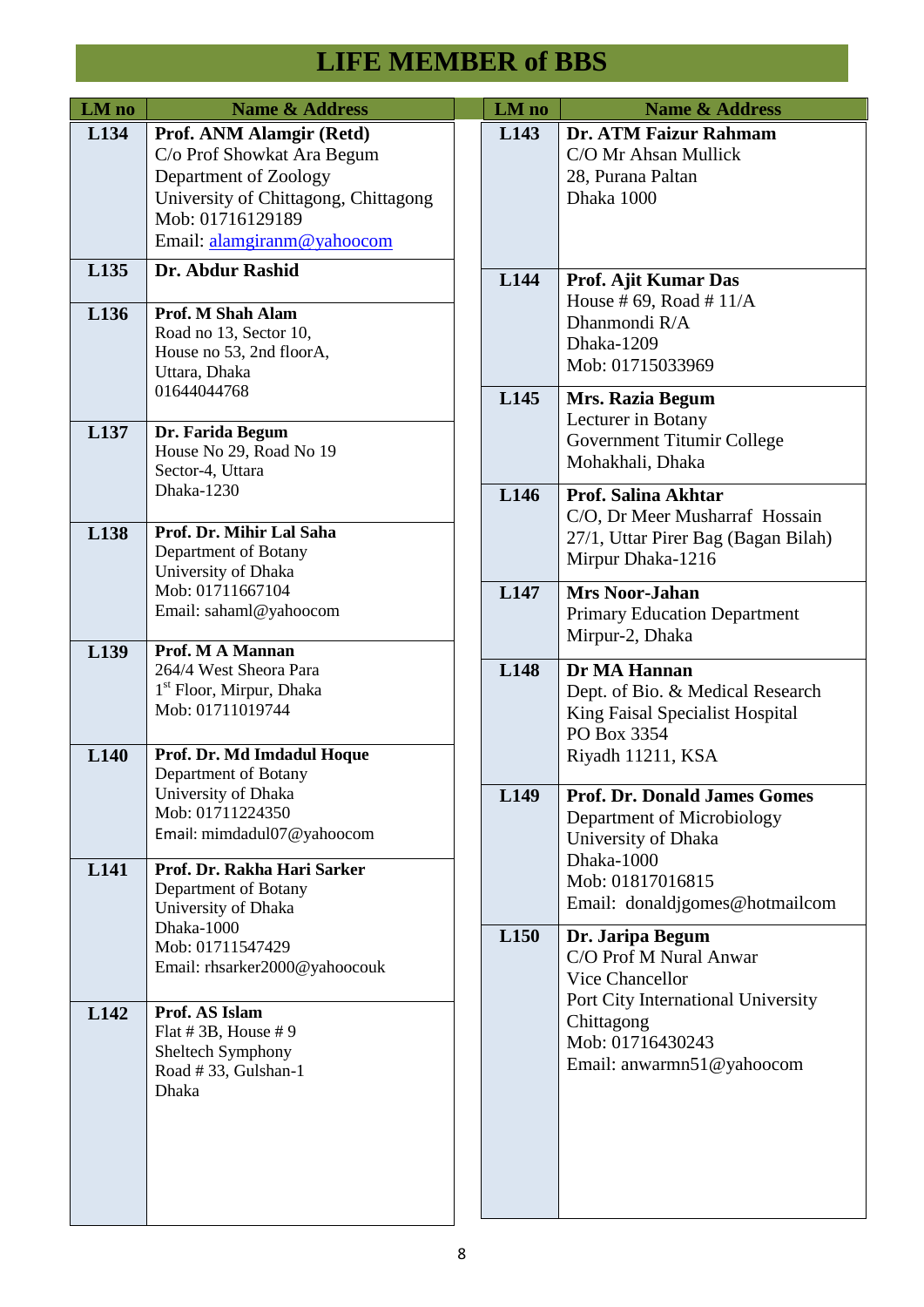| LM no            | <b>Name &amp; Address</b>                                                                                                                                                                               |  | LM no                                | <b>Name &amp; Address</b>                                                                                                                                                        |
|------------------|---------------------------------------------------------------------------------------------------------------------------------------------------------------------------------------------------------|--|--------------------------------------|----------------------------------------------------------------------------------------------------------------------------------------------------------------------------------|
| L <sub>151</sub> | Prof. Bhuiyan Abdul Haque Azad<br>C/o Farzana Afroza<br>Senior Officer<br>Islami Bank Bangladesh Ltd<br>Kanchpur Branch, Siddhirgonj<br>Narayangonj<br>Mobile: 01766150673<br>Email: lawsafiiu@yahoocom |  | L <sub>160</sub><br>L <sub>161</sub> | <b>Prof. Dr. Monzur Hossain</b><br>Department of Botany<br>University of Rajshahi, Rajshahi<br>Mob: 01716288356<br>Email: monzurhb@gmailcom<br>Dr. Hosne Ara<br>Ex-Director, BNH |
| L152             | Dr Samir Chandra Debnath<br>C/O Kanan Biswas<br>Asstt Teacher,<br>HS Modern Public School<br>Ctg Road, Siddhirgonj                                                                                      |  |                                      | "Ali Mansion", 584/A,<br>Road #17, Tilpapara<br>Khilgaon, Dhaka-1219<br>Mob 01818651665<br>E-mail "samiek843@gmailcom"                                                           |
| L153             | Narayangonj<br>Mrs. Farida Khan<br>C/O Mr Abul Hasnat Khan<br><b>Managing Director</b>                                                                                                                  |  | L <sub>162</sub><br><b>Deceased</b>  | <b>Prof. Dr. Sk Shamimul Alam</b><br><b>Department of Botany</b><br><b>University of Dhaka</b><br>Dhaka-1000                                                                     |
| L154             | Prof. Dr. Golam Kabir<br>Department of Botany<br>University of Rajshahi, Rajshahi<br>Mob: 01712095589, TT 750888,<br>Email: gkabir_3000@yahoocom                                                        |  | L163<br>L164                         | Md. Ali Ahsan<br>21 Malibagh Chowdhury Para<br>DIT Road, Dhaka<br>Mob:01711523439                                                                                                |
| L155             | Mr. Md. Abdul Kafi Miah<br>Professor in Botany<br>Narshingdi Govt College<br>Narshingdi                                                                                                                 |  | L165<br><b>Deceased</b>              | Mr. Md. Abdul Quddus Sarker<br><b>Prof Dr Naiyyum Chowdhury</b><br>BRAC University, 66 Mohakhali,<br>Dhaka 1212                                                                  |
| L156             | Mr. Manzur-Ul-Kadir Mia<br>17/B/1, Mitali Road<br>Apt #4A, Zikatala<br>Dhanmondi, Dhaka-1209<br>Mob: 01912534547                                                                                        |  | L166                                 | Mr. Bakul Chandra Saha<br><b>Associate Professor</b><br>Vill: Satiachara<br>PO: Jamurki, PS: Mirzapur<br>Dist: Tangail<br>Mob: 01718622292                                       |
| L157             | Mr. Md. Talibur Rahman<br>House No 83, Road No 7<br>Sector No 4, Uttara, Dhaka<br>Mob: 01819249880                                                                                                      |  | L167                                 | Dr. Arunendra Bhowmik<br>Dept of Genetic & Plant Breeding<br><b>BSMRAU Salna, Gazipur</b>                                                                                        |
| L158             | Email: taliburrahman39@gmailcom<br>Dr. Tofazzal Hossain<br>Dept of Crop Botany<br><b>BSMRAU</b> , Salna<br>Gazipur                                                                                      |  | L168                                 | <b>Md. Mozammel Haque</b><br><b>Assistant Professor</b><br>Department of Botany<br>Pabna Govt Edward College<br>College Rd, Pabna-6600<br>Mob: 01740631598                       |
| L159             | Mr. Muhammad Ali<br>Shaptak Mavis: W7<br>Plot No 6/9, Block-C<br>Lalmatia<br>Dhaka-1207                                                                                                                 |  | L169                                 | Prof. M Ashraf Ali Khan                                                                                                                                                          |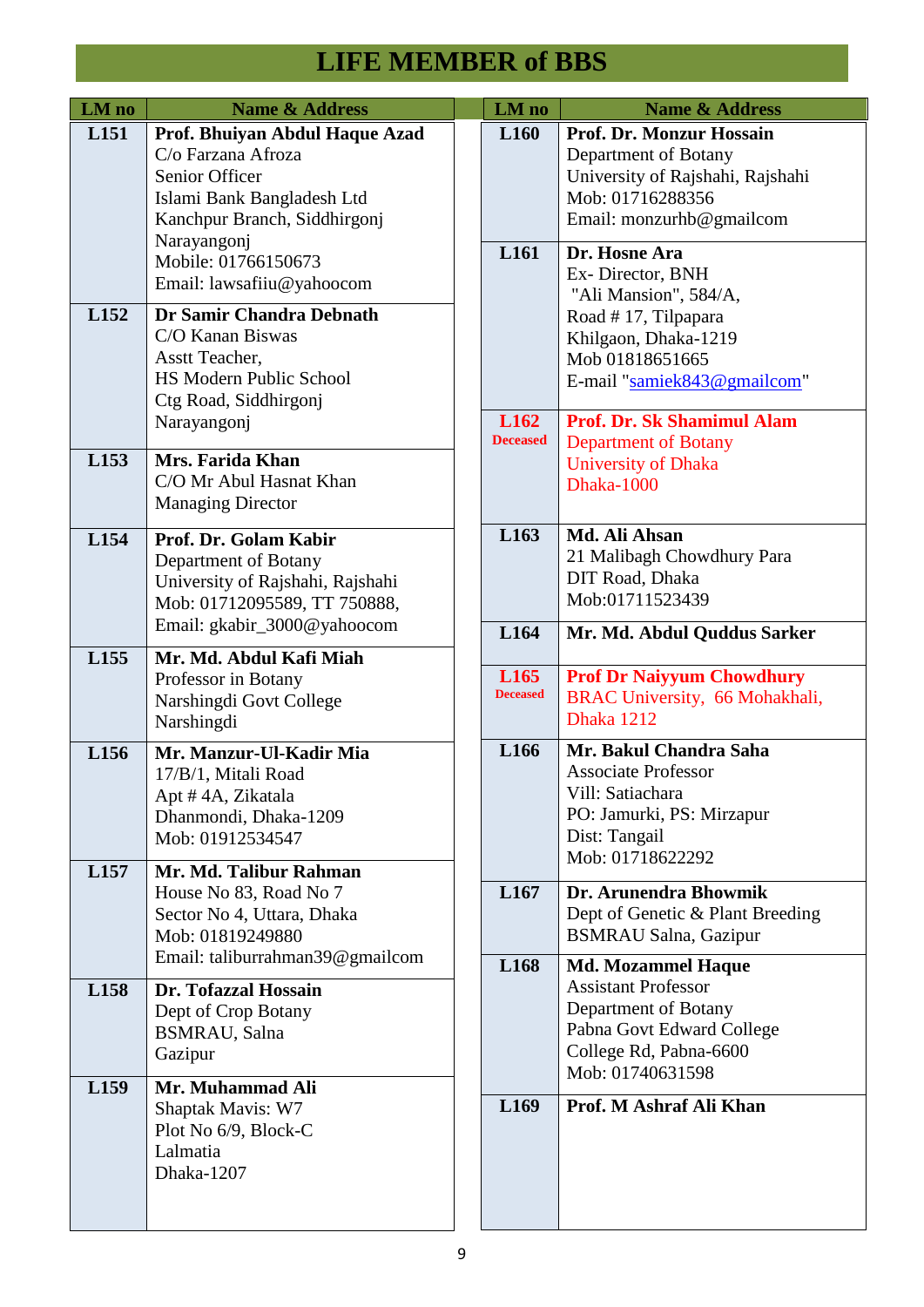| LM no        | Name & Address                                                                                                                                         | LM no                          | <b>Name &amp; Address</b>                                                                                                                   |
|--------------|--------------------------------------------------------------------------------------------------------------------------------------------------------|--------------------------------|---------------------------------------------------------------------------------------------------------------------------------------------|
| L170         | Prof. Dr. Feroza Hossain<br>Department of Botany<br>Jahangirnagar University<br>Savar, Dhaka-1342<br>Mob: 01552365126<br>Email: hossainferoza@gmailcom | L179                           | Mr. Mohammad Tajul Islam<br>Department of Agronomy<br>Bangabandhu Sheikh Mujbur Rahman<br>Agriculture University (BSMRAU)<br>Salna, Gazipur |
| L171         | <b>Bushra Khan</b><br>Ex-Principal Scientific officer, BNH<br>House # 20, Pl 7D<br>$R \# 06$ , Sector $\# 03$                                          | <b>L180</b><br><b>Deceased</b> | <b>Prof. Shyamal Kumar Roy</b><br><b>Department of Botany</b><br>Jahangirnagar University<br>Savar, Dhaka-1342                              |
|              | Uttara Model Town, Dhaka-1230<br>Mob: 01817-580979<br>E-mail: bushrauttara1gmailcom                                                                    | L181                           | Mr. Md. Farasatuzzaman Chowdhury<br>Lecturer in Botany<br><b>Sreepur Degree College</b><br>Sreepur, Gazipur                                 |
| L172         | Prof. Dr. Abdul Hamid<br>$5/10$ B, Block A,<br>Lalmatia, Dhaka 1207<br>Mob: 01311205562<br>Email: hamid50arf@gmailcom                                  | L182                           | Mr. Md Ayub Ali<br>Department of Plant Pathology<br><b>Bangladesh Agricultural University</b><br>Mymensingh                                 |
| L173         | Prof. Dr. Zahed Uddin M Khan<br>8/5 Pallabi, Mirpur<br>Dhaka-1216<br>Mob: 01716664432                                                                  | L183<br><b>Deceased</b>        | <b>Mr. Ghazi Nesar Uddin</b><br><b>Department of Botany</b><br>Patuakhali Govt College<br>Patuakhali                                        |
| L174<br>L175 | Mr. Abdul Wahab<br><b>BCSIR Lab</b><br>Mr. Mohiuddin Ahmed<br><b>Joint Director</b><br>Dept of Environment                                             | L184                           | Dr. Ayubur Rahman Chowdhury<br>Bangabandhu Sheikh Mujbur Rahman<br><b>Agriculture University (BSMRAU)</b><br>Salna, Gazipur                 |
| L176         | Ministry of Environment<br>Agargoan, Dhaka<br>Prof Ismail Hossain Miah (Retd)                                                                          | L185                           | Mrs. Mitali Banik<br><b>Bangladesh Rice Research Institute</b><br>(BRRI), Joydebpur, Gazipur<br>Abroad (may be in Canada)                   |
|              | Flat #107/2, Hakkani Society<br>Joydebpur<br>Gazipur-1700<br>Mob: 01715280106                                                                          | L186<br><b>Deceased</b>        | <b>Prof. MA Khaleque</b><br><b>Department of Botany</b><br>University of Rajshahi<br>Rajshahi-6205                                          |
| L177         | Dr. M Abdul Quadir<br>Bangabandhu Sheikh Mujbur Rahman<br><b>Agriculture University (BSMRAU)</b><br>Salna, Gazipur                                     | L187                           | <b>Dr. Isidore Gomes</b><br>Department of Microbiology<br>BJRI, Sher-e-Banglanagar<br><b>Dhaka</b>                                          |
| L178         | Mr. Habib A Quayyum<br><b>Bangladesh Rice Research Institute</b><br>(BRRI), Joydebpur<br>Gazipur                                                       | <b>L188</b><br><b>Deceased</b> | <b>Prof. Abdul Jabbar Miah</b><br><b>Department of Botany</b><br>University of Rajshahi<br>Rajshahi-6205                                    |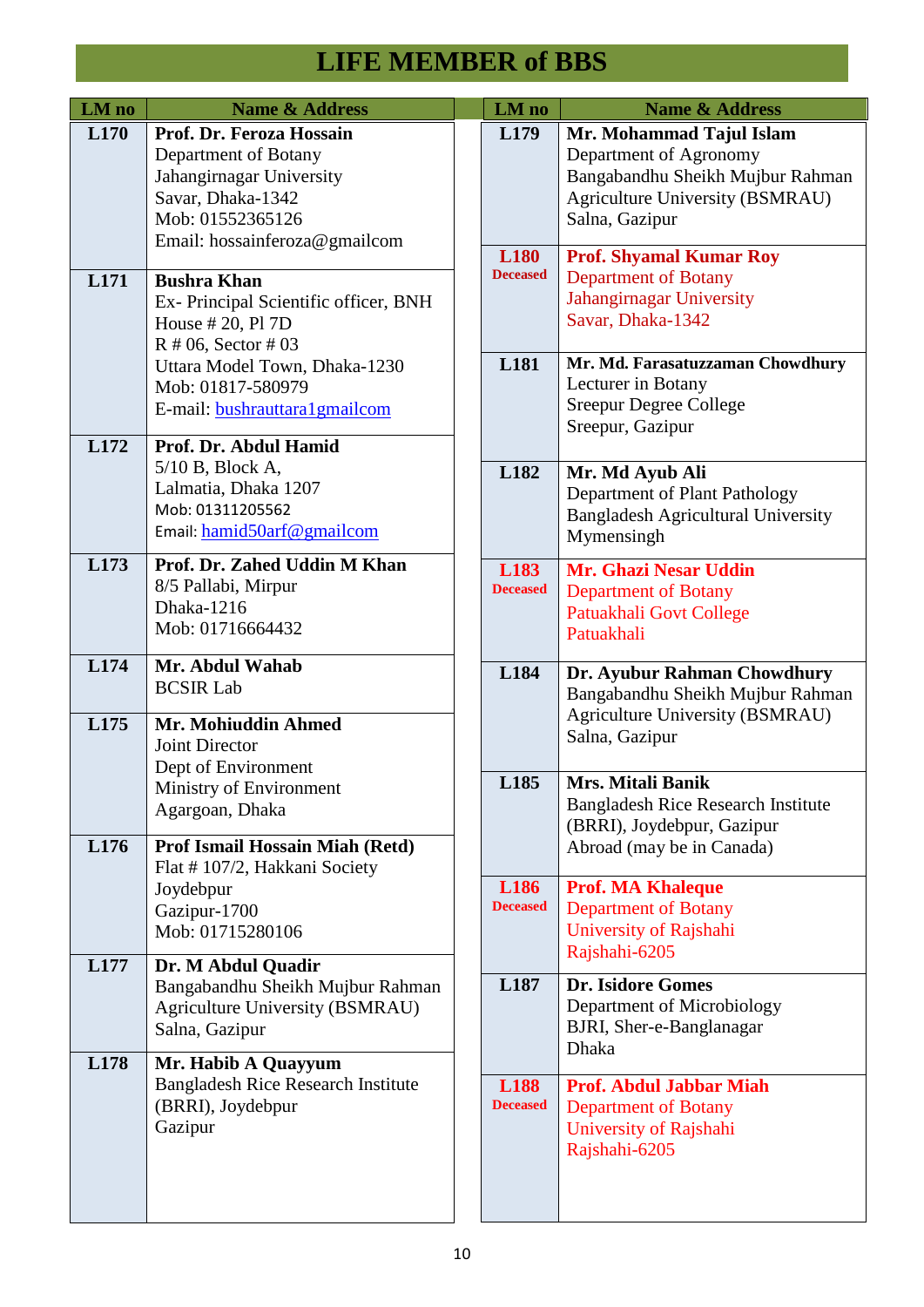| LM no                                                          | <b>Name &amp; Address</b>                                                                                                                                        | LM no                               | <b>Name &amp; Address</b>                                                                                                                                  |
|----------------------------------------------------------------|------------------------------------------------------------------------------------------------------------------------------------------------------------------|-------------------------------------|------------------------------------------------------------------------------------------------------------------------------------------------------------|
| L189                                                           | <b>Prof. OI Joarder</b><br>Department of Botany<br>University of Rajshahi<br>Rajshahi-6205<br>Mob: 01711454165, TT 750549<br>Email: oijoarder@yahoocom           | L198                                | Prof. Dr. Padmabati Kondu<br>Department of Botany<br>University of Rajshahi<br>Rajshahi-6205<br>Mob: 01711469549, TT 775308<br>Email: pkundoo@yahoocom     |
| L <sub>190</sub><br><b>Deceased</b><br>L191<br><b>Deceased</b> | <b>Prof. M. Shamsur Rahman</b><br><b>Department of Botany</b><br>University of Rajshahi<br>Rajshahi-6205<br><b>Prof MI Zuberi</b><br><b>Department of Botany</b> | L199                                | <b>Prof. Nasima Joarder</b><br>Department of Botany<br>University of Rajshahi<br>Rajshahi-6205<br>Mob: 01711454165, TT 750549<br>Email: oijoarder@yahoocom |
|                                                                | University of Rajshahi<br>Rajshahi-6205                                                                                                                          | L200                                | Prof. M Kased Ali Sarker<br>Department of Botany                                                                                                           |
| L <sub>192</sub>                                               | <b>Prof. AG Samad</b><br>Department of Botany<br>University of Rajshahi<br>Rajshahi-6205<br>Mob: 0721-774037                                                     |                                     | University of Rajshahi<br>Rajshahi-6205<br>Mob: 01914254072, TT 751046<br>Email: kasedsarker@yahoocom                                                      |
| L193<br><b>Deceased</b>                                        | <b>Prof. M Mozhed Hossain</b><br><b>Department of Botany</b><br>University of Rajshahi                                                                           | L <sub>201</sub><br><b>Deceased</b> | <b>Prof. M Anisur Rahman</b><br>University of Rajshahi<br>Rajshahi                                                                                         |
| L194<br><b>Deceased</b>                                        | Rajshahi-6205<br><b>Prof. Dr. Nishit Kumar Paul</b><br><b>Department of Botany</b><br>University of Rajshahi                                                     | L202                                | Dr. Khurshida Khandakar<br>C/O Dr AL Khandakar<br><b>Bangladesh Jute Research Institute</b><br>Sher-e-Banglanagar, Dhaka                                   |
| L195<br><b>Deceased</b>                                        | Rajshahi-6205<br><b>Prof. M Zaman</b><br><b>Department of Botany</b><br>University of Rajshahi                                                                   | L203                                | <b>Mrs. Shamsun Nahar Begum</b><br><b>Agronomy Division</b><br><b>Bangladesh Rice Research Institute</b><br>(BRRI), Joydebpur                              |
| L196                                                           | Rajshahi-6205<br><b>Prof. Shamsun Nahar</b><br>Department of Botany                                                                                              | L204                                | Gazipur<br>Mrs. Hamida Khatun<br>Canada                                                                                                                    |
|                                                                | University of Rajshahi<br>Rajshahi-6205<br>Mob: 01711153371, TT: 775666                                                                                          | L <sub>205</sub>                    | Dr. Abdul Aziz Miah<br>3/1, Block-D, Lalmatia<br>Dhaka-1205                                                                                                |
| L <sub>197</sub>                                               | Prof. Dr. Md. Nurul Amin<br>Department of Botany<br>University of Rajshahi<br>Rajshahi-6205                                                                      | L206                                | Dr. Ratan Lal Banik<br>BFRI, Sholoshahar<br>Chittagong                                                                                                     |
|                                                                | Mob: 01711574849, TT 750316<br>Email: aminmn@yahoocom                                                                                                            | L <sub>207</sub>                    | Mr. Md Humayun Kabir<br>4/1, Humauyun Road<br>Mohammadpur, Dhaka                                                                                           |
|                                                                |                                                                                                                                                                  | L208                                | Mr. Quazi Azizul Haque<br><b>Plant Breeding Division</b><br><b>Bangladesh Rice Research Institute</b><br>(BRRI), Joydebpur, Gazipur                        |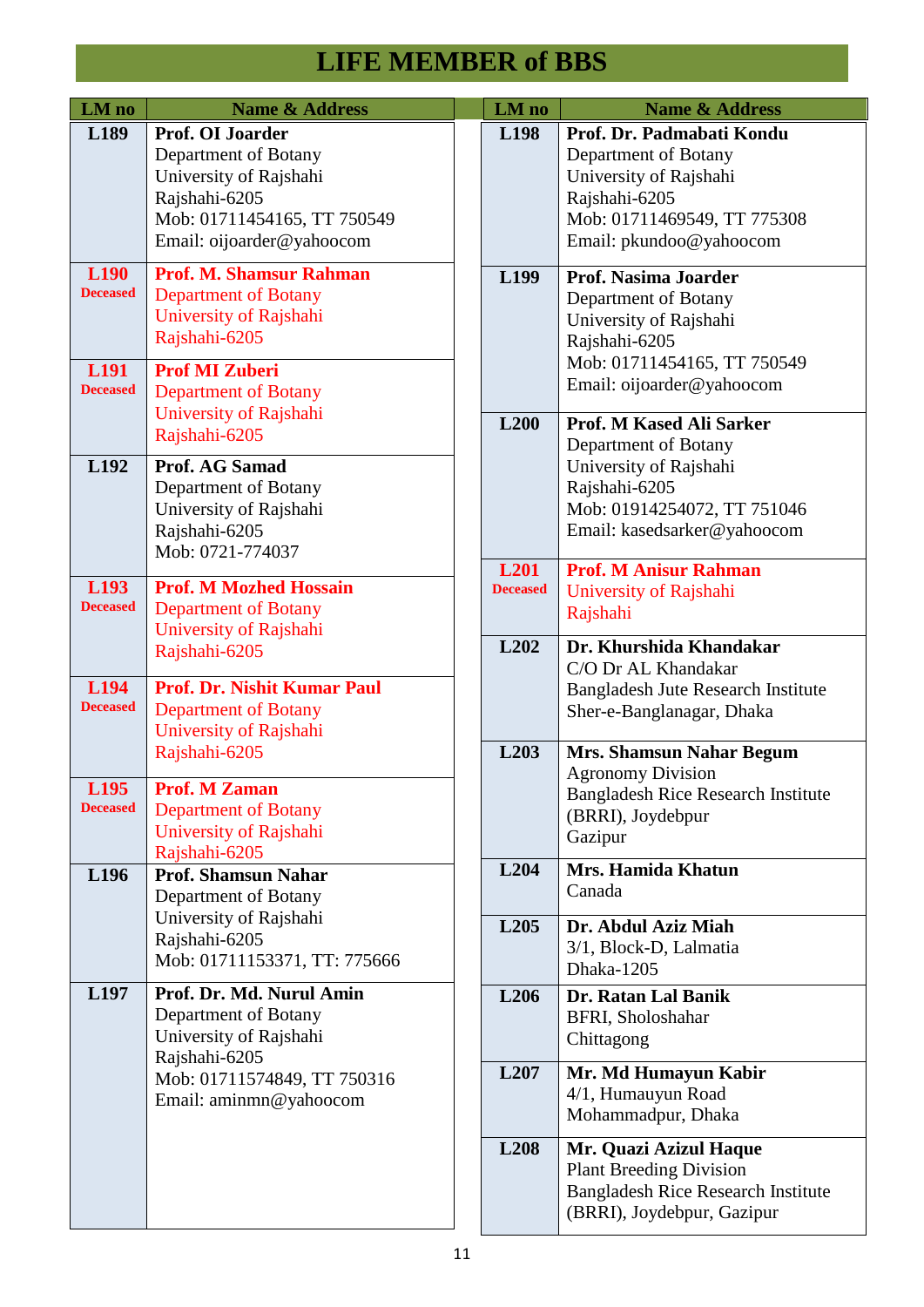| LM no            | <b>Name &amp; Address</b>                           | LM no           | <b>Name &amp; Address</b>                                                   |
|------------------|-----------------------------------------------------|-----------------|-----------------------------------------------------------------------------|
| L <sub>209</sub> | Mr. Jashim Uddin Chowdhury                          | L217            | Mr. M Zashimuddin                                                           |
|                  | 385/1-2, Free School Street                         |                 | DO (Retd), BFRI,                                                            |
|                  | Hatirpul, Dhaka                                     |                 | House# 1447/ D-2440                                                         |
|                  | Mob: 01714497718<br>Email: jasimchowdhury3@gmailcom |                 | KB Aman Ali Road<br>Chawk Bazar, West Bakalia                               |
|                  |                                                     |                 | Chittagong                                                                  |
| L <sub>210</sub> | Mr. Kajal Kanti Baidya                              |                 | Mob: 01710999904                                                            |
|                  | C/O Samata Traders                                  |                 | Email: zashimbfri@yahoocom                                                  |
|                  | 18, Poura Corporation Market                        |                 |                                                                             |
|                  | Chowkbazar, Chittagong                              | L218            | Mr. Jahangir Alam                                                           |
| L211             | Dr. Mahmuda Haroon                                  |                 | Divisional Officer                                                          |
|                  | BARI, Joydebpur                                     |                 | <b>Forest Botany Division</b>                                               |
|                  | Gazipur                                             |                 | <b>BFRI, Chittagong</b>                                                     |
| L212             | Mr. Daruzzaman                                      |                 | 01715375040                                                                 |
|                  | Khulna News Print Mills Ltd                         |                 | jahangirbfri@yahoocom                                                       |
|                  | Shahar Khalishpur                                   | L219            | Dr. Mahiul Haque                                                            |
|                  | Khulna                                              |                 | <b>Plant Breeding Division</b>                                              |
|                  | Dr. Md Khairul Alam                                 |                 | <b>Bangladesh Rice Research Institute</b>                                   |
| L213             | CRO (Retd), BFRI                                    |                 | (BRRI), Joydebpur                                                           |
|                  | Bondor Kolabag, Bondor                              |                 | Gazipur                                                                     |
|                  | Narayangonj                                         | L220            | Ms. Subrata Saha                                                            |
|                  | Mobile: 01711-439552                                |                 | <b>BFRI, Chittagong</b>                                                     |
|                  | Email: khairulalam1952@gmailcom                     |                 |                                                                             |
|                  |                                                     | L221            | Mr. AKM Osman Ghani                                                         |
| L214             | Mrs. Shayesta Begum                                 |                 | DO (Retd), BFRI, Chittagong                                                 |
|                  | DO (Retd), BFRI,                                    |                 | 156/1-B, PurabaKazi Para                                                    |
|                  | Peonenza Apartment                                  |                 | Kafrul, Dhaka-1206<br>Mob: 01716253746                                      |
|                  | 25/1, Shah Ali Bagh<br>Mirpur 1, Dhaka              |                 | Email: ghani1950@yahoocom                                                   |
|                  | 01774652276                                         |                 |                                                                             |
|                  |                                                     | L222            | Prof. Jharna Khanam                                                         |
| L <sub>215</sub> | Mrs. Sharmila Das                                   |                 | Principal                                                                   |
|                  | CRO (Retd), BFRI                                    |                 | Vill Bailabo, PO Bailabo,                                                   |
|                  | 63, Sughandha R/A,                                  |                 | PS Shibpur,                                                                 |
|                  | Panchlaish, Chattogram                              |                 | Dist Narshingdi<br>01716876975                                              |
|                  | 01771473412                                         |                 | khanamjharna@gmailcom                                                       |
|                  | sharmila_5348@yahoocom                              |                 |                                                                             |
|                  |                                                     | L223            | <b>Mr. Abdul Matin</b>                                                      |
|                  |                                                     | <b>Deceased</b> | <b>Lecturer</b> in Botany                                                   |
| L216             | Mr. Anil Chandra Basak<br>SRO (Retd), BFRI,         |                 | <b>Chittagong College</b>                                                   |
|                  | Sector #10, Road #05                                |                 | Chittagong                                                                  |
|                  | House $# 11 (A 3)$                                  |                 |                                                                             |
|                  | Uttara Model Town, Dhaka 1230                       | L224            | Mr. A M Daud Khaled                                                         |
|                  | 01712137402                                         |                 | <b>Research Associate</b>                                                   |
|                  | acbasak@iubatedu                                    |                 | <b>CRC</b> for Food Industries                                              |
|                  |                                                     |                 | <b>Innovation School of Microbiology</b><br>and Immunlogy University of New |
|                  |                                                     |                 | South Wales                                                                 |
|                  |                                                     |                 | NsW 2052, AUSTRALIA                                                         |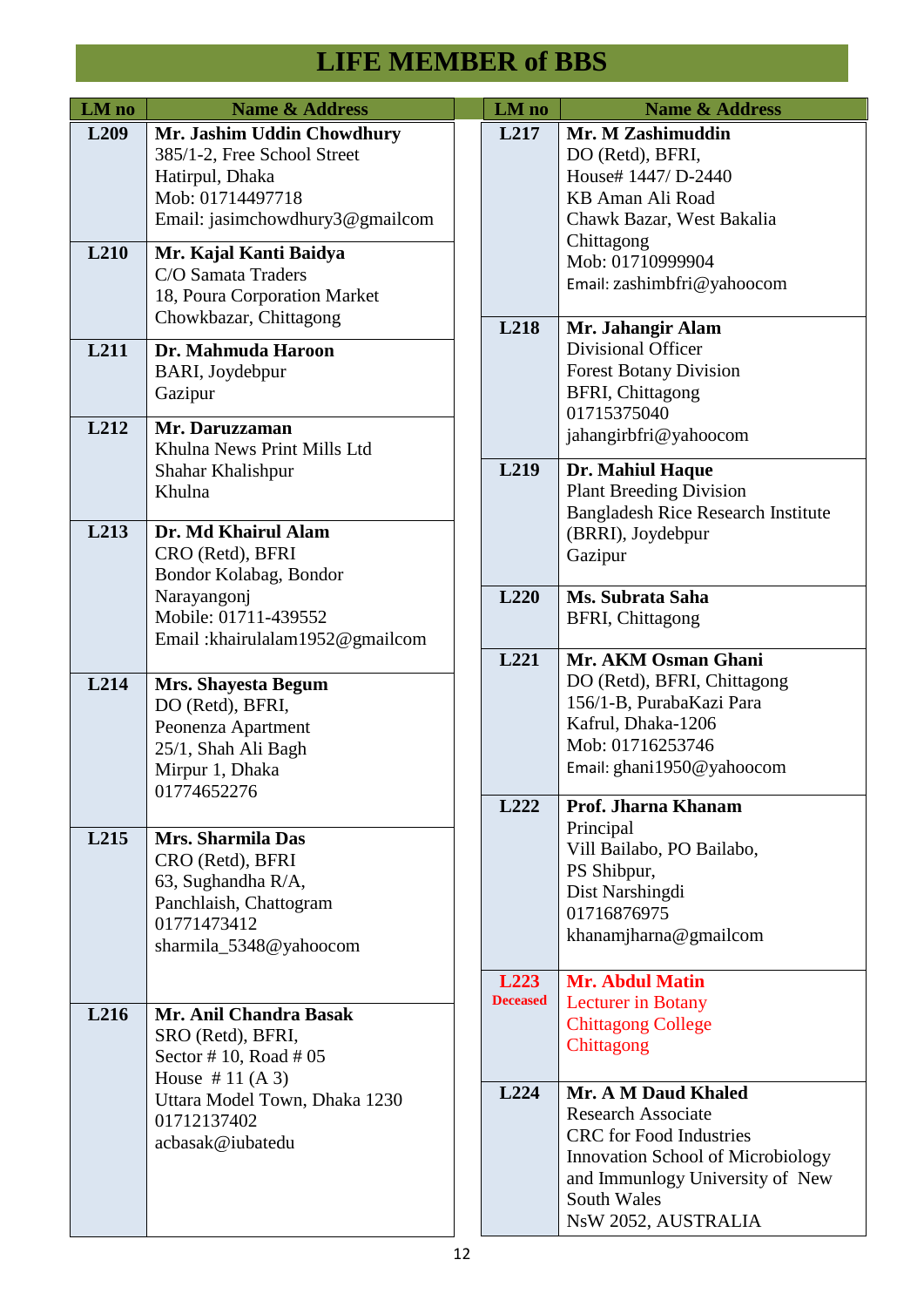| LM no                   | <b>Name &amp; Address</b>                                                                                                  | LM no                               | <b>Name &amp; Address</b>                                                                                              |
|-------------------------|----------------------------------------------------------------------------------------------------------------------------|-------------------------------------|------------------------------------------------------------------------------------------------------------------------|
| L225<br><b>Deceased</b> | <b>Mrs. Sajeda Bebun</b><br><b>Biology Division</b><br><b>BCSIR Lab Mirpur Road</b><br>Dhanmondi, Dhaka-1205               | L <sub>235</sub><br><b>Deceased</b> | <b>Mrs. Lutfun Nahar</b><br><b>Biology Research Division</b><br><b>BCSIR LabMirpur Road,</b><br>Dhanmondi, Dhaka       |
| L226                    | Mr. S A M Nurul Islam<br>Rail Bazar, Chatmohar<br>Pabna-6630<br>Mob: 01711474487                                           | L236                                | Mr. Md. Mahfuz Akhter K<br>Agrani Bank, International D<br>Head Office, Motijheel<br><b>Dhaka</b>                      |
| L227                    | Email: samnislam@yahoocom<br>Mr. Mohammad Shahidullah<br>DO (Retd), BFRI                                                   | L <sub>237</sub>                    | Mr Shakib Lohani<br>144, New Baily Road<br>Dhaka                                                                       |
|                         | Flat # A-2, House# 05<br>Road#03<br>Dhanmondi R/A, Dhaka<br>Mob: 01914229525<br>Email: msullah001960@gmailcom              | L <sub>238</sub>                    | <b>Mrs. Niloofar Tasnim</b><br>C/O Dr Md Zainul Abedin<br>OFRD, BARI, Joydebpur<br>Gazipur                             |
| L228                    | Mr. Md Liakat Ali<br><b>Bio-Genetic Engineering Division</b><br>BRRI, Joydebpur, Gazipur                                   | L239                                | Dr. KM Noor Newas<br>68/3 Siddeshwari Road<br>Dhaka-1217<br>Mob: 01817549619                                           |
| L229                    | Mrs. Wazida Banu<br><b>G</b> M Bunglow<br>New Meghna Textile Mills Ltd,<br>Tongi, Gazipur-1710<br>Mob:01819129027          | L240                                | Prof. Md. Mahfuzul Hoque<br>Department of Microbiology<br>University of Dhaka<br>Dhaka 1000<br>Mob: 01712028655        |
| L <sub>230</sub>        | Dr. AL Khondaker<br>BJRI, Sher-e-Banglanagar, Dhaka                                                                        | L241                                | <b>Mrs. Nasima Chowdhury</b><br>3/2, Bakshi Bazar Lane<br><b>Dhaka</b>                                                 |
| L231                    | Mr. ASM Badruddoza Azad<br>Road #03, House #13<br>Block--D, Section-6,<br>Mirpur, Dhaka-1216                               | L242                                | Mrs. Shirin Allah Rakhi<br>Department of Botany<br>Dhaka College, Dhaka                                                |
| L232                    | Mob: 01765363308<br>Email:asmbazad@gmailcom<br><b>Mrs. Shamim Akhter</b><br>14, Sukrabad (1 <sup>st</sup> Floor),          | L <sub>243</sub><br><b>Deceased</b> | <b>Mr. Abu Baker Siddique</b><br><b>Professor of Botany</b><br><b>Narsingdi Govt College</b><br>Narsingdi              |
|                         | Dhaka-1207                                                                                                                 | L244                                | Mrs. Mahfuza Begum                                                                                                     |
| L233                    | Dr. M Anwar Hossain<br>Block # A, House #83<br>Syed Ali Madbar Shorak<br>Purba Chandana, Gazipur -1702<br>Mob: 01823035379 | L245                                | BARI, Joydebpur<br>Gazipur<br><b>Mrs. Shamsun Nahar Begu</b><br>House-9, Block-C,                                      |
| L234                    | Mrs. Bithee Das<br>17 Noor Fattah Lane<br>Dhakeshawri Road<br>Po: Posta, Dhaka-1211<br>Mob: 01720002766                    | L246                                | Section-6, Lane-7,<br>Mirpur, Dhaka-1216<br>Dr. Syed Alauddin Ahmed<br><b>CSO</b><br>BJRI, Sher-e-Banglanagar<br>Dhaka |

| LM no                               | <b>Name &amp; Address</b>                                                                                        |
|-------------------------------------|------------------------------------------------------------------------------------------------------------------|
| L <sub>235</sub><br><b>Deceased</b> | <b>Mrs. Lutfun Nahar</b><br><b>Biology Research Division</b><br><b>BCSIR LabMirpur Road,</b><br>Dhanmondi, Dhaka |
| L <sub>236</sub>                    | Mr. Md. Mahfuz Akhter Khan<br>Agrani Bank, International Division<br>Head Office, Motijheel<br><b>Dhaka</b>      |
| L <sub>237</sub>                    | Mr Shakib Lohani<br>144, New Baily Road<br>Dhaka                                                                 |
| L <sub>238</sub>                    | <b>Mrs. Niloofar Tasnim</b><br>C/O Dr Md Zainul Abedin<br>OFRD, BARI, Joydebpur<br>Gazipur                       |
| L <sub>239</sub>                    | Dr. KM Noor Newas<br>68/3 Siddeshwari Road<br>Dhaka-1217<br>Mob: 01817549619                                     |
| <b>L240</b>                         | Prof. Md. Mahfuzul Hoque<br>Department of Microbiology<br>University of Dhaka<br>Dhaka 1000<br>Mob: 01712028655  |
| L.241                               | Mrs. Nasima Chowdhury<br>3/2, Bakshi Bazar Lane<br><b>Dhaka</b>                                                  |
| L <sub>242</sub>                    | Mrs. Shirin Allah Rakhi<br>Department of Botany<br>Dhaka College, Dhaka                                          |
| L243<br><b>Deceased</b>             | <b>Mr. Abu Baker Siddique</b><br><b>Professor of Botany</b><br><b>Narsingdi Govt College</b><br><b>Narsingdi</b> |
| L244                                | Mrs. Mahfuza Begum<br>BARI, Joydebpur<br>Gazipur                                                                 |
| L <sub>245</sub>                    | <b>Mrs. Shamsun Nahar Begum</b><br>House-9, Block-C,<br>Section-6, Lane-7,<br>Mirpur, Dhaka-1216                 |
| L246                                | Dr. Syed Alauddin Ahmed<br>CSO<br>BJRI, Sher-e-Banglanagar<br>Dhaka                                              |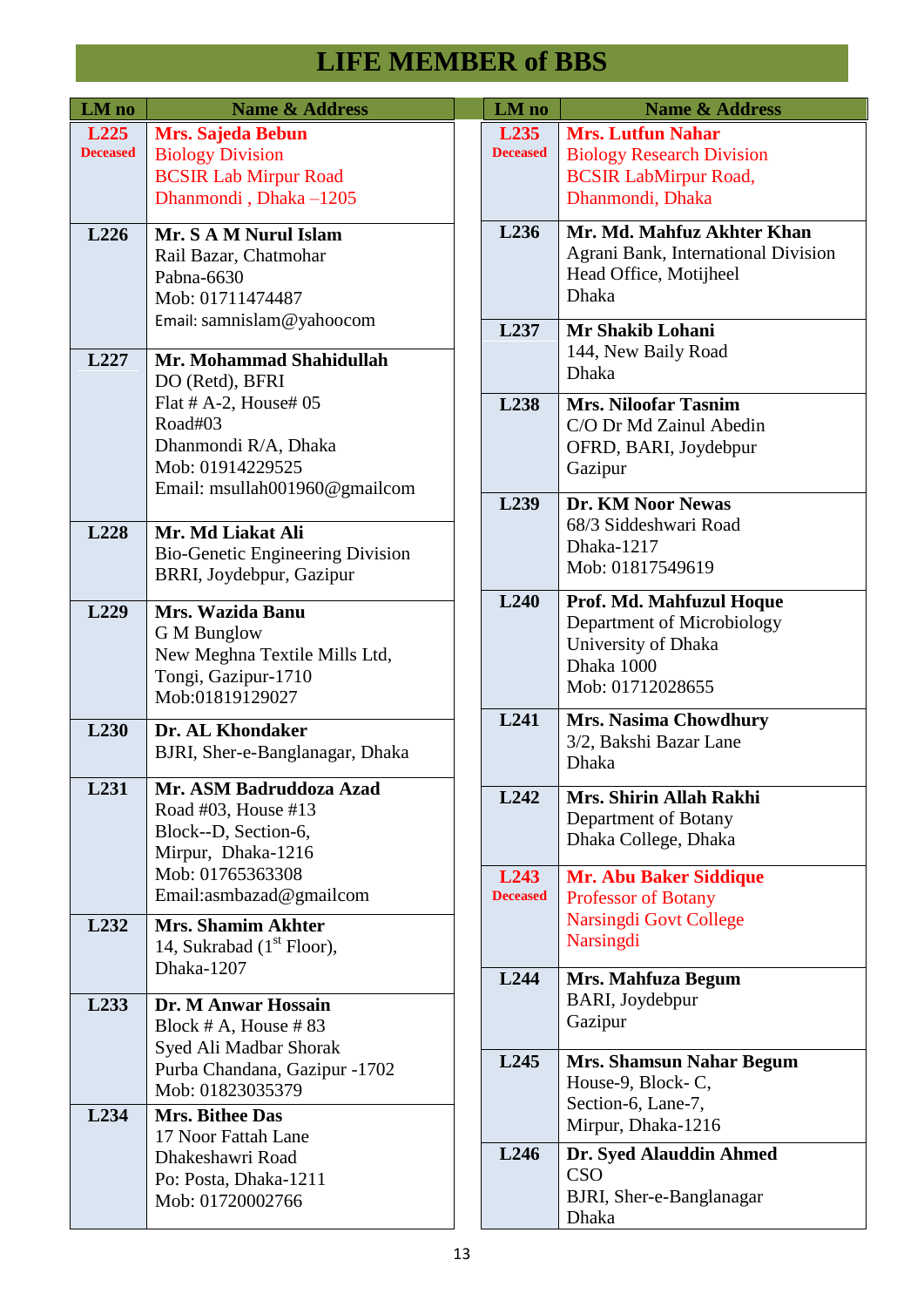| LM no                                | <b>Name &amp; Address</b>                                                                                                                  | LM no            | <b>Name &amp; Address</b>                                                                                                                                            |
|--------------------------------------|--------------------------------------------------------------------------------------------------------------------------------------------|------------------|----------------------------------------------------------------------------------------------------------------------------------------------------------------------|
| L <sub>247</sub><br>L <sub>248</sub> | Mr. Krishna Datta<br>BJRI, Sher-e-Banglanagar<br><b>Dhaka</b><br>Mrs. Fahmida Nigar                                                        | L256             | Dr. Md. Sirazul Hoque<br>25/16 Khilji Road<br>Shamoli, Mohammadpur<br>Dhaka-1207                                                                                     |
|                                      | Lecturer in Botany<br>Tajgaon College, Dhaka                                                                                               |                  | Mob: 01819441381<br>Email: prof_dr_sirazul@yahoocom                                                                                                                  |
| L249                                 | Mrs. Momtaz Mahal Mirza<br>House $#01$ , Road $#14$                                                                                        |                  |                                                                                                                                                                      |
|                                      | Rupnagar Residential Area<br>Dhak-1216                                                                                                     | L257             | Prof. Dr. Hasna Hena Begum<br>25/16 Khilji Road<br>Shamoli, Mohammadpur<br>Dhaka-1207                                                                                |
| L <sub>250</sub>                     | <b>Mr. Nazir Hossain</b><br>10, AC Roy Road<br>Armanitola, Dhaka                                                                           |                  | Mob: 01819441385<br>Email: has na henajnuni@yahoocom                                                                                                                 |
| L251                                 | <b>Mrs. Quamrum Nahar</b><br><b>Asst Personal Officer</b><br>LSADept $(5^{\text{th}}$ Floor)<br>BCIC Bhavan, Dilkusha C/A<br>Dhaka         | L258             | <b>Miss. Salma Haque</b><br>C/0, Shamsul Haque<br>194//B, Khilgoun<br>Chidhuri Para<br>Dhaka-1219                                                                    |
| L <sub>252</sub>                     | Dr. Mr. Harun or-Rashid<br>Ex-DG, AERE<br>House # $F-44/A$<br>Bank Colini, Block # A<br>Savar, Dhaka                                       | L259             | Dr. Mazibar Rahman Khan<br>Mizan villa, Shantibag<br>South side of Patuakhali College<br>Patuakhali<br>Mob: 01817619033                                              |
| L <sub>253</sub>                     | Mob: 01552329012<br>Mr. Md. Ekramul Haque<br>Vice-Principal<br>Donia Universiity College<br>Jatrabari, Dhaka-1236                          | L <sub>260</sub> | Dr. Ashrafi Begum<br>Department of Botany<br>Jahangirnagar University<br>Savar, Dhaka<br>Mob: 01817619033                                                            |
| L <sub>254</sub><br><b>Deceased</b>  | Mob: 01923216123<br><b>Dr. Hakim Rafiqul Islam</b><br><b>Marketing Director Hamdard Lab</b><br>(WAQF)<br>99, Bir Uttam CR Datta Rod, Dhaka | L261             | Dr. Mohammad Mahfuzur Rahman<br>Professor of Botany<br>Jahangirnagar University<br>Savar, Dhaka-1342<br>Mob: 01879625889,01818339614<br>Email: mmrahman1518@gmailcom |
| L <sub>255</sub>                     | Dr. Md. Istiak Sobhan<br>9/6, Block-D, Lalmatia<br>Dhaka-1207<br>Mob: 01772559800                                                          | L <sub>262</sub> | Prof. Rasheda Yasmin Shilpi<br>Department of Botany<br>Jahangirnagar University<br>Savar, Dhaka<br>Mob: 01741405522                                                  |
|                                      |                                                                                                                                            | L <sub>263</sub> | Mr. Gobinda Lal Gaine<br>Deputy Director                                                                                                                             |

Bangladesh Bank

Khulna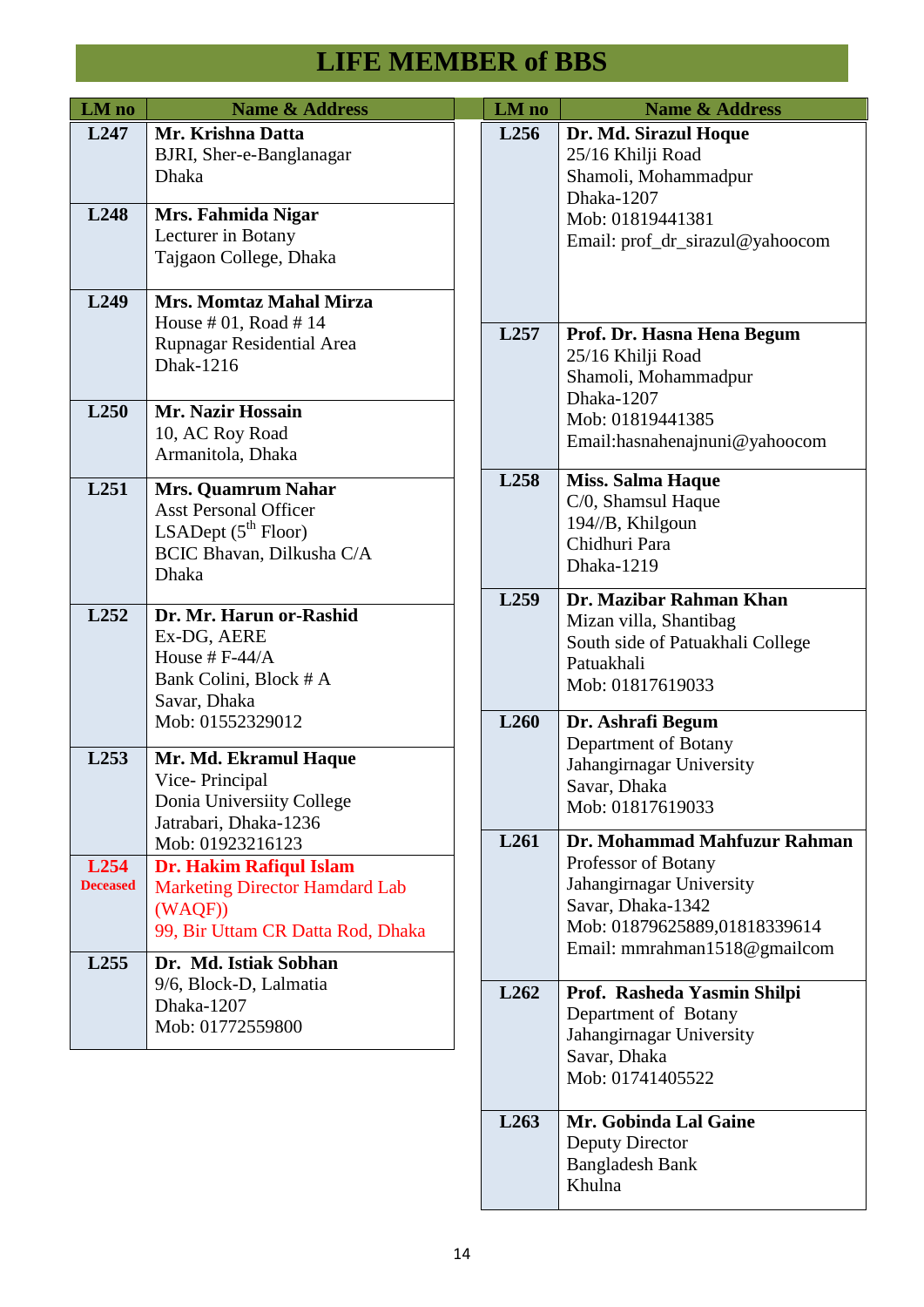| LM no                    | <b>Name &amp; Address</b>                                                                                                                                                                 | LM no                          | <b>Name &amp; Address</b>                                                                                                                                                                                                 |
|--------------------------|-------------------------------------------------------------------------------------------------------------------------------------------------------------------------------------------|--------------------------------|---------------------------------------------------------------------------------------------------------------------------------------------------------------------------------------------------------------------------|
| L <sub>264</sub>         | Mr. Habibur Rahman Talukder<br>South Thanapara Tangail<br>PO-Tangail (Sadar)<br>Upzila-Taingail                                                                                           | L272                           | Dr. Abdul Alim<br>18, Garden Road<br>Tejgoan, Dhaka-1215                                                                                                                                                                  |
|                          | Dist-Tangail<br>Mob: 01758917767, 01725598753                                                                                                                                             | L273                           | Dr. Nazmul Haq<br>Department of Biology<br>School of Biological Science<br>University of Southampton<br><b>Hassett Crescent East</b><br>Southampton S09 3TU, UK                                                           |
| L <sub>265</sub>         | Dr. Nasima Akter<br>Coordinator Environmental Research Unit<br>Research & Evalution Division<br>BRAC, 75, Mohakhali, Dhaka                                                                | L274                           | Dr. Saiyeda Qudsiya Akhtar<br>24/2, Engineering University Staff<br>Quarter, Palashi<br>Dhaka 1000                                                                                                                        |
| L266<br>L <sub>267</sub> | <b>Mrs. BM Rezia Khatun</b><br>C/o, Md Rakiqul Islam<br>Stone Ridge, Flat # C3<br>41/5, Chan Mia Housing<br>Gate #1, Mohammadpur<br>Dhaka-1207<br>Mob: 01715299933<br>Dr. M Matiur Rahman | L275                           | Dr. Arun Kumar Lahiry<br><b>Chief Consultant as Timber Products</b><br>Specialist & Environmentalist<br>Optimism Apt, G-3,<br>26 Mitali Road, Zegatala<br>Dhaka-1209<br>Mob: 01727626766<br>Email: aklchieftpsbd@gmailcom |
|                          | Ex Director, BNH<br>Flat # A3, Moonlit Marvel<br>House -64, Road -9/A<br>Dhanmondi R/A, Dhaka-1209<br>Mob: 01750-243935                                                                   | L276                           | Dr. Md. Iqbal Hossain<br>House# 41, Rd# 02,<br>Shakertek, Adabor<br>Mohammadpur<br>Dhaka-1207                                                                                                                             |
| L268                     | <b>Mrs. Nilufer Hye Karim</b><br><b>Plant Breeding Division</b><br><b>Bangladesh Rice Research Institute</b><br>Joydebpur, Gazipur                                                        | L277                           | Mob: 01711193253<br>Email: drmihossain1961@gmailcom<br>Mr. Md. Nazrul Islam Khan<br>House No 667, Road No 32 (Old)                                                                                                        |
| L <sub>269</sub>         | Dr. Nasima Akhtar<br>House # 35, Road # 9                                                                                                                                                 |                                | Dhanmondi R/A, Dhaka                                                                                                                                                                                                      |
| L270                     | Sector #13, Uttara Model Town<br>Dhaka-1230<br>Mr. Parsha Kumar Suseal                                                                                                                    | L278                           | Mrs. Sajeda Begum<br>House-24, (2nd Floor)<br>Road-18, Sector-13<br><b>Uttara Model Town</b>                                                                                                                              |
|                          | 72, S S Khaled Road                                                                                                                                                                       |                                | Daka1230                                                                                                                                                                                                                  |
|                          | Sawar Vila, Sarkar Bari No B<br>Askardeghi North, Chittagong-4000<br>Mob: 01558351549, 01731831558<br>Email: susealc@yahoocom                                                             | L279                           | Mr. M Sultan Mahmud Khan<br>Tomalika (Ground Floor)<br><b>Easkaton Garden Quarters</b><br>Ramna, Dhaka                                                                                                                    |
| L271<br><b>Deceased</b>  | Dr. Syed Bazle Ali<br>207, DOHS (New)<br>Lane No10, Central Road<br>Mohakhali, Dhaka                                                                                                      | <b>L280</b><br><b>Deceased</b> | Dr. Md. Obaidul Islam<br>Principal Scientific Officer & Head<br><b>Plant Genetic Resources Centre</b><br><b>BARI</b> , Joydebpur<br>Gazipur                                                                               |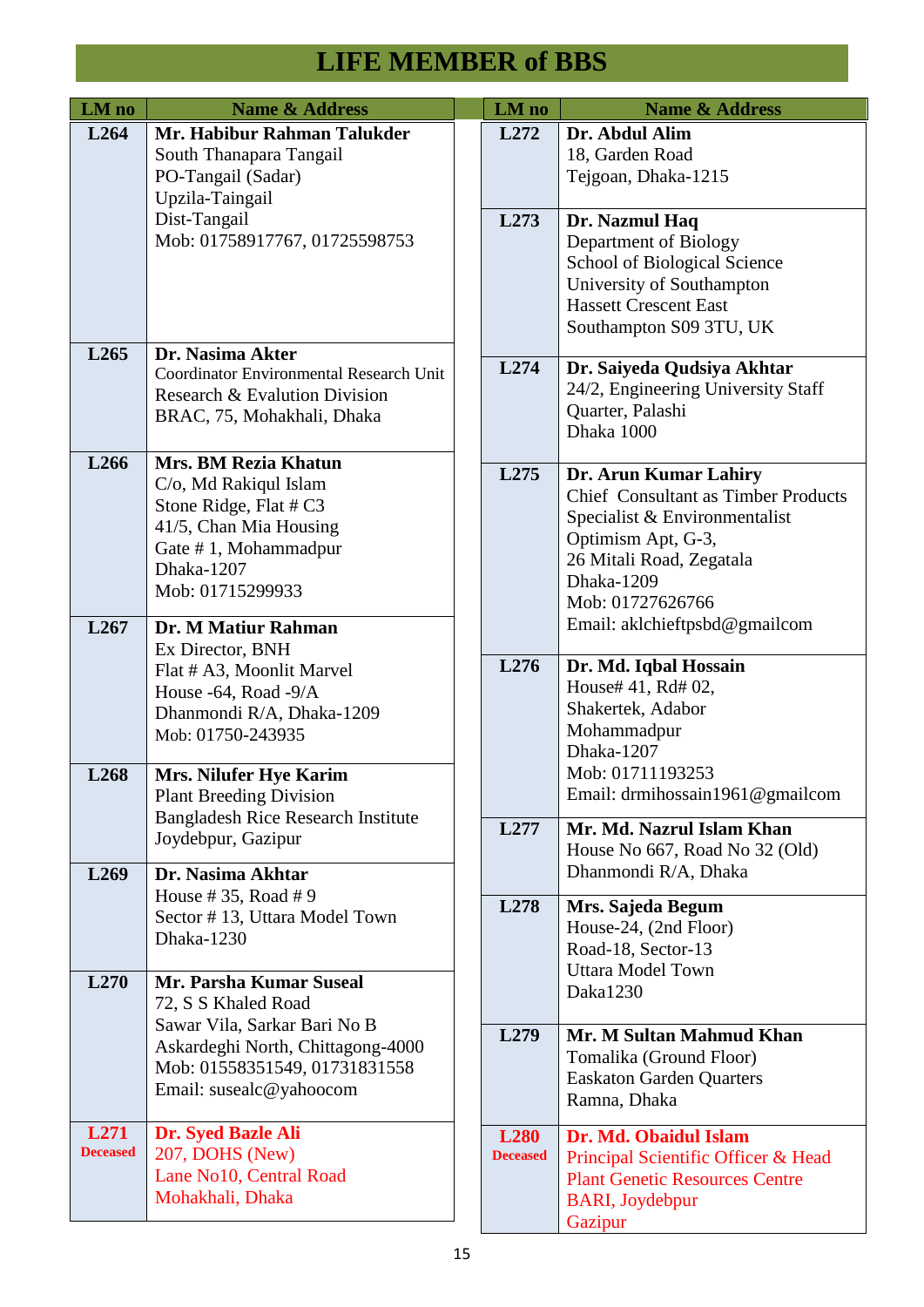| LM no                               | <b>Name &amp; Address</b>                                                                                               |  | LM no            | <b>Name &amp; Address</b>                                                                                                                                                                                                                                                                                                                                                                                                                                                                                                                                                      |
|-------------------------------------|-------------------------------------------------------------------------------------------------------------------------|--|------------------|--------------------------------------------------------------------------------------------------------------------------------------------------------------------------------------------------------------------------------------------------------------------------------------------------------------------------------------------------------------------------------------------------------------------------------------------------------------------------------------------------------------------------------------------------------------------------------|
| L281                                | Mrs. Padma Ranio Paul<br>C/O Nirmal Chandra paul<br>Paradise Para, Tangail                                              |  | L <sub>292</sub> | Mr. Md. Abdul Rahim<br>Professor of Botany<br>24, Sonatangar<br>Jigatola(Tannary mor)                                                                                                                                                                                                                                                                                                                                                                                                                                                                                          |
| L282                                | Prof. Dr. Nazmul Alam<br>Department of Botany<br>Jahangirnagar University<br>Savar, Dhaka                               |  |                  | Rayerbazar<br>Dhaka-1209<br>Mob: 01928427109                                                                                                                                                                                                                                                                                                                                                                                                                                                                                                                                   |
|                                     | Mob: 01406400246<br>Email: alamnazmul65@yahoocom                                                                        |  | L <sub>293</sub> | Mr. M Sanaullah<br>Department of Botany<br>New Degree College                                                                                                                                                                                                                                                                                                                                                                                                                                                                                                                  |
| L283                                | Dr. GNM Ilias<br>ATPS, REB Central Ware House<br>Shiromoni, Khulna                                                      |  | L <sub>294</sub> | Rajshahi<br>Prof. Dr. Ashfaque Ahmed                                                                                                                                                                                                                                                                                                                                                                                                                                                                                                                                           |
| L284                                | Dr DN Guha Bakshi<br>66, Prince Baktiar Shah Road<br>Calcutta 700 033, India                                            |  |                  | Department of Botany<br>University of Dhaka<br>Dhaka 1000<br>Mob: 01911745320                                                                                                                                                                                                                                                                                                                                                                                                                                                                                                  |
| L <sub>285</sub>                    | <b>Mrs. Sufia Begum</b><br>Office of the Timber Products<br>Specialist, Rural Electrification Board                     |  | L <sub>295</sub> | Email: aashfaque67@yahoocom<br>Mr. Md. Mesbah Uddin Ali                                                                                                                                                                                                                                                                                                                                                                                                                                                                                                                        |
|                                     | House No 823, Road No19 (Old)<br>Dhanmondi, Dhaka                                                                       |  | L <sub>296</sub> | House # 6, Road # 1<br>Sector #14, Uttara Model Town<br>Dhaka-1230<br>Mob: 01711536591<br>Dr. Rahima Khatun<br>231, Qudrat-E-Khuda Road<br>Flat # 6C, Elephant Road<br>Dhaka-1205<br>Mob: 01727324285<br>Email: rkhatunbjri@yahoocom<br>Mrs. Miskat Ara Akhter Jahan<br><b>Green Lake Apartment</b><br>Apt $#4F$ ,<br>House # $CES(E)-9(old)$ , $8(New)$<br>Road #127, Gulshan-1<br>Dhaka-1212, Mob: 01715624306<br>Prof. Dr. Mohammad Talim Hossain<br>Department of Botany<br>Jahangirnagar University<br>Savar, Dhaka-1342<br>Mob: 017112258160<br>Email: talim_ju@yahoocom |
| L286                                | <b>Mrs. Ferdousi Harun</b><br>50, Satmasjid Road<br>Dhanmolndi, Dhaka                                                   |  |                  |                                                                                                                                                                                                                                                                                                                                                                                                                                                                                                                                                                                |
| L <sub>287</sub><br><b>Deceased</b> | Dr. M Myser Ali<br>House No B-5, Road No 23<br>Banani, Dhaka                                                            |  |                  |                                                                                                                                                                                                                                                                                                                                                                                                                                                                                                                                                                                |
| L288                                | <b>Mrs. Tahera Begum</b><br>$6/2/3$ T & T Colony<br>Motijheel, Dhaka                                                    |  |                  |                                                                                                                                                                                                                                                                                                                                                                                                                                                                                                                                                                                |
| L <sub>289</sub>                    | <b>Mr Md Anwar Hussain</b><br><b>Manazing Director</b><br>Khulna Newsprint Paper Mills Ltd<br>Khalishpur, Khulna        |  | L <sub>297</sub> |                                                                                                                                                                                                                                                                                                                                                                                                                                                                                                                                                                                |
| L <sub>290</sub>                    | Mr. Mohammad Saifuzzaman<br>House $#02$ , Road $#11$<br>Sector #10, Uttara Model Town<br>Dhaka-1230<br>Mob: 01741572387 |  | L <sub>298</sub> |                                                                                                                                                                                                                                                                                                                                                                                                                                                                                                                                                                                |
| L <sub>291</sub><br><b>Deceased</b> | <b>Mrs. Kamrun Akhter Khan</b><br><b>Department of Botany</b><br>Eden Girl's College<br>Azimpur, Dhaka                  |  |                  |                                                                                                                                                                                                                                                                                                                                                                                                                                                                                                                                                                                |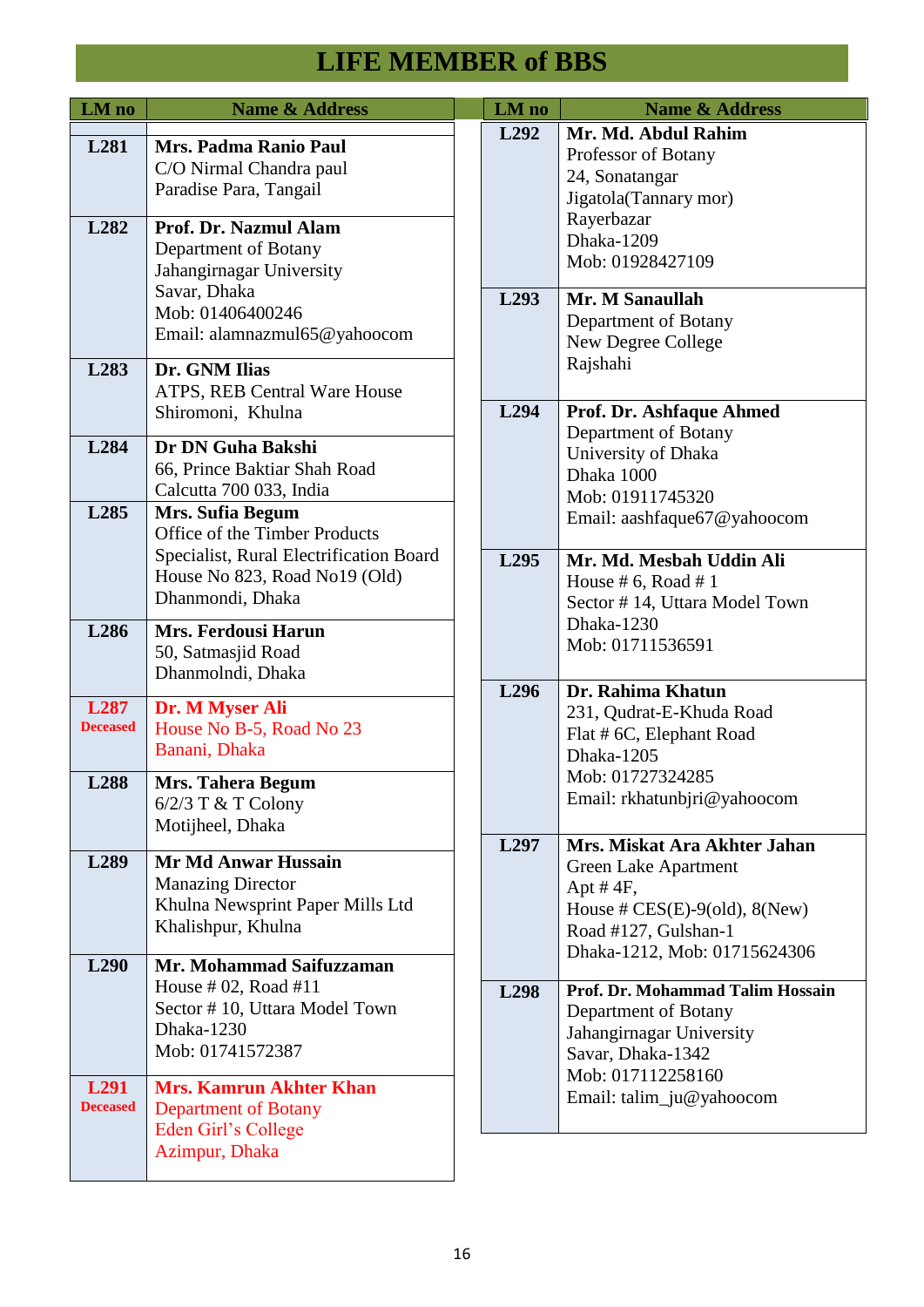| LM no            | <b>Name &amp; Address</b>                                                                                                                |  | LM no | <b>Name &amp; Address</b>                                                                                                                                                             |
|------------------|------------------------------------------------------------------------------------------------------------------------------------------|--|-------|---------------------------------------------------------------------------------------------------------------------------------------------------------------------------------------|
| L <sub>299</sub> | <b>Mrs. Zinat Ara Begum</b><br>8/14, Tajmahal Road<br>Block 1-C, Mohammadpur<br><b>Dhaka</b>                                             |  | L309  | Mr. Malik Al Imran<br>34/8, Pollobi, Mirpur,<br>Dhaka                                                                                                                                 |
| L300             | Mrs. Maleka Khanam<br>10/16, Raziya Sultana Road                                                                                         |  | L310  | Mr. Syed Zafar Sadeque<br><b>General Manager</b><br>Saudi-Bangla Fish Feed Ltd<br>1/B, Outer Circular Road                                                                            |
|                  | Mohammadpur, Dhaka                                                                                                                       |  |       | Mogbazar, Dhaka                                                                                                                                                                       |
| L301             | Prof. Dr. Parveen Rashid<br>Department of Botany<br>University of Dhaka<br>Dhaka 1000<br>Mob: 01715657696<br>E-mail: prashidbot@gmailcom |  | L311  | Mr. M. Sazzadul Islam<br><b>Asstt Director, Personnel Directorate</b><br><b>Bangladesh Power Development</b><br>Board, WAPDA Building (4 <sup>th</sup> Floor)<br>Motijheel C/A, Dhaka |
| L302             | Prof. Dr. Shamsul Alam<br>Mayabini, West Mahishbathan,<br>Rajshahi, Mob: 01716179433<br>Email: shamsulalam2121938@gmailcom               |  | L312  | Dr. Ahmed Emdadul Hoque<br>Apartment # F1<br>971/2, East Manipur<br>Mirpur, Dhaka<br>Mob: 01855942179                                                                                 |
| L303             | Mr Abdul Quiyum Chowdhury<br>Department of Botany<br>University of Chittagong<br>Chittagong                                              |  | L313  | Dr. Mokbul Hossain<br>Project Director<br>National Institute of Biotechnology<br><b>Bangladesh Atomic Energy Commission</b>                                                           |
| L304             | Prof. Dr. Mohammad Al-Forkan<br>Dept of Genetic Eng & Biotech<br>University of Chittagong                                                |  |       | 4, Kazi Nazrul Islam Avenue<br>Dhaka-1000                                                                                                                                             |
|                  | Chittagong<br>Mob: 01819383213<br>Email: alforkangeb@gmailcom                                                                            |  | L314  | Dr. Shamsun Nahar Hossain<br>Institute of Food and Radiation Biology<br>AERE, PO Box No 3787<br>Savar, Dhaka                                                                          |
| L305             | Ms. Tahmina Jamali<br>19, West End Street<br>Dhanmondi, Dhaka-1205                                                                       |  | L315  | Prof. Dr. M A Bari<br><b>Institute of Biological Sciences</b><br>University of Rajshahi, Rajshahi<br>Mob: 01778004291                                                                 |
| L306             | Dr. Lulu Bilquis Banu<br>Institute of Fuel Res & Development<br><b>BCSIR Lab, Mirpur Road</b><br>Dhaka 1205                              |  | L316  | <b>Mrs. Nazmun Nahar Shaheen</b><br><b>NIAMAT MOHAL</b>                                                                                                                               |
| L307             | <b>Mrs. Nurun Nahar</b><br>Apartment # B1, House # 13                                                                                    |  |       | Mongal Baria, Khushtia<br>Mob: 01712750393<br>Email: nnshaheen@ymailcom                                                                                                               |
|                  | Road # $2/2$ , Banani<br>Dhaka-1212                                                                                                      |  | L317  | Dr. Hafiz Uddin Ahmed<br><b>Plant Pathology Division</b><br>BRRI, Joydebpur, Gazipur                                                                                                  |
| L308             | <b>Mrs. Momena Khatun</b><br>House No 43, Road No 3A<br>Dhanmondi R/A, Dhaka-1205                                                        |  |       |                                                                                                                                                                                       |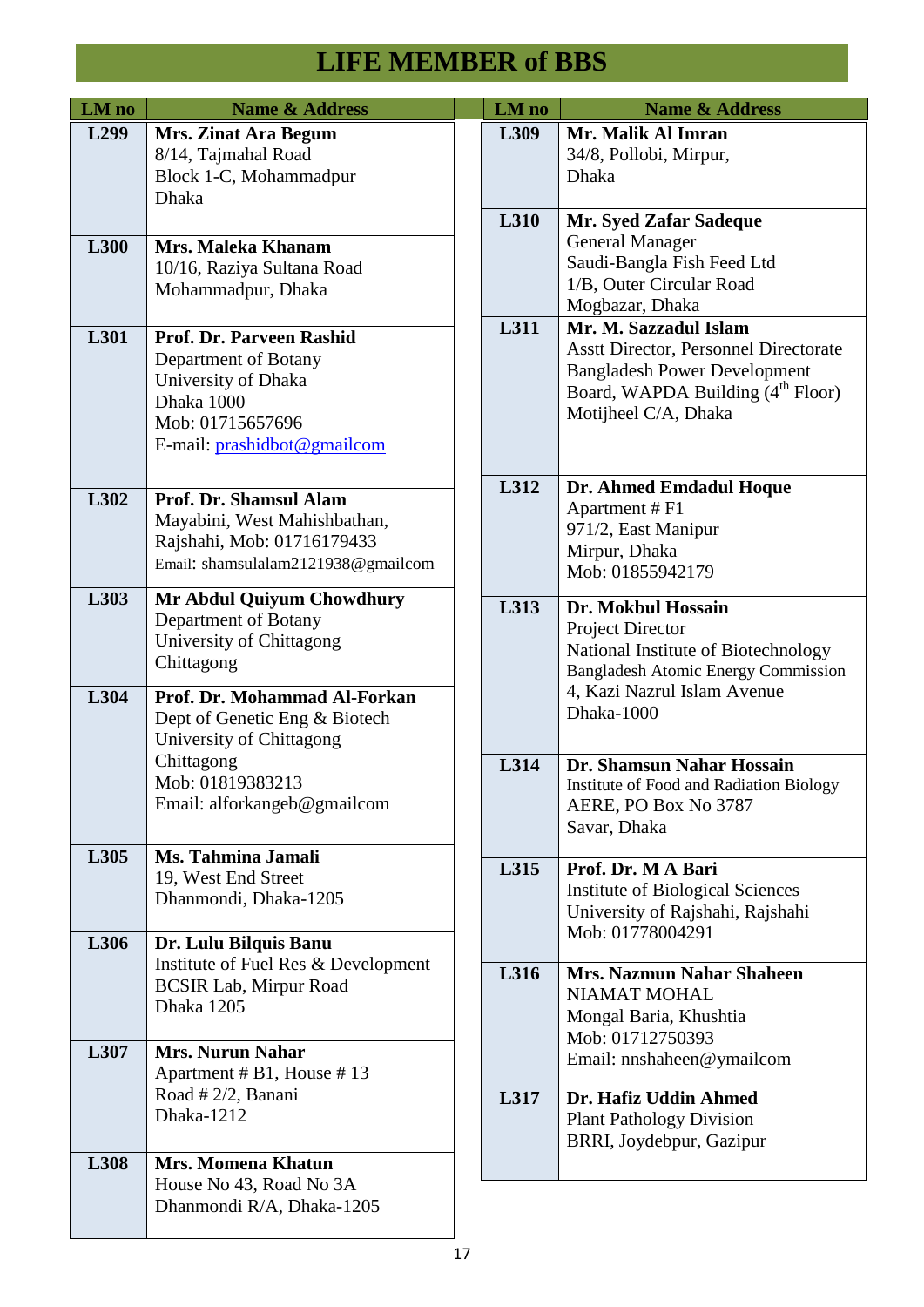| LM no | <b>Name &amp; Address</b>                                                                                                                                                            | LM no                   | <b>Name &amp; Address</b>                                                                                                                                           |
|-------|--------------------------------------------------------------------------------------------------------------------------------------------------------------------------------------|-------------------------|---------------------------------------------------------------------------------------------------------------------------------------------------------------------|
| L318  | Mrs. Rashida Tahir<br>House # $287/A$ , Flat # 4B<br>Road #7, Dhaka Cantonment<br>Dhaka, Mob: 01711341245                                                                            | L326                    | Dr. MA Malek<br>Project Director<br><b>Pulses Research Centre</b><br>BARI, Joydebpur, Gazipur                                                                       |
| L319  | Prof. Md. Rafiqul Islam<br>Department of Botany<br><b>B</b> M College, Barisal<br>Mob: 01711463115<br>E-mail: sarkermdrafiq@gmailcom                                                 | L327                    | Mr. Md. Sadeque Ali<br>107, Pisciculture Housing Society<br>Block # Ka, Road # 4<br>Shaymoli, Mohammadpur<br>Dhaka-1207<br>Mob: 01711666386                         |
| L320  | Ms. Atika Khanam<br>Professor of Botany<br><b>Govt Tolaram College</b><br>Narayangonj                                                                                                | L328                    | Mr. Md. Serajuddoula<br>CRO (Retd), BFRI, CTG<br>Peonenza Apartment<br>25/1, Shah Ali Bagh<br>Mirpur 1, Dhaka<br>Mob: 01717297285<br>Email: drserajuddoula@gmailcom |
| L321  | Dr. GM Shahiquzzaman (Babul)<br>Dumuria Bazar (Infront of Post Office)<br>Post-Sajiara, Upozila-Dumuria<br>Khulna-9250<br>Mob: 01711313971, 01912956695<br>Email: drzaman45@gmailcom | L329                    | Mrs. Farida Akhtar<br>112/C, Moneswar Road<br>Jigatala, Dhaka-1209                                                                                                  |
| L322  | Md. Osman Ghani<br>940/14/1, Baitul Aman Housing Society<br>Adabor, Mohammadpur<br>Dhaka-1207                                                                                        | L330                    | Dr. Mohammed Mohiuddin<br><b>Institute of Forestry</b><br>University of Chittagong<br>Chittagong                                                                    |
| L323  | Mobile 01817-598815<br>Email: osmanghani2256@gmail.com<br>Dr. Md. Salim Khan<br>Principle Scientific Officer<br><b>Tissue Culture Section</b>                                        | L331                    | <b>Mrs. Dil Afroz Dina</b><br>$21/10$ (2 <sup>nd</sup> Floor)<br>Tajmahal Road<br>Mohammadpur, Dhaka<br>Mob: 01521571777                                            |
| L324  | <b>Biology Research Division</b><br>BCSIR Lab, Dhanmondi, Dhaka<br>01712201504, k2salim@yahoocom<br>Prof. Md. Wahiduzzaman Sheikh                                                    | L332                    | Dr. Rafiqul Islam Khan<br>9/17, Humayun Road<br>Block No C, Mohammadpur<br>Dhaka                                                                                    |
|       | Depatment of Botany<br>Govt BM College<br><b>Barisal</b><br>Mob: 01718992700                                                                                                         | L333                    | Mr. Mohammed Abdul Hannan<br><b>BFIDC, Rubber Division</b><br>Srimangal, Moulvibazar                                                                                |
| L325  | Dr. Khurshid Nahar<br>2/C-3, Property Enclave<br>54, New Easkatan Road<br>Dhaka 1000<br>Mob: 01705793336<br>Email: drkhnahar@gmailcom                                                | L334<br><b>Deceased</b> | <b>Prof. Md. Nurul Islam Chowdhury</b><br>Principal (Rtd)                                                                                                           |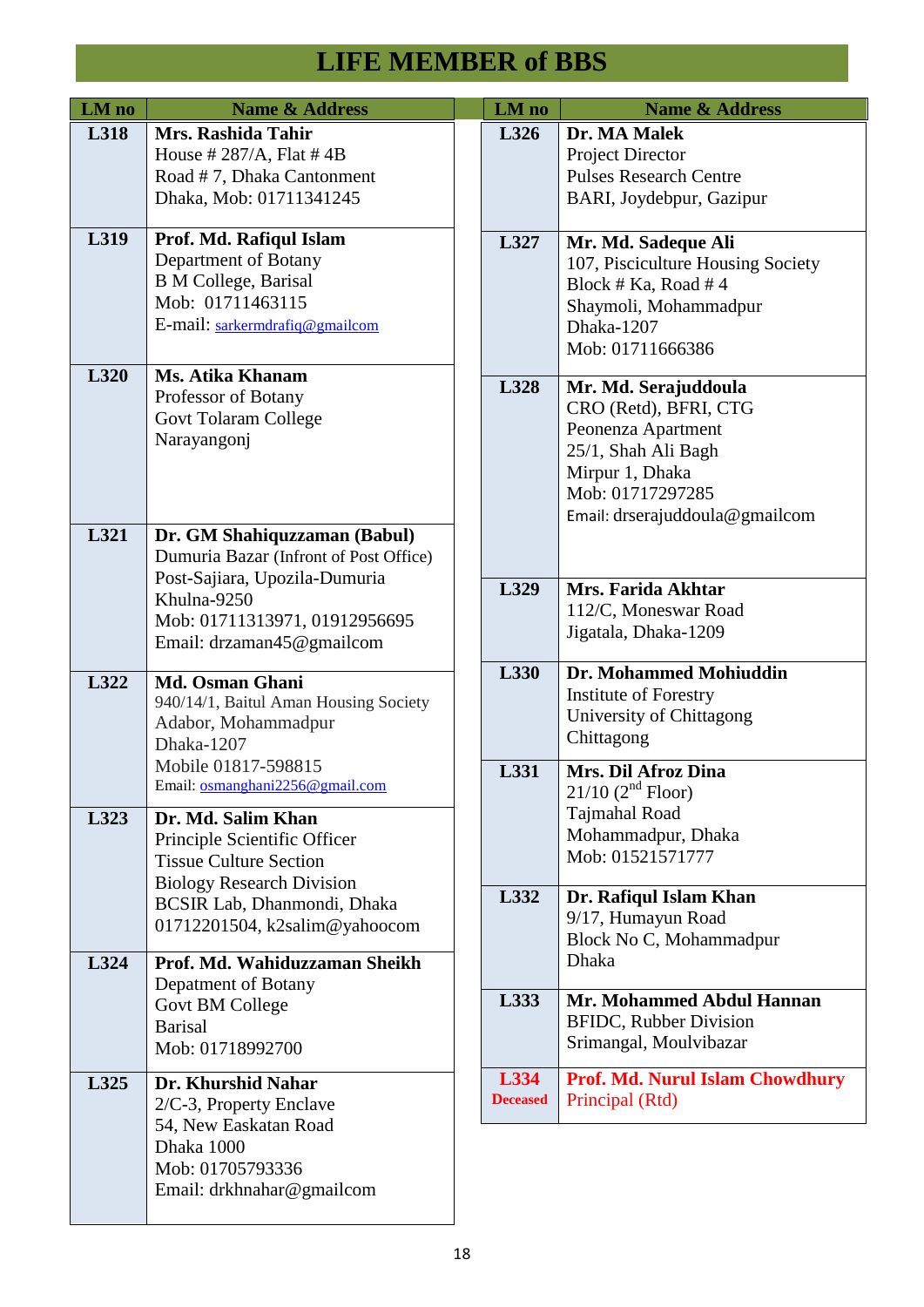| LM no                   | <b>Name &amp; Address</b>                                                                                                                                              | LM no                   | <b>Name &amp; Address</b>                                                                                                                                            |
|-------------------------|------------------------------------------------------------------------------------------------------------------------------------------------------------------------|-------------------------|----------------------------------------------------------------------------------------------------------------------------------------------------------------------|
| L335                    | Dr. Swapan Kumar Chakaraborty<br><b>Chief Scientific Officer</b><br>SIU, AERE, Ganakbari<br>Savar, Dhaka<br>Mob: 01715305967<br>Email: chakrabortyswapankumar@yahoocom | L342                    | <b>B M Maksuda Akhter</b><br>Prossimo Royel, Flat # A1<br>2/D Mymensingh Road<br>Shahbagh Road, Dhaka 1000<br>Mobile: 01552-371726<br>Email:bmmaksudaakhter@yahoocom |
| L336                    | Dr. Md. Zeaur Rahim<br>34/B Shaheed Minar R/A<br><b>Dhaka University Campus</b><br>Dhaka-1000<br>Mob: 01712701920<br>Email: rahim.zeaur@gmail.com                      | L343<br>L344            | Mr Md Ismail Hossain (Retd)<br>Professor of Botany<br><b>Prof Dr Md Nesawar Miah</b>                                                                                 |
| L337                    | <b>Prof. AKM Rafiul Islam</b><br>Department of Botany<br>University of Rajshahi<br>Rajshahi<br>Mob: 01911950339<br>Email: rislamakm@ yahoocom                          |                         | Sheltech Supreme, Apt # 3/E,<br>54/C,Shantinagar,<br><b>Inner Circular Road</b><br>Dhaka-1217<br>Mob: 01715451179<br>Email: nesawarmiah@yahoocom                     |
| L338<br><b>Deceased</b> | <b>Dr. Mohammed Kamaluddin</b><br><b>IFES, University of Chittagong</b><br>Chattagram                                                                                  | L345                    | Dr Md Kamruzzaman<br>Professor of Botany<br>7 BinduBashini Govt Girls School<br>Road, Tangail<br>Mob: 01817501636                                                    |
| L339                    | Mr. Shyamal Kanti Ghosh<br>House # 57, Apt # 7<br>Block # B, Road # 3<br>Neketan, Gulshan                                                                              | L346<br><b>Deceased</b> | Mr. Sikder Md Zahidur Rahman<br><b>Director</b><br><b>Ministry of Foreign Affairs</b><br><b>Dhaka</b>                                                                |
| L340                    | Dhaka-1212<br>Mob: 01711166772<br>Email: shyamaldgprimerye2009@gmailcom<br>ghoshsk506@yahoocom<br>Dr. Maksuda Anjiman Nahar<br>CSO & Head                              | L347                    | Dr. Ahsan Ali Shaikh<br>House No-21, Raod-12<br>Flat-A-3, Dhanmondi R/A<br><b>Dhaka-1209</b><br>Mob: 01775573457<br>Email: ahsanshaikh19@gmailcom                    |
|                         | BRRI, Joydebpur<br>Gazipur                                                                                                                                             | L348                    | <b>Professor Sayeeda Sarwar</b><br>House-73, Road-19, Sector-14<br><b>Uttara Model Town</b>                                                                          |
| L341                    | Mrs. Fatema Nasima Akhtar<br><b>Research Officer</b><br>NCTB, 69-70 Motiheel<br>Commercial Area, Dhaka-1000<br>Mob: 01912581638                                        |                         | Dhaka-1230<br>Mob: 01710588835,<br>Mob: 01819141888                                                                                                                  |
|                         | Email: fnakhternetb@gmailcom                                                                                                                                           | L349                    | Prof. Dr. Md Abdul Karim<br>Department of Botany<br>University of Dhaka<br>Dhaka-1000<br>Mob: 01715015675<br>Email: akarim@duacbd                                    |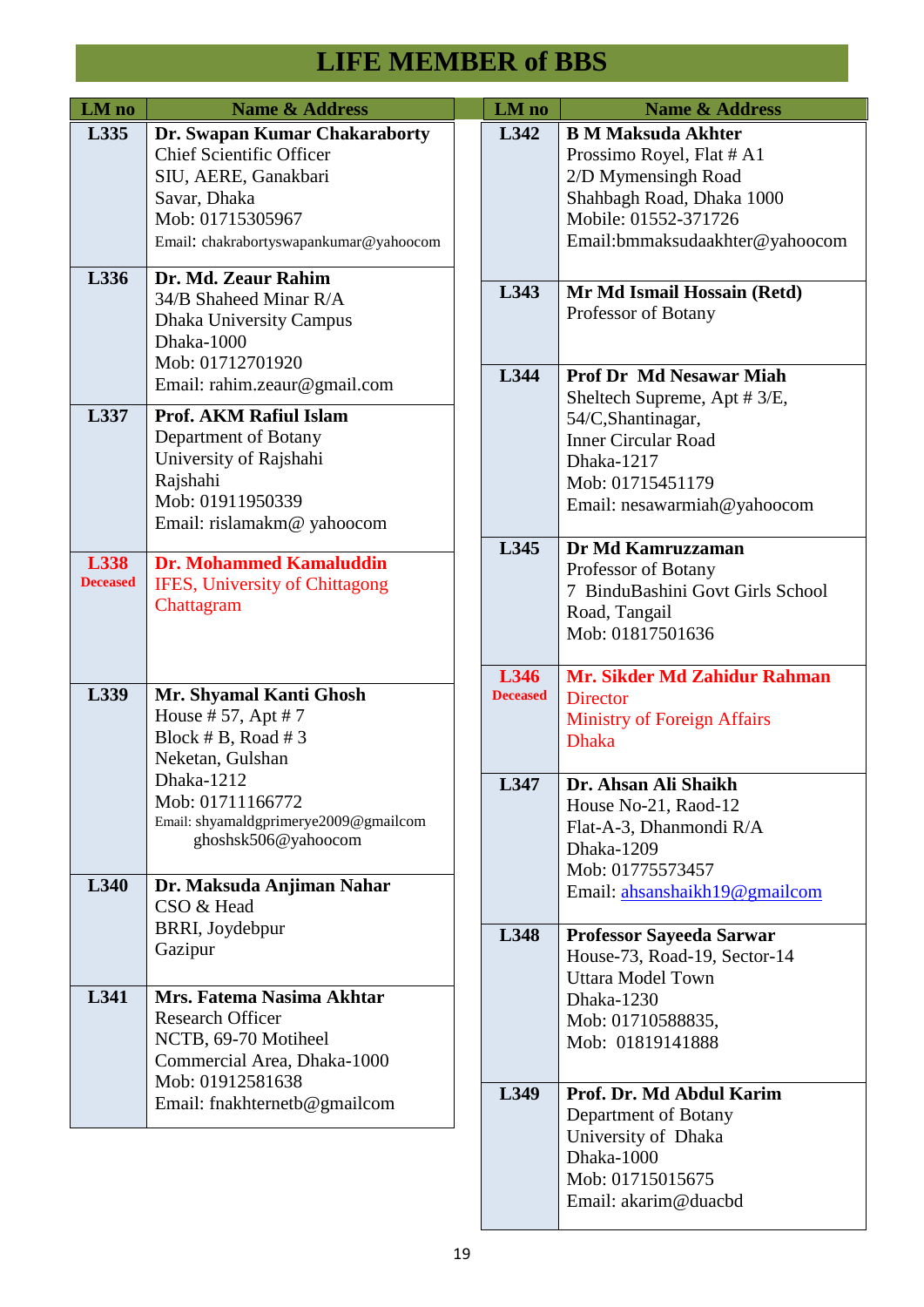| LM no                   | <b>Name &amp; Address</b>                                                                                                                                                    | LM no                   | <b>Name &amp; Address</b>                                                                                                                                                                                        |
|-------------------------|------------------------------------------------------------------------------------------------------------------------------------------------------------------------------|-------------------------|------------------------------------------------------------------------------------------------------------------------------------------------------------------------------------------------------------------|
| L350<br><b>Deceased</b> | <b>Prof. Syed Mofidul Islam</b><br><b>BM College, Barisal</b>                                                                                                                | L359<br><b>Deceased</b> | <b>Prof Sunit Kumar Bhadra</b><br><b>Sheltech Spring cottage</b><br>$H \# 567$ , Flat $\# 6/F$ ,<br>Shaheed Shamim Swaroni,                                                                                      |
| L351                    | Mr Ashit Ranjan Paul<br>12/13, Lalmohon Poddar Lane<br>Faridabad, Dhaka-1204<br>Mobile: 01811213035<br>Email: aranjanpaul4158@gmailcom                                       |                         | Shewrapara<br>Mirpur, Dhaka-1216<br>Mobile: 01711782106<br>Email: flowergarden02@yahoocom                                                                                                                        |
| L352<br>L353            | Mr Kazi Sakhawat Hossain<br>House 129, Nawab Salimullah Road<br>North Chashara, Narayangonj<br>Mob: 01993343730<br>Email: kazisakhawathossain@yahoocom<br>Mrs Sayeeda Hassan | L360                    | <b>Prof Dr Madhusree Bhadra</b><br>Sheltech Spring cottage<br>$H \# 567$ , Flat $\# 6/F$ ,<br>Shaheed Shamim, Swaroni<br>Shewrapara, Mirpur, Dhaka-1216<br>Mobile: 01711782106<br>Email: flowergarden02@yahoocom |
|                         | <b>Asstt Professor of Botany</b><br>Murapara College<br>Murapara, Rupganj<br>Narayanganj<br>Mob: 01780480758                                                                 | L361                    | <b>Prof Muhammad Tareque</b><br>2/3, Bangladesh Platinum Cooperative<br>Housing Society(Karimabad Colony)<br>16, Farazipara Main Road<br>Khulna-9100                                                             |
| L354                    | Prof. Md. Zakir Hossain<br>Principal<br>Anondo Mohon College<br>Mymonsingh.<br>Mobile: 01970066859<br>Email: hossainzakir1959@gmail.com                                      | L362                    | Prof Hamidul Hossain Siddiqui<br>Flat $# 5A-1$<br><b>Education Housing Association Tower</b><br>Noyahat Oxygen (Now Bangbabandu<br>Avenue), Chattogram                                                           |
| L355                    | Mr Mahmood UN Nabi<br>House No 1132, Road No 19 (Old)<br>Dhanmondi R/A, Dhaka                                                                                                |                         | Mob: 01819614545<br>Email: hamidsiddiquictg@gmailcom                                                                                                                                                             |
| L356                    | <b>No Name</b><br>Mr Md Arifur Rahman Akanda                                                                                                                                 | L363                    | <b>Prof Dr Sabrina Naz</b><br>Department of Botany<br>University of Rajshahi, Rajshahi<br>Mob: 01715178196, TT 750202                                                                                            |
| L357                    | <b>Ecological Laboratory</b><br>Department of Botany<br>University of Dhaka<br>Dhaka 1000<br>Mob: 01717640715<br>Email: akandaar71@gmailcom                                  | L364                    | Email: drsabrina_naz@yahoocom<br><b>Mr Md Shakir Hossain</b><br>House No 5, Lichu Bagan<br>Akua Madrasha Quarter,<br>Mymensingh-2200                                                                             |
| L358                    | <b>Prof Abu Muhammed Shafi-uzzaman</b><br>Dept of Botany<br>Govt Titumir College<br>Mohakhali, Dhaka-1212                                                                    | L365                    | <b>Prof Dr Md Mahbubur Rahman</b><br>Department of Botany<br>University of Chittagong<br>Chittagong<br>Mob 01815515097<br>Email: mmrahman11@yahoo.com                                                            |
|                         |                                                                                                                                                                              | L366                    | <b>Prof Dr Abdullah Harun Chowdhury</b>                                                                                                                                                                          |

Environmental Science Discipline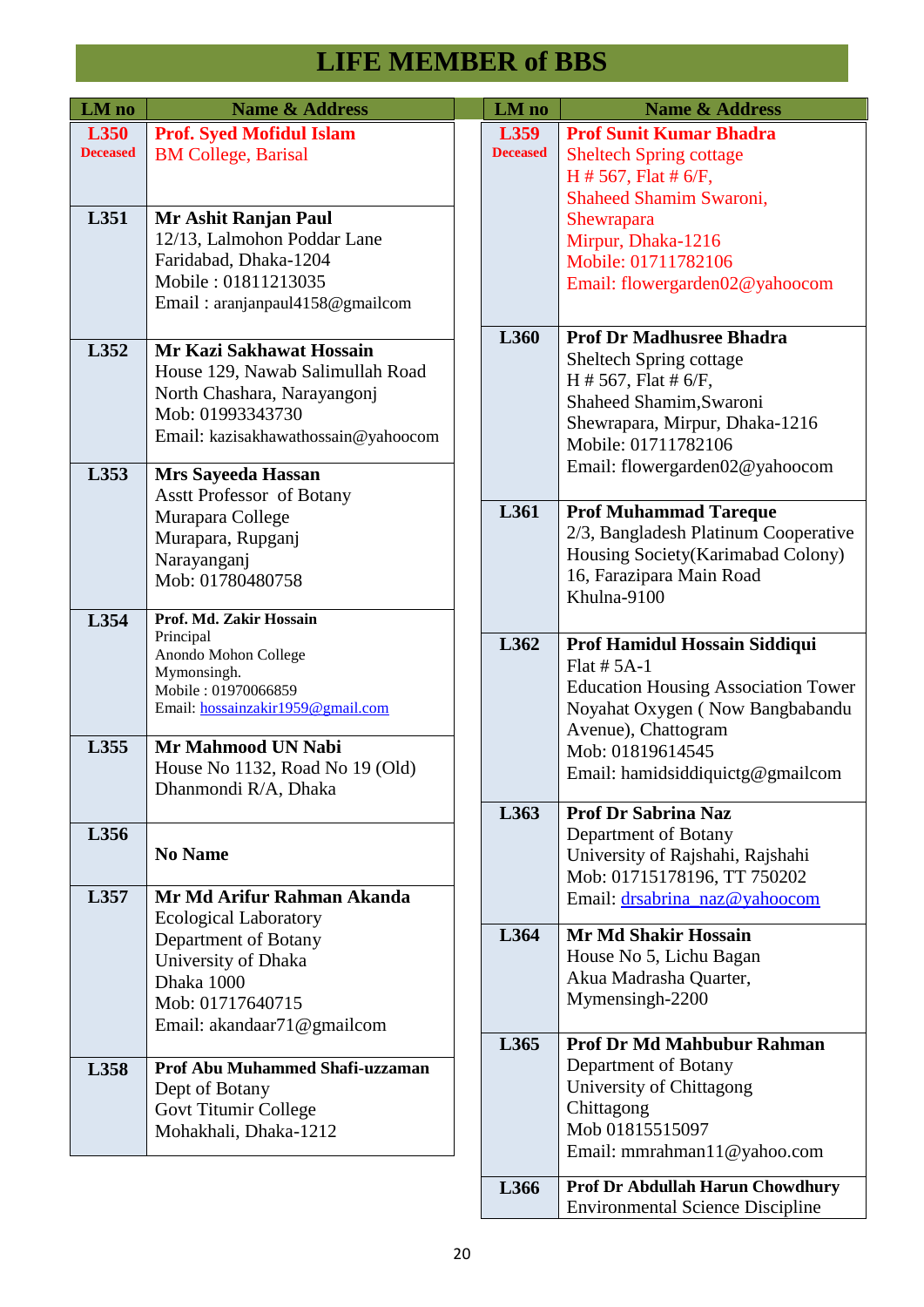| LM no | <b>Name &amp; Address</b>                      | LM no | <b>Name &amp; Address</b>                            |
|-------|------------------------------------------------|-------|------------------------------------------------------|
|       | University of Khulna,<br>Khulna                | L375  | Dr Ferdousi Begum                                    |
|       | Mob: 01714036757                               |       | Flat #11A, Confidence Tower<br>5Kha, Satmosjid Road  |
| L367  | Mr Md Yousuf Ali                               |       | Mohammadpur, Dhaka-1207                              |
|       | Scientific Officer                             |       |                                                      |
|       | BCSIR, Lab,                                    | L376  | Mr Md Jashim Uddin Sheikh                            |
|       | Chittagong-4220                                |       | Vice Principal                                       |
| L368  | Dr Abdul Jabbar Mia                            |       | <b>Phulpur Degree College</b><br>Phulpur, Mymensingh |
|       | C/O Manzur-ul Kadir Mia,                       |       | Mob: 01712667656                                     |
|       | 17/B/1, Mitali Road, Zikatala,                 | L377  | <b>Prof Dr Archana Dutta</b>                         |
|       | Dhanmondi, Dhaka-1209                          |       | Department of Botany                                 |
| L369  | Dr AHMd Ismail Hossain                         |       | Govt Eden College                                    |
|       | Ex-principle of Govt College                   |       | Dhaka-1205                                           |
|       | Protayavila, Nazirpur, PO Patnitala            |       | Mob: 01817007749                                     |
|       | Dist Naogaon                                   | L378  | Mr Md Monowar-Uzzaman                                |
|       | Mob: 01712108954                               |       | Karimas Plaza, Flat # B-1                            |
| L370  |                                                |       | 105 Boromoghbazar                                    |
|       | <b>Prof Mazria Begum</b><br>Principal (Rtd)    |       | Kazir Goli, Dhaka-1217                               |
|       | 45 North Bashaboo                              |       | Mob: 01715443255                                     |
|       | Dhaka-1214                                     | L379  | <b>Prof Dr Abdul Karim</b>                           |
|       | Mobile: 01716251430                            |       | Department of Agronomy                               |
|       | Email: mazria777@gmailcom                      |       | Bangabangdhu Sheikh Munjibur                         |
| L371  | Dr Mohammad Zakir Hussain                      |       | Rahman Agricultal Univerisity                        |
|       | House No 240, Road No 6                        |       | Gazipur-1706                                         |
|       | Mohammadi Housing Society                      | L380  | <b>Dr Nahid Monsoor</b>                              |
|       | Mohammadpur, Dhaka-1207                        |       | House no- 22, Road No-2/A                            |
|       | Mob: 01552335201                               |       | Sector-12, Uttara, Dhaka-1230                        |
|       | Email: zakir7511@yahoocom                      |       | Mob: 01715106723<br>Email: naheed83@gmailcom         |
| L372  | Mr Md Badruzzaman Chowdhury                    |       |                                                      |
|       | Principal (Retd)                               |       |                                                      |
|       |                                                | L381  | <b>Prof Dr Md Nuhu Alam</b>                          |
| L373  | <b>Dr ARM Solaiman</b><br>38/D, Ishakha Road   |       | Department of Botany                                 |
|       | Dhaka University                               |       | Jahangirnagar University                             |
|       | Dhaka-1000                                     |       | Savar, Dhaka                                         |
|       | Mob: 01552495381                               |       | Mob: 01711462417                                     |
|       | Email: arm_solaiman@yahoocom                   |       | Email: mnabotju@yahoocom                             |
|       |                                                | L382  | Dr Most Ferdousi Begum                               |
| L374  | Dr Ferdowsi Noor                               |       | Department of Botany                                 |
|       | <b>Associate Professor</b>                     |       | University of Rajshahi, Rajshahi                     |
|       | Department of Botany                           |       | Mob: 01712122968                                     |
|       | Eden Mohila College, Dhaka<br>Mob: 01711984996 |       | Email: ferdrita@yahoocom                             |
|       | Email: pannanoor@gmailcom                      |       |                                                      |
|       |                                                |       |                                                      |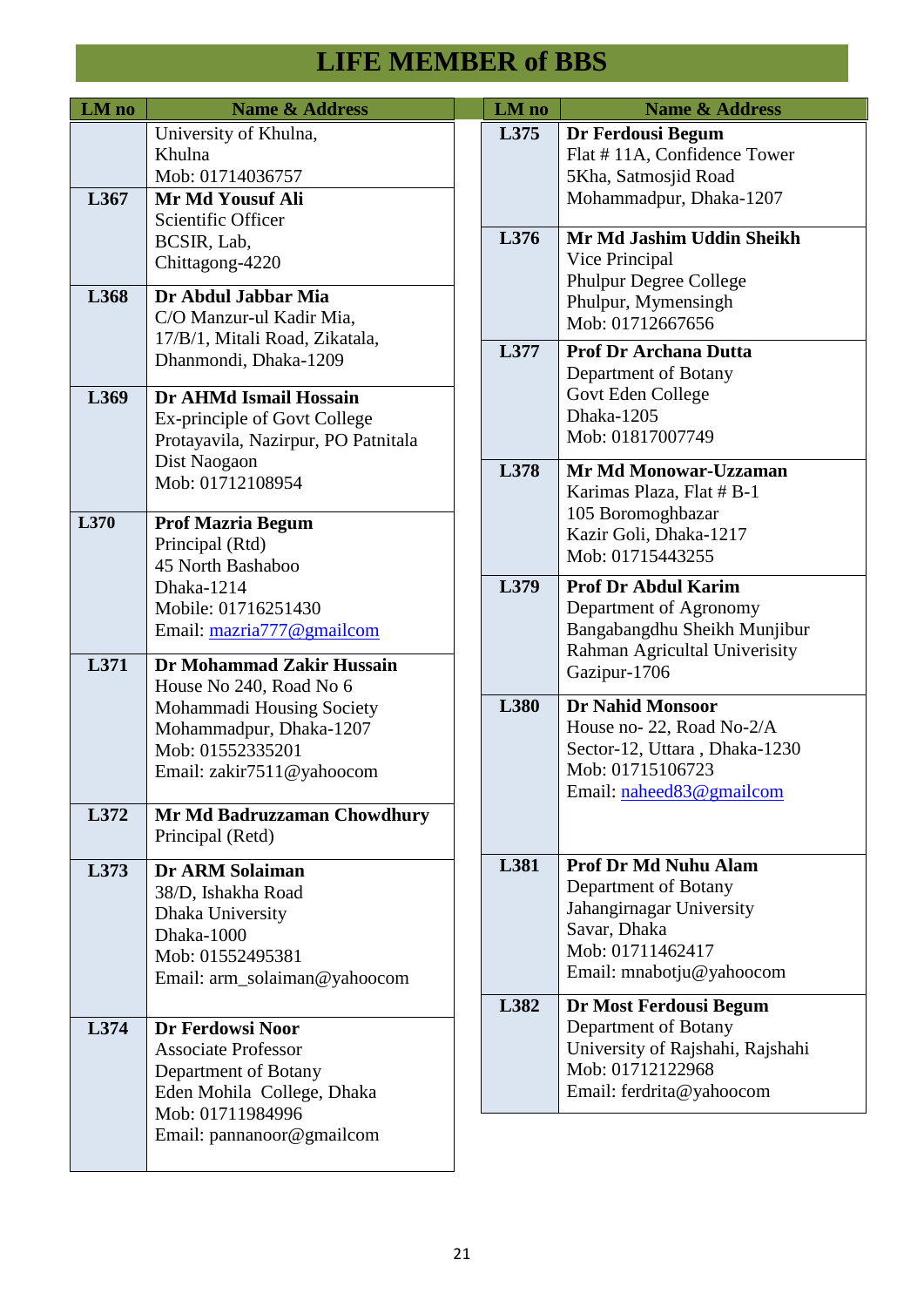| LM no | <b>Name &amp; Address</b>                                                                                                                     |  | LM no                   | <b>Name &amp; Address</b>                                                                                                                                           |
|-------|-----------------------------------------------------------------------------------------------------------------------------------------------|--|-------------------------|---------------------------------------------------------------------------------------------------------------------------------------------------------------------|
| L383  | <b>Prof Anil Chandra Deb</b><br>Dept of Genetic Engineering and<br>Biotechnology, University of Rajshahi<br>Rajshahi<br>Mob: 01556314403      |  | L391                    | <b>Mr Mohammad Manirul Islam</b><br>365, East Goran,<br>PO Khilgaon<br>Khilgaon, Dhaka-1219                                                                         |
| L384  | Email: anil_deb2001@yahoocom<br>Mrs Farzana Binta Amin<br>22, East Razabazar                                                                  |  | L392<br><b>Deceased</b> | <b>Prof Gulnehar Zaman</b><br>B-23/E-5, Eskaton Garden<br><b>Officers Quarter, Dhaka</b>                                                                            |
|       | Tajgoan, Dhaka<br>Mob: 01733-955152<br>Email: drfarzanabintaamin@gmailcom                                                                     |  | L393                    | Dr. Md. Maniruzzaman Khandaker<br>Professor<br>Department of Botany<br>Jagannath University                                                                         |
| L385  | <b>Prof Mazharul Islam</b><br>Vice Principal<br>Sunamganj Govt College<br>Sunamganj<br>Mob: 01711336674                                       |  | L394                    | Dhaka-1100<br>Mob: 01947184394<br>Email: maniruzzamanbot@gmailcom<br>Prof. Mrs. Sajeda Begum<br>119, Lake Circus<br>Kalabagan, Dhaka<br>Mob: 01670239597            |
| L386  | Email: mazharulbd241@gmailcom<br><b>Prof Dr Shahidul Alam</b>                                                                                 |  |                         |                                                                                                                                                                     |
|       | Department of Botany<br>University of Rajshahi, Rajshahi<br>Mob: 01715138818<br>Email: alamshahidul89@yahoocom                                |  | L395                    | Dr. Rahima Khatun<br>Ex-Director(Agriculture), BJRI<br>House # 6, Flat # B4,<br>Block No 21, Pallabi,                                                               |
| L387  | <b>Prof Dr SA Haider</b><br>Department of Botany<br>University of Rajshahi, Rajshahi<br>01718057927; TT 750300<br>Email: haider_rubd@yahoocom |  |                         | Mirpur 12, Dhaka 1216<br>Mob: 01937399699<br>Email: rkhatunbjri@yahoocom                                                                                            |
| L388  | Prof Dr Md Zahangir Alam<br>Department of Botany<br>University of Rajshahi<br>Rajshahi                                                        |  | L396                    | <b>Mrs Shamim Sharif</b><br>2/1604 Eastern Rokeya Tower<br>98, Bara Mogh Bazar<br>Dhaka-1217                                                                        |
|       | Mob: 01798298832<br>Email: zabotbd@yahoocom                                                                                                   |  | L397                    | Dr Md Nurul Alom<br>Purabi-8<br>Eskaton Garden Govt Officer Quarker<br>Ramna, Dhaka-1217<br>Mob: 01712019391                                                        |
| L389  | <b>Prof Dr Gour Pada Ghosh</b><br>Department of Botany<br>University of Rajshahi, Rajshahi<br>Mob: 01716055860<br>Email: ghoshgp@gmailcom     |  | L398                    | Email: nualom@yahoocouk<br><b>Prof Biswanath Sikdar</b><br>Dept of Genetic Engineering and<br>Biotechnology, University of Rajshahi<br>Rajshahi<br>Mob: 01914254289 |
| L390  | <b>Prof DrLipika Ghosh</b><br>Department of Botany<br>University of Rajshahi<br>Rajshahi<br>Mob: 01716389838<br>Email: lipika_ru@yahoocom     |  |                         | Email: sikdar2014@gmailcom                                                                                                                                          |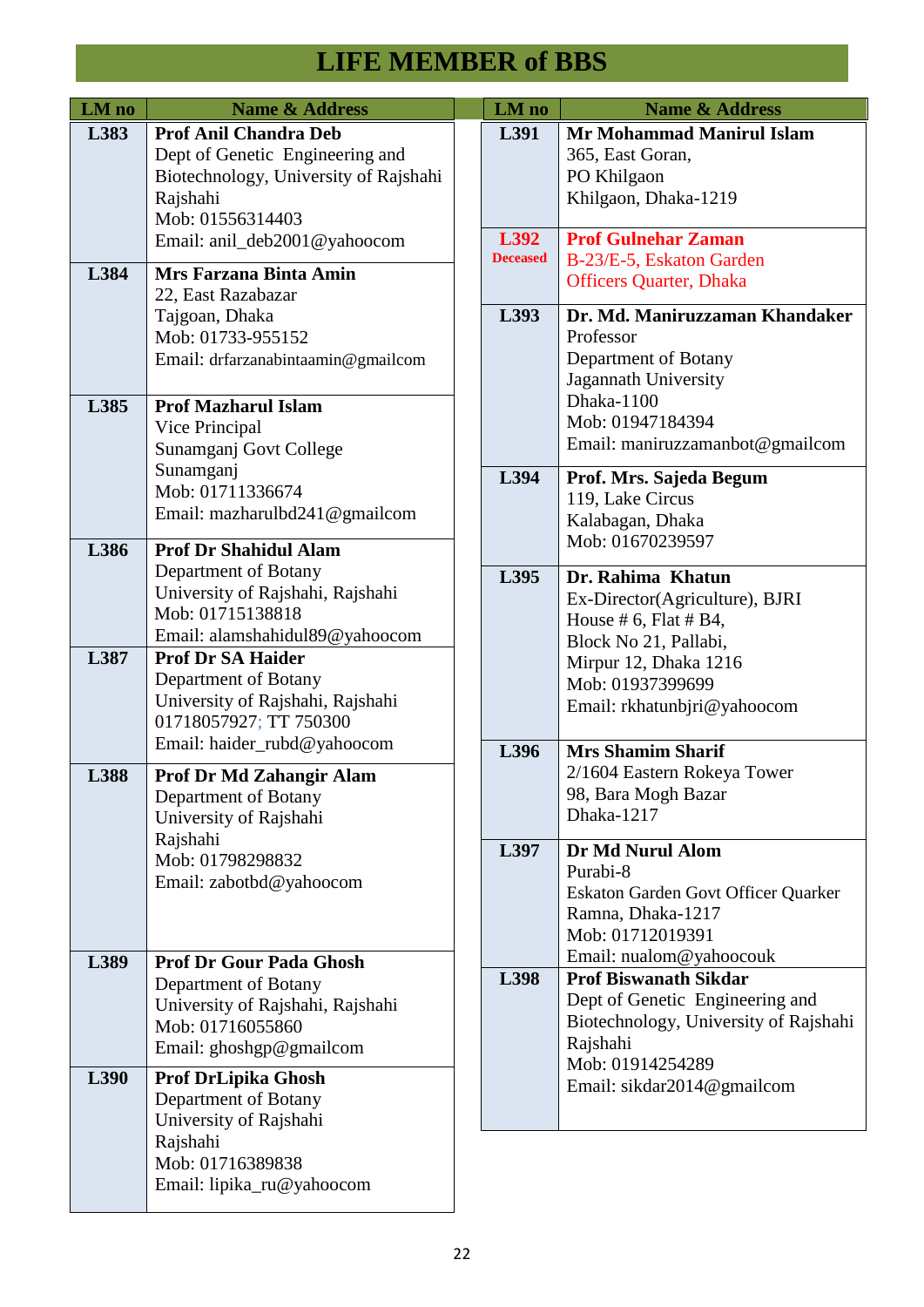| LM no       | <b>Name &amp; Address</b>                                                                                                                                     |  | LM no            | <b>Name &amp; Address</b>                                                                                                                                                                                                                                            |
|-------------|---------------------------------------------------------------------------------------------------------------------------------------------------------------|--|------------------|----------------------------------------------------------------------------------------------------------------------------------------------------------------------------------------------------------------------------------------------------------------------|
| L399        | Prof. Dr. Mohammad Harun-ur-Rashid<br>Department of Botany<br>University of Chittagong<br>Chittagong<br>Mob: 01711164251<br>Email: rashidmh@cu.ac.bd          |  | L406             | Dr. Ahmed Mahadi<br>A/104, Thana Road (Koshaipara)<br>Pabna-6600<br>Mob: 01912050505, 01716902598<br>Email: amahadi@gmailcom                                                                                                                                         |
| <b>L400</b> | Dr. Apurba Kumar Roy<br>Dept of Genetic Engi & Biotech                                                                                                        |  | L407             | Mr. Md. Mushfiqur Rahman Chowdhury<br>House N0-68, Road No-6<br>Block E, Mirpur-12<br>Dhaka-1216                                                                                                                                                                     |
|             | University of Rajshahi<br>Rajshahi<br>Mob: 01711968866<br>Email: akroygeb@ruacbd                                                                              |  | L408             | Prof. Dr. A K M Rashidul Alam<br>Department of Environmental Science<br>Jahangirnagar University,<br>Savar, Dhaka-1242<br>Email: akmrashiduldan@yahoocom                                                                                                             |
| L401        | Dr. Haseeb Mohammed Irfanullah<br>112/ Ka, Jagannath Shaha Road<br>Dhaka-1211<br>Mob: 01817118522<br>Email: hmirfanullah@yahoocouk                            |  | L <sub>409</sub> | Prof. Dr. Mohammad Zabed Hossain<br>Department of Botany<br>University of Dhaka<br>Dhaka 1000<br>Mob: 01727736087<br>Email: zabed@duacbd                                                                                                                             |
| L402        | Dr. Aparna Islam<br>House #7, Road #21<br>Sector #4, Uttara Model Town<br>Dhaka-1230                                                                          |  | L410             | Mrs. Latifa Yasmin<br>Lecturer in Botany<br>Siddeshwari Girls College<br>Dhaka                                                                                                                                                                                       |
| L403        | Mob: 01817114304<br>Dr. Rafiqul Haider<br><b>Divisional Officer</b><br><b>Bangladesh Forest Research Institute</b><br>Chittagong -4000<br>Mob: 01720027505    |  | L411             | Dr. Md. Kamruzzaman Munshi<br><b>Chief Scientific Officer</b><br>Food Safety & Quality Analysis Division<br>Institute of Food and Radiation Biology<br><b>Bangladesh Atomic Energy Commission</b><br>Dhaka-1000<br>Mob: 01748786136<br>Email: kzaman_munshi@yahoocom |
| L404        | Email: haiderbfri64@gmailcom<br>Prof. Dr. S M Shahinul Islam<br><b>Institute of Biological Sciences</b><br>3rd Science Building                               |  | L412             | Prof. Dr. Md. Shafiqur Rahman<br>Department of Microbiology<br>University of Chittagong<br>Chittagong-4331<br>Mob: 01711959996<br>Email: msrahman68@yahoocom                                                                                                         |
| L405        | University of Rajshahi, Rajshahi<br>Mob: 01715209907<br>Email: shahinul68@gmailcom<br>Mrs. Sadia Sultana Deen                                                 |  | L413             | Dr. Mohammad Muslim<br>29, Kalabagan 1st Lane<br>Dhaka-1205<br>Email: drmmuslimkanon@gmailcom                                                                                                                                                                        |
|             | Lecturer, School of Environmental<br>Science and Management,<br><b>Independent University Bangladesh</b><br>Road #14, House #15,<br>Baridhara R/A, Dhaka-1212 |  |                  |                                                                                                                                                                                                                                                                      |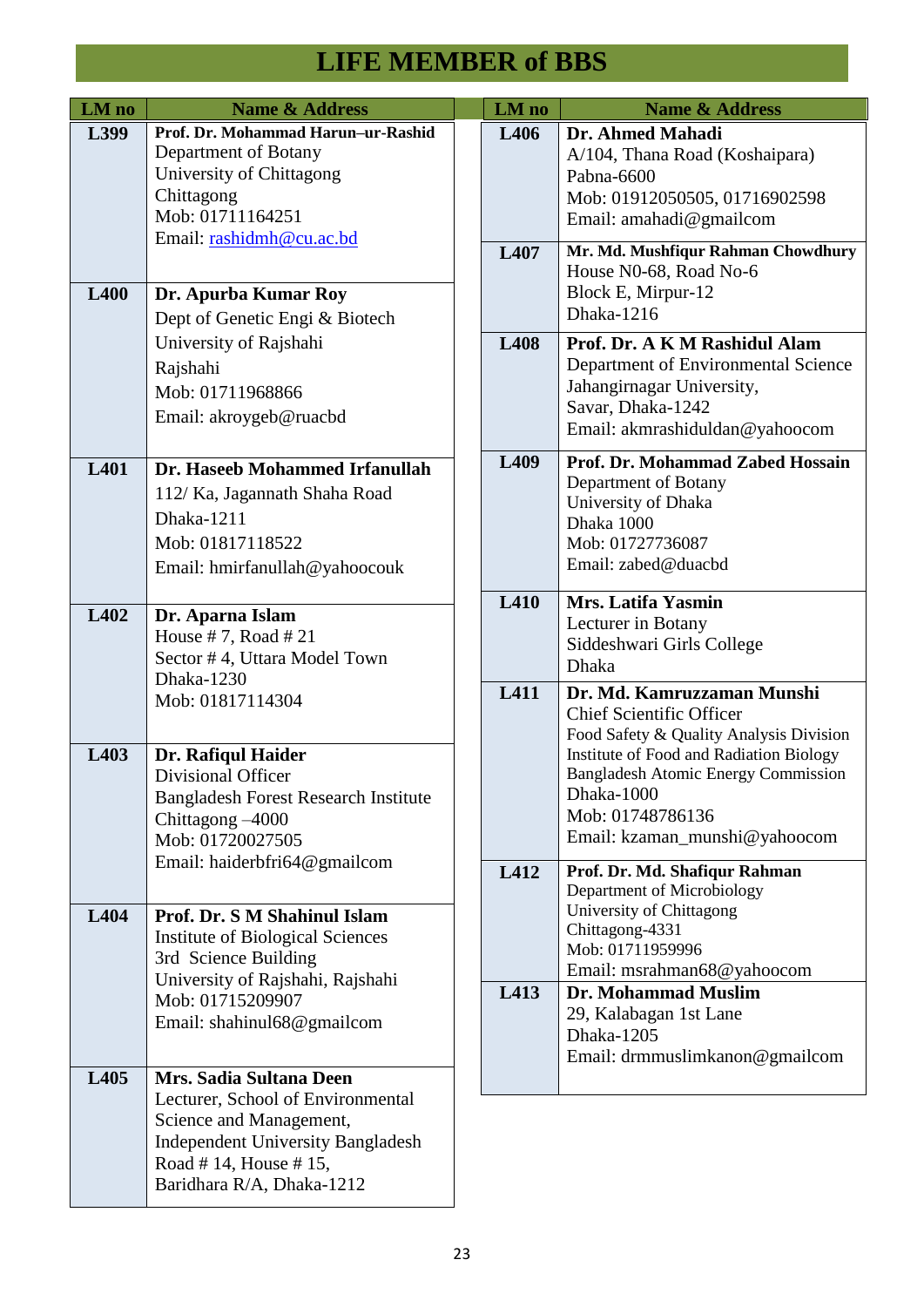| LM no | <b>Name &amp; Address</b>                                                                                                                                                                | LM no | <b>Name &amp; Address</b>                                                                                                                                                                                                                                         |
|-------|------------------------------------------------------------------------------------------------------------------------------------------------------------------------------------------|-------|-------------------------------------------------------------------------------------------------------------------------------------------------------------------------------------------------------------------------------------------------------------------|
| L414  | Dr. Bimal Chandra Sarker<br>C/o, Pranati Rani Majunder<br><b>Teachers Quarter</b><br><b>Teachers Training College (Women)</b><br>Mymensingh<br>Mob: 01716521049                          | L421  | <b>Md Golam Moula</b><br>Divisional Officer<br><b>Plantation trial Unit Division</b><br><b>Bangladesh Forest Research Institute</b><br>Rupatoli, Barishal-8207<br>Mob: 01711706336<br>Email: gmoulabfri@yahoocom                                                  |
| L415  | <b>Md Mostafizur Rahman</b><br><b>Assistant Professor</b><br>76/1, Flat # 2D, Pabna House Lane<br>Jafrabad, Mohammadpur<br>Dhaka-1207<br>Mob: 01715299193<br>Email: mostafizbrc@gmailcom | L422  | <b>Prof Sk Julfikar Hossain</b><br>Biotechnology & Genetic Eng<br>Discipline, Khulna University<br>Khulna-9208<br>Mob: 01732718009<br>Email: sjhossain_ku@yahoocom                                                                                                |
| L416  | Dr. Maksuda Khatun<br>House No 30, Flat #4A<br>Road No 01, Block # D<br>Dhaka Uddan, Mohammadpur<br>Dhaka-1207<br>Mob: 01711388210<br>Email: kmaksudatitu@gmailcom                       | L423  | <b>DrAKM Sayeed Hassan</b><br><b>Associate Professor</b><br>Dept of Botany<br>Savar College<br>Savar, Dhaka-1340<br>Mob: 01817518921<br>Email: aksayeedsc@gmailcom                                                                                                |
| L417  | Dr. Mohammed Almujaddade Alfasane<br><b>Professor</b><br>Department of Botany<br>University of Dhaka, Dhaka - 1000                                                                       | L424  | <b>Mrs Rehana Tabassum</b><br>14/B2, Twin Tower<br>Shantinagar<br>Dhaka-1217                                                                                                                                                                                      |
|       | Mob: 01911308364<br>Email: mujaddade@yahoocom                                                                                                                                            | L425  | <b>Prof Dr Kazi Shakhawath Hossain</b><br>Department of Botany<br>Jagannath University<br>Dhaka-1000                                                                                                                                                              |
| L418  | <b>Sharmin Sultana</b><br>Flat B-3, 552, (Wind flower),<br>Moghbazar Noyatola<br>Ramna, Dhaka - 1217                                                                                     |       | Mob: 01714454541<br>Email: ksh1968@gmailcom                                                                                                                                                                                                                       |
|       | Mob: 01911204034                                                                                                                                                                         | L426  | Mr Sujit Chandra Das<br>Sunshine Grammar School and College<br>Nasirabad Housing Society                                                                                                                                                                          |
| L419  | Dr. Md. Serajul Islam<br>Flat # C15, Building # $5$<br><b>Govt Officers Complex</b><br>Mirpur-2, Dhaka<br>Mob: 01552377987                                                               |       | Rd-1, House-11<br>Nasirabad, Chittagong<br>Mob: 01730078600<br>Email: sujit_sunshine@yahoocom                                                                                                                                                                     |
| L420  | Prof. Md. Enamul Hoque Khan<br><b>Professor Tower</b><br>3/7 Kallyanpur, Dhaka 1207<br>Mobile: 01712-049621<br>Email: scouterehkhan@gmailcom                                             | L427  | <b>Shafayet Ullah</b><br><b>First Assistant Vice President</b><br>Corporate and Institutional Banking Division<br><b>BM Heights (1st Floor)</b><br>318 Sk Mujib Road<br>Badamtali, Agrabad C/A<br>Chattogram<br>Mob: 01749551237<br>Email: $su04082115@$ gmailcom |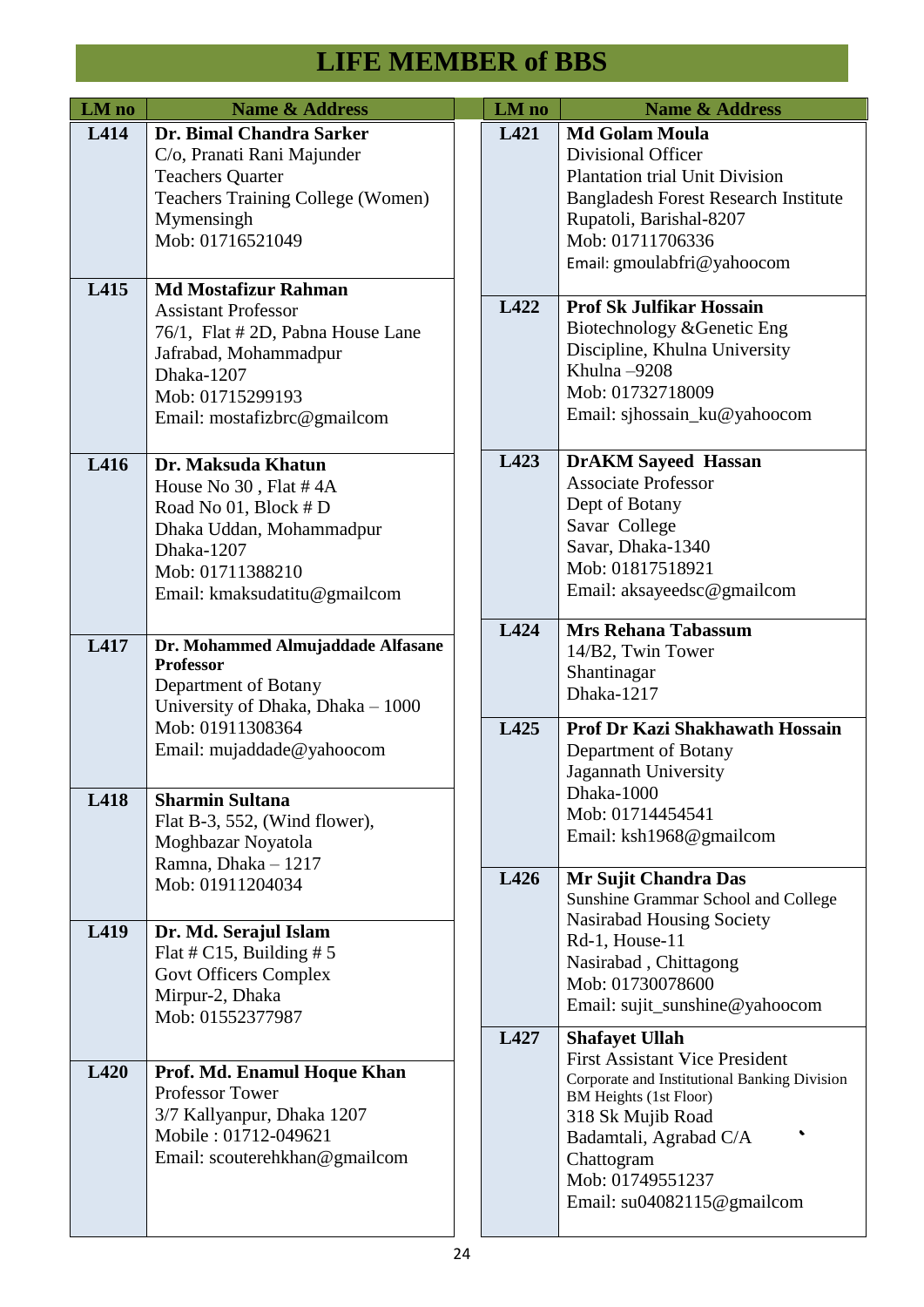| LM no | <b>Name &amp; Address</b>                                                                                                                                                            |  | LM no | <b>Name &amp; Address</b>                                                                                                                        |
|-------|--------------------------------------------------------------------------------------------------------------------------------------------------------------------------------------|--|-------|--------------------------------------------------------------------------------------------------------------------------------------------------|
| L428  | <b>Mr Mohammed Ezazul Hoque</b><br>City Furniture Mart (1st Floor)<br>332, Nawab Siraj Uddullah Road,<br>Dewanbazar, Chittagong-4000<br>Mob: 01819800765<br>Email: ezazcu83@gmailcom |  | L436  | Dr Murat Ardiç<br>Eskisehir Osmangazi University<br>Faculty of Science and Arts<br>Department of Biology, 26480,<br>Meselik<br>Eskisehir, TURKEY |
| L429  | Mr Mohammad Omar Faruque<br><b>Associate Professor</b><br>Department of Botany<br>University of Chittagong, Chittagong<br>Mob: 001818397345<br>Email: omf@cuacbd                     |  | L437  | Dr Ayse Nihal Gomugen<br>Department of Biolgoy<br><b>Faculty of Science</b><br>University of Hacettepe<br>Beytepe Ankara, TURKEY                 |
| L430  | Mr Mahbubur Rahaman Saki<br>37/24 B, Jahuri Mohallah<br>Block-F, Mohammadpur<br>Dhaka-1207                                                                                           |  | L438  | <b>Dr Hasim Altnozlu</b><br>Department of Biolgoy<br><b>Faculty of Science</b><br>University of Hacettepe<br>Beytepe Ankara, TURKEY              |
| L431  | <b>Prof Dr Hosne Ara Begum</b><br>Sheltech Symphony, Flat #3A<br>House # 09, Road # 33<br>Gulshan-1, Dhaka                                                                           |  | L439  | Dr Onur Koyuncu<br>Eskisehir Osmangazi University<br>Faculty of Science and Arts<br>Department of Biology, 26480,<br>Meselik, Eskisehir, TURKEY  |
| L432  | Mob: 01818280132<br>Dr Mahbuba Sultana<br>293, Ahmod Nagar<br>Paikpara, Mirpur-1                                                                                                     |  | L440  | Dr Syeda Sharmeen Sultana<br><b>Associate Professor</b><br>Department of Botany<br>University of Dhaka, Dhaka<br>Mob: 01816702020                |
| L433  | Dhaka-1216<br>Mob: 01935804886<br>Email: mahbuba9471@gmailcom<br><b>Mrs Sumona Afroz</b><br>Kamal Timbers and Saw mills                                                              |  | L441  | Dr Murat Ardiç<br>Eskisehir Osmangazi University<br>Faculty of Science and Arts<br>Department of Biology, 26480,<br>Meselik, Eskisehir, TURKEY   |
|       | 158/3, North Jatrabari<br>Dhaka-1204<br>Mob: 01552431372<br>Email: binidu@yahoocom                                                                                                   |  | L442  | <b>Mrs Jebunnesa Chowdhury</b><br>House No-49, Road No-4<br>Sector-3, Uttara Model Town<br>Dhaka-1230<br>Mob: 01819597273                        |
| L434  | Prof Dr İsmühan Potoğlu Erkara<br>Eskisehir Osmangazi University                                                                                                                     |  |       | Email: jebunnesa@bracuacbd                                                                                                                       |
|       | Faculty of Science and Arts<br>Department of Biology, 26480,<br>Meselik, Eskisehir, TURKEY                                                                                           |  | L443  | Dr Dilruba Parvin<br>$4/9$ , 2nd Floor,<br>North Kazi Para, Bank Colony<br>Mirpur, Dhaka-1216                                                    |
| L435  | Dr Onur Koyuncu<br>Eskisehir Osmangazi University<br>Faculty of Science and Arts<br>Department of Biology, 26480,<br>Meselik, Eskisehir, TURKEY                                      |  |       | Mob: 01795774297                                                                                                                                 |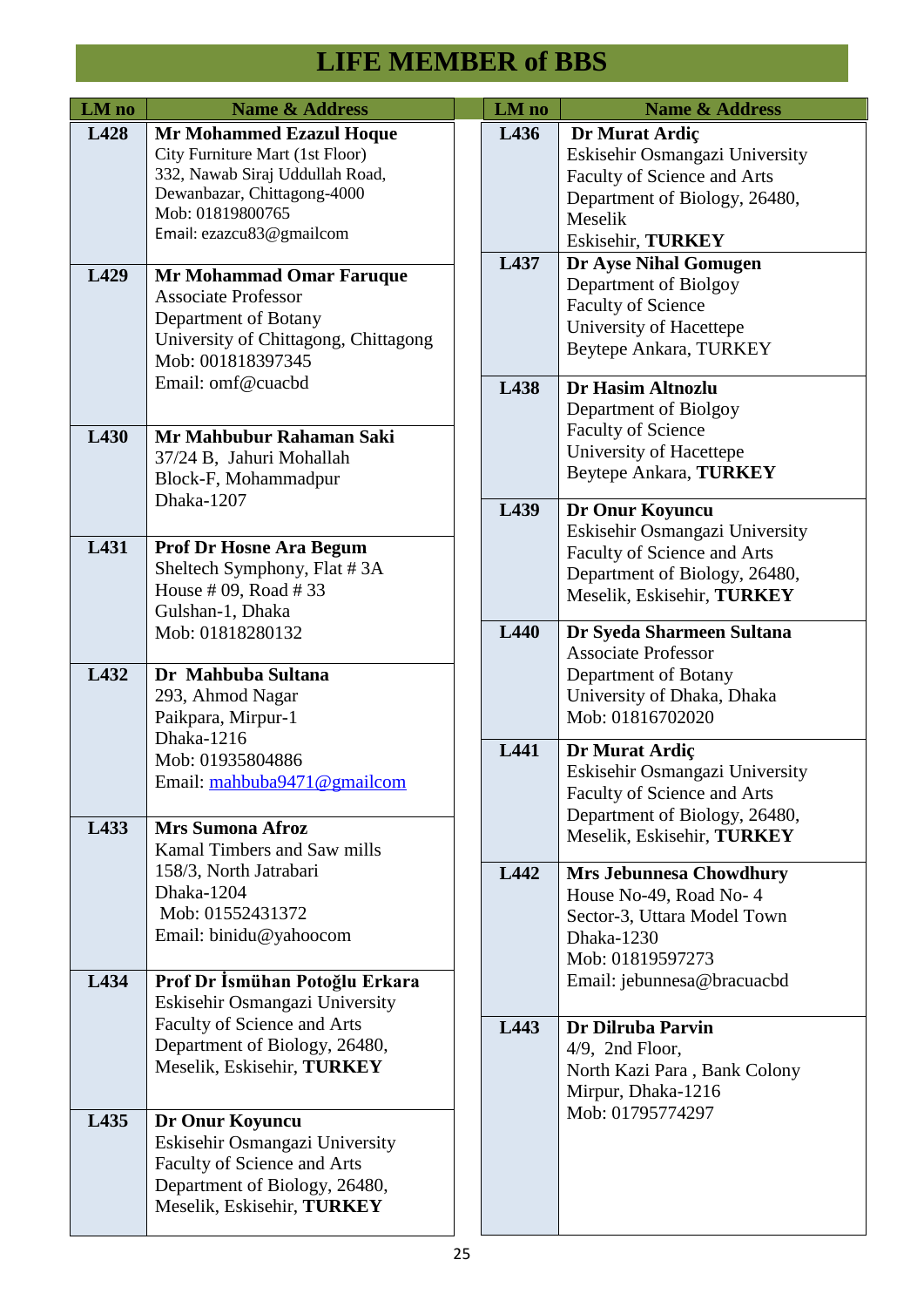| LM no | <b>Name &amp; Address</b>                                                                                                                                                  |  | LM no                   | <b>Name &amp; Address</b>                                                                                                                                       |
|-------|----------------------------------------------------------------------------------------------------------------------------------------------------------------------------|--|-------------------------|-----------------------------------------------------------------------------------------------------------------------------------------------------------------|
| L444  | Dr Ummay Humaira Banana<br>617, Monipur<br>Section-2, Mirpur<br>Dhaka-1216                                                                                                 |  | L451                    | Dr Shamima Nasrin Sima<br><b>Associate Professor</b><br>Department of Botany<br>University of Rajshahi<br>Rajshahi-6205                                         |
| L445  | <b>Prof Dr Mohammad Firoz Alam</b><br>Department of Botany<br>University of Rajshahi                                                                                       |  |                         | Mob: 01711274531<br>Email: sima_bot2006@yahoocom                                                                                                                |
|       | Rajshahi-6205<br>0721761181<br>falambiotech@lycoscom                                                                                                                       |  | L452                    | Dr F M Ali Haydar<br><b>Associate Professor</b><br>Department of Botany<br>University of Rajshahi                                                               |
| L446  | <b>Md Rezaul Karim</b><br><b>Associate Professor</b><br>Department of Botany<br>University of Rajshahi                                                                     |  |                         | Rajshahi-6205<br>Mob: 01711238081<br>Email: aliarhaydar@yahoocom                                                                                                |
|       | Rajshahi-6205<br>Mob: 01730443802<br>Email: rkarimrubd@gmailcom                                                                                                            |  | L453                    | <b>Uthpal Krishna Roy</b><br><b>Assistant Professor</b><br>Department of Botany<br>University of Rajshahi                                                       |
| L447  | Prof Dr Farzana Ashrafi Neela<br>Department of Botany<br>University of Rajshahi<br>Rajshahi-6205                                                                           |  |                         | Rajshahi-6205<br>Mob: 01717450897<br>Email: uthpal_ru@yahoocom                                                                                                  |
|       | Mob: 01732465793, TT 751113,<br>Email: nfarzanaashrafi@yahoocom                                                                                                            |  | L454<br><b>Deceased</b> | <b>ProfDr M Anisuzzaman</b><br>University of Rajshahi<br>Rajshahi                                                                                               |
| L448  | <b>Prof Dr AHM Mahbubur Rahman</b><br>Department of Botany<br>University of Rajshahi<br>Rajshahi-6205<br>Mob: 01714657224, TT 751485<br>Email: ahmmahbubur_rahman@yahoocom |  | L455                    | <b>Prof Dr Mohammad Zashim Uddin</b><br>Department of Botany<br>University of Dhaka<br>Dhaka-1000<br>Mob: 01712770004<br>Email: zashim01@gmailcom               |
| L449  | <b>Prof Dr Mst Ferdowsi Mahal</b><br>Department of Botany,<br>University of Rajshahi<br>Rajshahi-6205<br>Mob: 01717769370<br>Email: mini_mahal@yahoocom                    |  | L456                    | <b>Prof Dr Md Oliur Rahman</b><br>Department of Botany<br>University of Dhaka<br>Dhaka-1000<br>Mob: 01717751718<br>Email: dr_oliur@yahoocom                     |
| L450  | Prof Dr Mustafa Abul Kalam Azad<br>Department of Botany<br>University of Rajshahi<br>Rajshahi-6205<br>Mob: 01746077255                                                     |  | L457                    | <b>Prof Dr Mohammad Nurul Islam</b><br>Department of Botany<br>Dhaka University<br>Dhaka -1000<br>Mob: 01911308364<br>Email: mnurul@duacbd                      |
|       | Email: drmakazad@gmailcom                                                                                                                                                  |  | L458                    | <b>Prof Dr Hosne-Ara Begum</b><br>TMSS Bhaban, 631/5, West Kazipara<br>Mirpur-10, Dhaka-1216<br>Mob: 01713377290, Mob:<br>01713035993<br>Email: tmsses@gmailcom |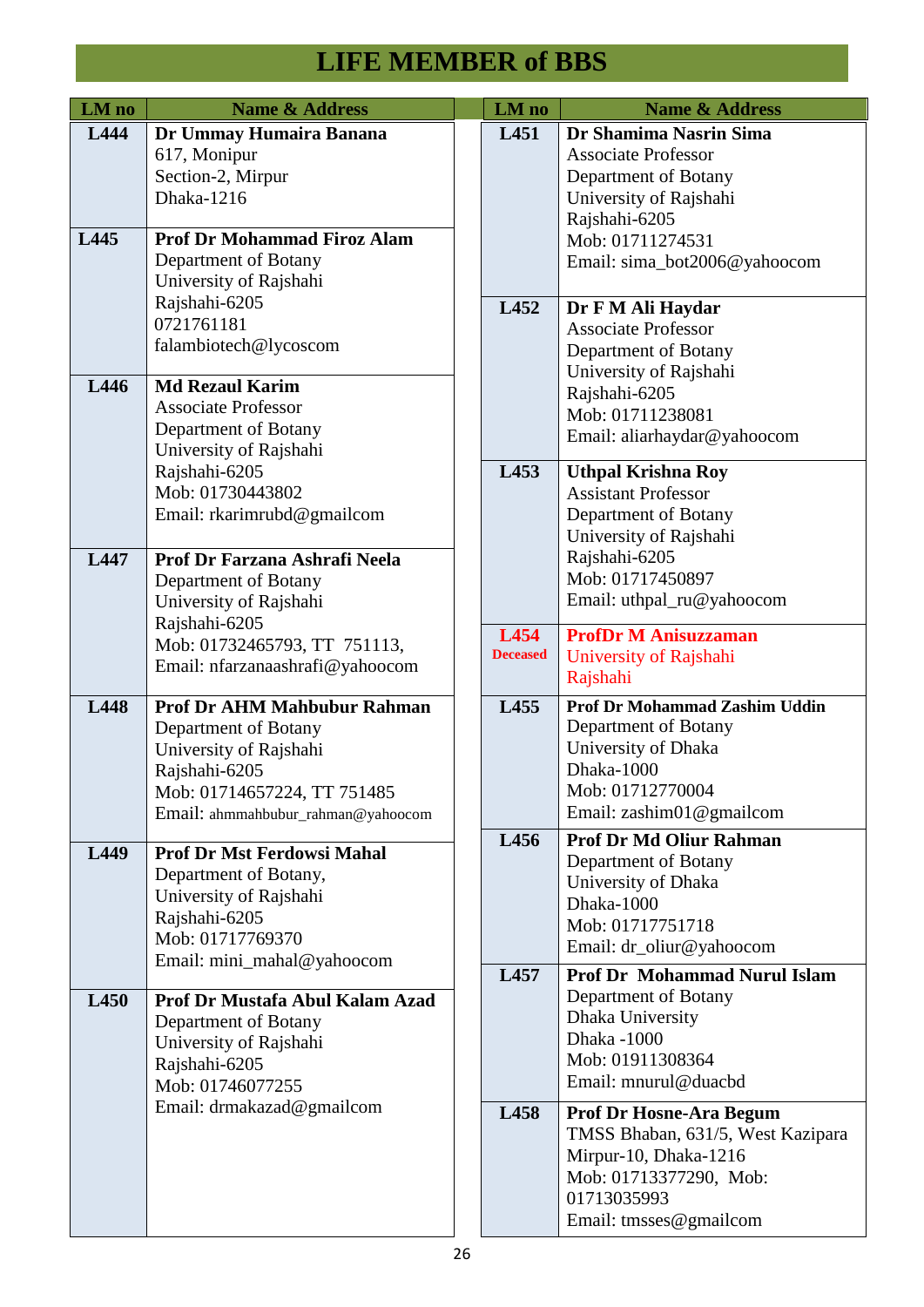| LM no                   | <b>Name &amp; Address</b>                                                                                                                                                                  | LM no | <b>Name &amp; Address</b>                                                                                                                                                                                                        |
|-------------------------|--------------------------------------------------------------------------------------------------------------------------------------------------------------------------------------------|-------|----------------------------------------------------------------------------------------------------------------------------------------------------------------------------------------------------------------------------------|
| L459<br><b>Deceased</b> | <b>Dr Mohammed Kamrul Huda</b><br>Professor<br><b>Department of Botany</b><br><b>University of Chittagong</b><br>Chittagong -4331<br>Mob: 01819979279<br>Email: mkhuda70@hotmailcom        | L466  | Dr Sripati Sikder<br>Department of Crop Physiology<br>Hajee Mohammad Danesh Science<br>and Technology University<br>Dinajpur-5200<br>Mob: 01713163325<br>Email: srisikder@gmailcom                                               |
| L460                    | <b>Prof Dr Shaikh Bokhtear Unddin</b><br>Department of Botany<br>University of Chittagong<br>Chittagong-4331<br>Mob: 01711065377<br>Email: roben68@gmailcom                                | L467  | <b>Muhammad Golam Mostofa</b><br>Department of Botany<br><b>Ideal College</b><br>65, Central Road, Dhanmondi<br>Dhaka-1205<br>Mob: 01677354332                                                                                   |
| L461                    | Dr Kazi Mohammad Mesbaul Alam<br><b>Professor</b><br>Department of Botany<br>University of Chittagong<br>Chittagong-4331<br>Mob: 01711078651<br>Email: mesbaul_73@yaoocom                  | L468  | <b>Md Fazlur Rahman</b><br>House No-41<br>Road No-18, Sector-07<br><b>Uttara Model Town</b><br>Dhaka-1230<br>Mob: 01712581397<br>Email: fazlu_11@yahoocom                                                                        |
| L462<br>L463            | <b>Mohammad Salah Uddin</b><br>Department of Botany<br>University of Chittagong<br>Chittagong-4331<br>Mob: 0171682220<br>Email: salauddincu@yahoocom<br>Dr Mohammad Enamur Rashid          | L469  | <b>Mr Farid Uddin Ahmed</b><br>House No-3, Road No-2<br>Block -C, Mirpur-2<br>Dhaka-1216<br>Mob: 01713040583<br>Email: farid1952@gmailcom<br>farid@arannaykorg                                                                   |
|                         | C1, 2nd floor, Mohoa Bhaban<br>Near Shamim Morshed Smriti Academy<br>250 Gulbag R/A, Bepary Para<br>North Agrabad, Chittagong<br>Mob: 01819617817<br>Email: merashid75@hotmailcom          | L470  | <b>Prof Dr Md Towhid Hossain</b><br>Department of Microbiology<br>University of Chittagong<br>Chittagong-4331<br>Mob: 01743079914<br>Email: towhidmbio@cuacbd                                                                    |
| L464                    | <b>Prof Md Giush Uddin Ahmed</b><br>Department of Agronomy &<br><b>Agricultural Extension</b><br>University of Rajshahi<br>Rajshahi-6205<br>Mob: 01751475256<br>Email: ahmedmgu@hotmailcom | L471  | Prof Dr Md Khalekuzzaman<br>Department of Genetic Engineering $\&$<br>Biotechnology, University of Rajshahi<br>Rajshahi-6205<br>Mob: 01716244083<br>Email: kzaman63@ruacbd                                                       |
| L465                    | <b>Mrs Nasima Islam</b><br>175, West Arjotpara<br>Dhaka-1215<br>Mob: 01199483944<br>Mob: 01948060402<br>Email: nasimaislam72@yahoocom                                                      | L472  | <b>Md Mizanur Rahman</b><br>Managing Director & CEO<br><b>Botany Limited</b><br>Vill: Gerua, PO: DairyFarm-1341<br>Western side of Jahangirnagar<br>University, Savar, Dhaka<br>Mob: 01728881001<br>Email: plantliberty@gmailcom |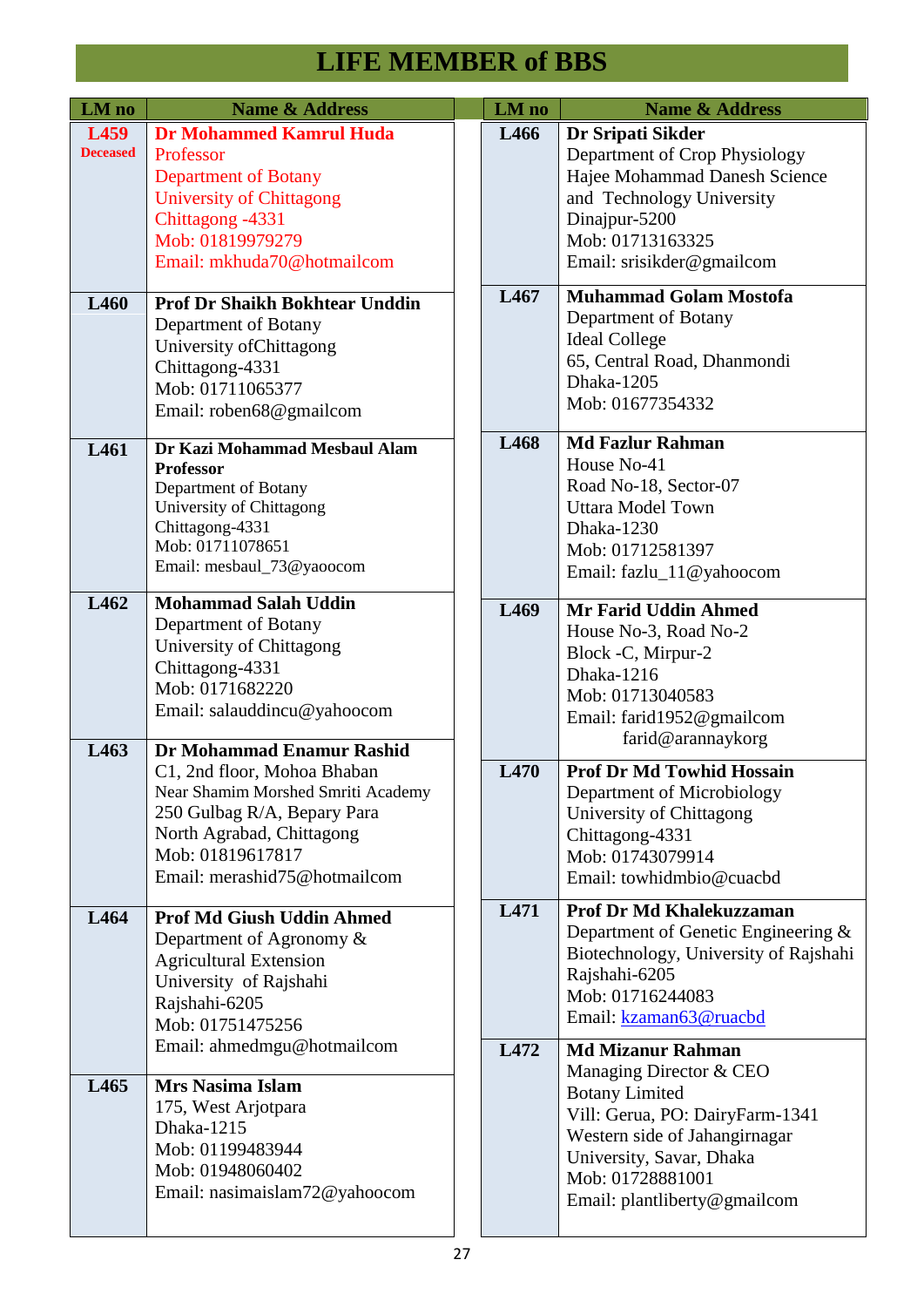| LM no                                                | <b>Name &amp; Address</b>                                                                                                                                                                                                        |  | LM no        | <b>Name &amp; Address</b>                                                                                                                                                                  |
|------------------------------------------------------|----------------------------------------------------------------------------------------------------------------------------------------------------------------------------------------------------------------------------------|--|--------------|--------------------------------------------------------------------------------------------------------------------------------------------------------------------------------------------|
| L473                                                 | Dr Kazi Kamrun Nahar<br><b>Deputy Secretary</b><br>Ministry of Commerce<br>Room #23, Bangladesh Secretariat<br>Dhaka-1000<br>Mob:01552327231<br>Email: kazikamrunnahar73@gmailcom                                                |  | L489         | <b>Md Tajul Islam Chowdhury</b><br><b>Assistant Professor</b><br>Department of Botany<br>Room No-1112(10th Floor)<br><b>Academic Building</b><br>National University<br>Gazipur-1704       |
| L474                                                 | Dr A M M Golam Adam<br><b>Associate Professor</b><br>Department of Botany<br>Jagannath University<br>Dhaka-1100<br>Mob: 01715645170<br>Email: adam_du04@yahoocom                                                                 |  | L490<br>L491 | <b>Mrs Shoheli Pervin</b><br>Eastern glory, House No-210<br>Flat N0-201, Road No-10/A<br>Dhanmondi, Dhaka-1205<br>Mob: 01720213338<br>Email: shohelipervin@yahoocom<br><b>Kamrun Nahar</b> |
| L475                                                 | <b>M Habibur Rahman Sheikh</b><br><b>PSO</b><br>Soil and Water management section<br>HRC, BARI, Gazipur<br><b>CANADA</b>                                                                                                         |  |              | <b>Govt State House</b><br>Buildig-3,C-3,Mirpur-2<br>Near Kidney Foundation Hospital<br>Mirpur, Dhaka-1216<br>Mob: 0175257713<br>Email: nahar1274@gmailcom                                 |
| L476                                                 | Dr Mohammad Moniruzzaman<br>Principal Scientific Officer<br>Soil & Environment Section<br><b>Biological Research Division</b><br><b>BCSIR Laboratories</b><br>Dr Qudrat-E-Khuda Road<br>Dhanmondi, Dhaka-1205<br>Mob:01816702021 |  | L492         | <b>Runu Dey</b><br>Department of Botany<br>Eden Mohila College<br>Azimpur, Lalbag<br>Dhaka-1205,<br>Mob: 01718332668                                                                       |
| L477                                                 | Email: monirbcsir@gmailcom<br><b>Prof Maksuda Begum</b><br>Golden Plaza<br>95, Siddheshwre Circular Road<br>Ramna, Dhaka-1217                                                                                                    |  | L493         | <b>Mr Golam Ahmed</b><br>14/G Dilu Road<br>Noorabad Colony<br>New Eskaton, Dhaka-1000<br>Mob: 01716276725<br>Email: gahmedbd@gmailcom                                                      |
| L478                                                 | Mob: 01552320218<br>Dr Udaya Shireen Keya<br>91/1, Golar Tek (3rd Floor)<br>Mirpur, Dhaka-1216                                                                                                                                   |  | L494         | <b>Md Rafiqul Islam Chowdhury</b><br>71, South Khilgaon<br>Dhaka-1219                                                                                                                      |
| L479<br><b>L480</b><br>L481                          | No name<br>No name<br>No name                                                                                                                                                                                                    |  | L495         | Dr ANK Mamun<br>PSO, IFRB, AERE, BAEC<br>Ganak Bari, Savar<br>Dhaka-1349                                                                                                                   |
| L482<br>L483<br>L484<br>L485<br>L486<br>L487<br>L488 | No name<br>No name<br>No name<br>No name<br>No name<br>No name<br>No name                                                                                                                                                        |  | L496         | Dr Shahrear Ahmad<br>Department of Botany<br>Jagannath University<br>Dhaka-1100<br>Mob: 01711201001<br>Email: shahrear01@yahoo,com                                                         |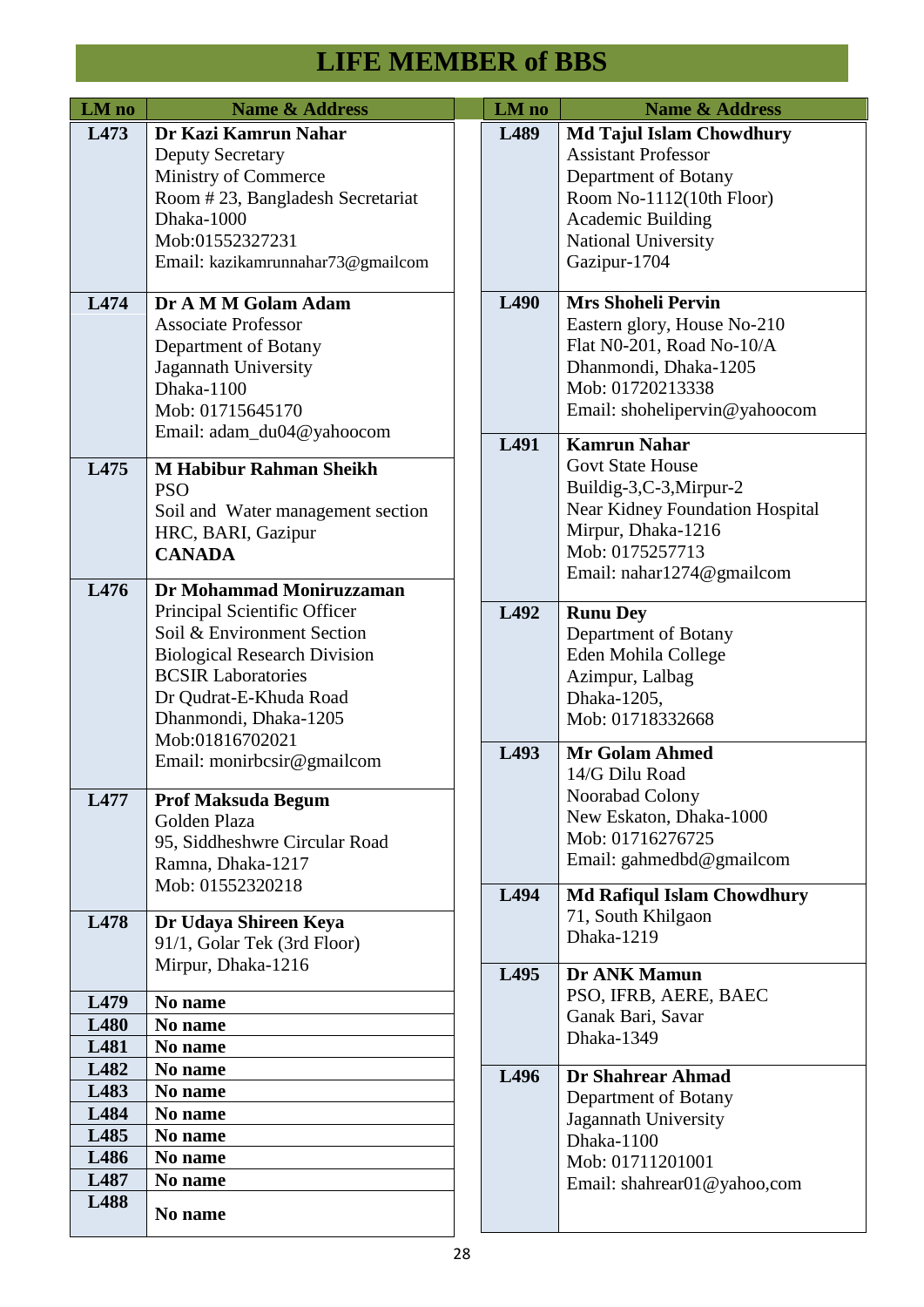| LM no        | <b>Name &amp; Address</b>                                                                                                                                                            |      | LM no                                                                                                                                                        | <b>Name &amp; Address</b>                                                                                                                                                                  |                                                                                                                                                     |
|--------------|--------------------------------------------------------------------------------------------------------------------------------------------------------------------------------------|------|--------------------------------------------------------------------------------------------------------------------------------------------------------------|--------------------------------------------------------------------------------------------------------------------------------------------------------------------------------------------|-----------------------------------------------------------------------------------------------------------------------------------------------------|
| L497         | <b>Md Sah Alam</b><br>Research Officer (RO)<br><b>Minor Forest Products Division</b><br><b>Bangladesh Forest Research Institute</b><br>Chittagong,<br>Mob: 01719777897               |      | L504                                                                                                                                                         | <b>MstTaslima Khatun</b><br>C/o, Harun-or Rashid (Pappu)<br>South Lalpur, Natore<br>Email: taslimaasif@yahoocom                                                                            |                                                                                                                                                     |
| L498         | Email: sahalam25@yahoocom<br>Dr Ashma Ahmed Warasy<br><b>Associate Professor</b><br>Department of Botany<br>Jahangirnagar University<br>Savar, Dhaka1342<br>Email: aawarasy@yahoocom |      | L505                                                                                                                                                         | <b>Md Ataul Gani</b><br>Lecturer<br>Department of Botany<br>Jagannath University<br>Dhaka-1100<br>Mob: 01912843037<br>Email: gmdataul@gmailcom                                             |                                                                                                                                                     |
| L499<br>L500 | Dr Lovely Aktar<br>84/3, Middle Pirerbag<br>Mirpur, Dhaka-1216<br>Mob: 017163377219<br>Email: rumadu19@gamilcom<br>Dr Devarajan Thangadurai                                          |      | L506                                                                                                                                                         | Dr Mst Towhida Akhter<br><b>Assistant Teacher</b><br>Rajshahi Cantonment Public School &<br>College, Rajshahi Cantonment<br>Rajshahi<br>Mob: 01712095530<br>Email: towhida_akhter@yahoocom |                                                                                                                                                     |
|              | <b>Assistant Professor</b><br>Department of Botany<br>Karnatak University, Dharwad<br>Karnaataka, 580003, INDIA                                                                      |      | L507                                                                                                                                                         | Dr Kazi Nahida Begum<br><b>Associate Professor</b><br>Department of Botany<br>Jagannath University<br>Dhaka-1100                                                                           |                                                                                                                                                     |
| L501         | Dr Farhana Islam Khan<br><b>Assistant Professor</b><br>Department of Botany                                                                                                          |      |                                                                                                                                                              | Mob: 01715550922<br>Email: kazinahida@yahoocom                                                                                                                                             |                                                                                                                                                     |
| L502         | Jagannath University<br>Email: nova_tulip@yahoocom<br>Mr Apurba Lal Ray<br><b>Assistant Professor</b><br>Department of Botany                                                        |      |                                                                                                                                                              | L508                                                                                                                                                                                       | <b>Md Sayeddur Rahman</b><br>Principal Officer,<br><b>GM's Chamber International</b><br>Division - 2<br>Sonali Bank Head Office<br>Motijheel, Dhaka |
|              | Jagannath University<br>Dhaka-1100<br>Mob: 01552643814<br>Email: apurbaanirban@gmailcom<br><b>Mrs Suvra Das</b>                                                                      |      | L509                                                                                                                                                         | <b>Md Ashraf Hossain</b><br><b>Assistant Professor</b><br>Village-Chikasani (South Par)<br>PO+ PS-dewanqanj<br>Dist-Jamalpur                                                               |                                                                                                                                                     |
| L503         | B-33, BCSIR Officers Quarter<br>Dr Kudrat-I Khuda Road<br>(New Elephant Road)                                                                                                        |      |                                                                                                                                                              | Mob: 01715108264<br>Mob: 01190695059                                                                                                                                                       |                                                                                                                                                     |
|              | Dhanmondi, Dhaka-1205<br>Email: suvrapinky@yahoocom                                                                                                                                  | L510 | <b>Begum Vikarun Nessa</b><br>House #1092, Flat # $B$<br>Road # $6/D$ , Avenue-8<br>DOHS, Mirpur<br>Dhaka, Mob: 01732080022<br>Email: nbegumvikarun@yahoocom |                                                                                                                                                                                            |                                                                                                                                                     |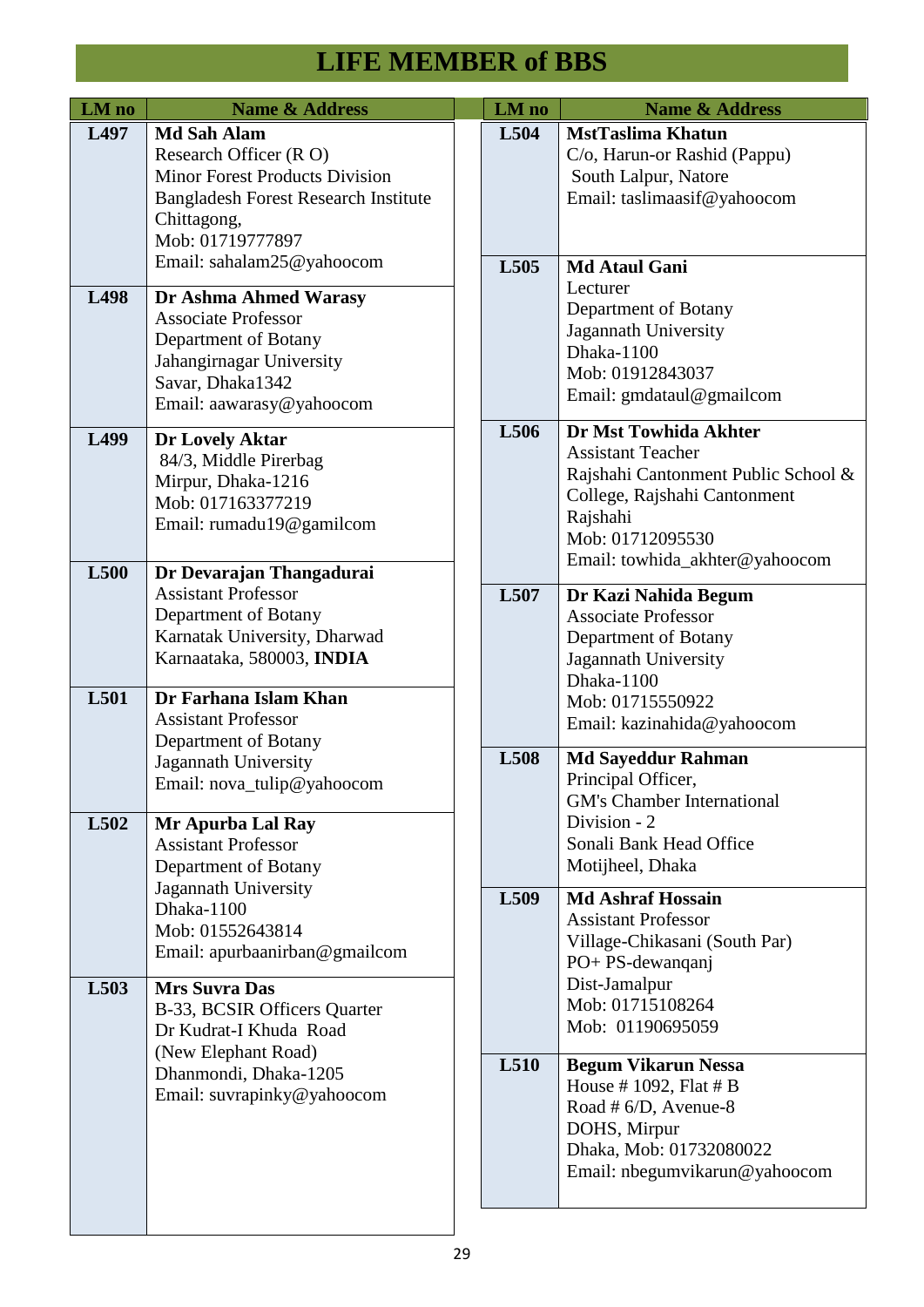| LM no        | <b>Name &amp; Address</b>                                                                                                                                                                           | LM no | <b>Name &amp; Address</b>                                                                                                                                                                                |
|--------------|-----------------------------------------------------------------------------------------------------------------------------------------------------------------------------------------------------|-------|----------------------------------------------------------------------------------------------------------------------------------------------------------------------------------------------------------|
| L511<br>L512 | <b>Mr Abdul Hakim</b><br>Apt-6A, House No-9<br><b>Eskaton Garden Road</b><br>Dhaka-1000<br>Mob: 01713019078<br>Email: hakim3112@yahoocom<br>Dr Md Shahab Uddin                                      | L518  | <b>Tanjina Akhtar Banu</b><br>Senior Scientific Officer<br><b>Tissue Culture Section</b><br><b>BCSIR Lab Dhaka</b><br>Dhanmondi, Dhaka-1205<br>Mob: 01847161626<br>Email: tanzinabcsir@yahoocom          |
|              | Principal<br>Muslim Girls High School and<br>College, Mymensingh<br>Mob: 01716363487<br>Email: muslimghsc@gmailcom                                                                                  | L519  | <b>Mrs Hasina Mariam</b><br><b>Bangladesh Forest Research Institute</b><br>Sholoshahar, Chittagong<br>Mob: 01751044151<br>Email: hasinamariam@yahoocom                                                   |
| L513         | <b>Prof Md Aminul Hoque</b><br>Department of Agronomy and<br><b>Agricultural Extension</b><br>Rajshahi University, Rajshahi<br>Mob: 01716961914                                                     | L520  | <b>Mr Mosharraf Hossain</b><br>Apt-7A, House-38, Road-11<br>Dhanmondi R/A, Dhaka-1209<br>Mob: 01711336252<br>Email: mhossain6252@gmailcom                                                                |
| L514         | Email: aminulh2@yahoocom<br><b>Mr Pradip Kumar Dev</b><br><b>Assistant Professor of Botany</b><br>Gasbaria Govt College<br>Chandanaish, Chittagong<br>Mob: 01911263190<br>Email: pradipcht@gmailcom | L521  | <b>Dr Rifat Samad</b><br><b>Associate Professor</b><br>Department of Botany<br>University of Dhaka<br>Dhaka-1000<br>Mob: 01716035767<br>Email: rifatsasmad@gmailcom                                      |
| L515         | <b>Prof Dr Md Shahinur Kabir</b><br>Department of Botany<br>Jahangirnagar University<br>Savar, Dhaka-1242<br>Mob: 01914127437<br>Email: shahin@junivedu                                             | L522  | Ms Sanjida Rahman Mollika<br><b>Assistant Professor</b><br>Department of Botany<br>Jagannath University<br>Dhaka-1100<br>Mob: 01716634301<br>Email: anjida01rahman@gmailcom                              |
| L516         | <b>Most Fahima Ahmed Anny</b><br><b>Assistant Professor</b><br>Department of Botany<br>Jahangirnagar University<br>Savar, Dhaka-1242<br>Mob: 01711115980<br>Email: anny 81@ junivedu                | L523  | <b>Sikdar Abul Kashem Shamsuddin</b><br>Flat # $6A$ , House # 34<br>Road #13A, Dhanmondi R/A<br>Dhaka-1205<br>Mob: 01711247229<br>Email: bengalplants@gmailcom                                           |
| L517         | Dr Haradhan Banik<br>Crystal Garden<br>Flat-BY1, 6th Floor<br>42 Siddeswari, Santinagar,<br>Ramna, Dhaka,<br>Mob: 01711989419<br>Email: banikhd@yahoocom                                            | L524  | Mosammat Mahmuda Khatun<br>Chairman, Botany Limited<br>Vill: Gerua, PO: Dairy Farm-1341<br>Western side of Jahangirnagar<br>University, Savar, Dhaka<br>Mob: 01728881002<br>Email: plantliberty@gmailcom |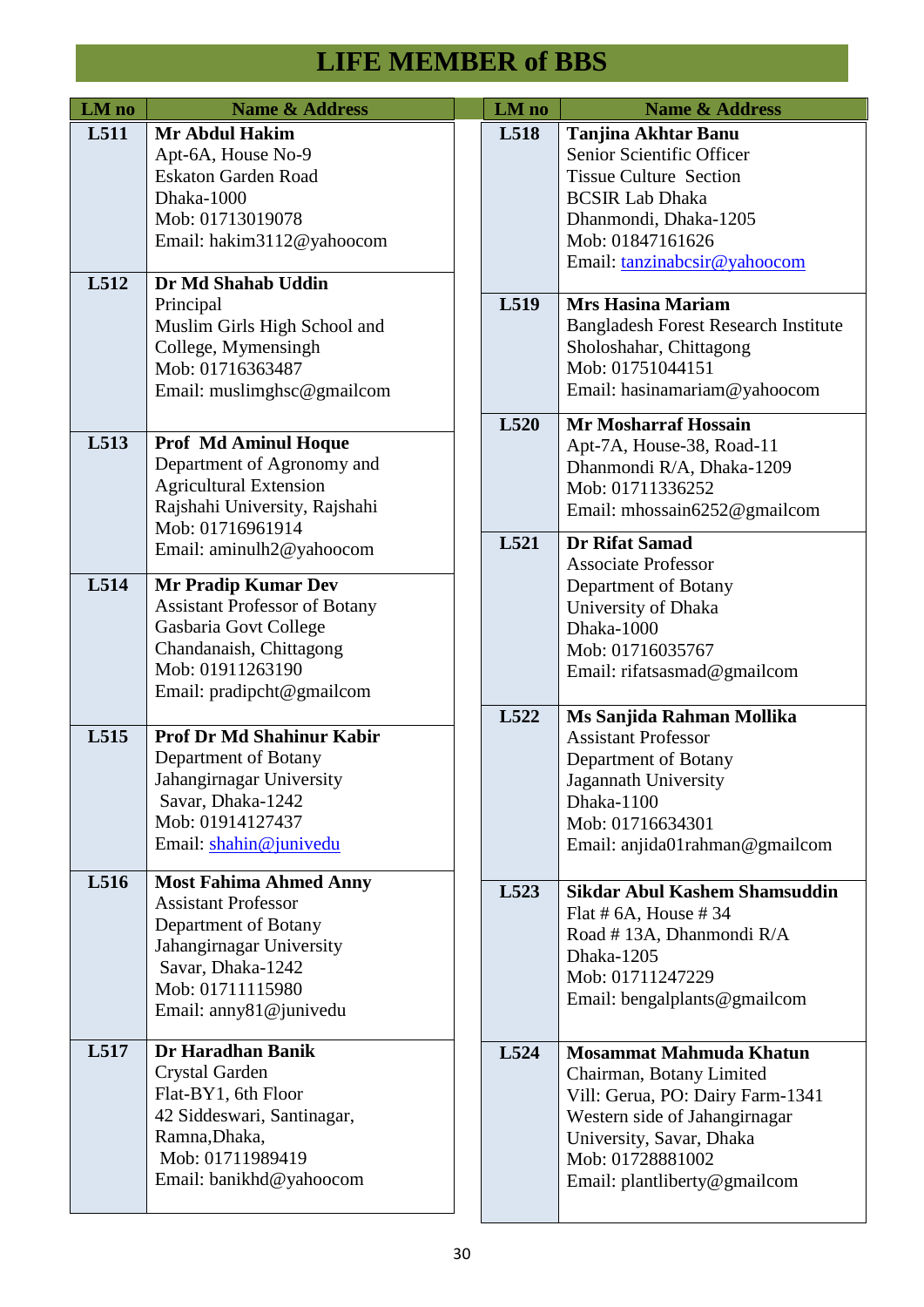| LM no        | <b>Name &amp; Address</b>                                                                                                                                                                                                       |  | LM no        | <b>Name &amp; Address</b>                                                                                                                                         |                                                                                                                                                                     |
|--------------|---------------------------------------------------------------------------------------------------------------------------------------------------------------------------------------------------------------------------------|--|--------------|-------------------------------------------------------------------------------------------------------------------------------------------------------------------|---------------------------------------------------------------------------------------------------------------------------------------------------------------------|
| L525         | Dr Mohammad Azmal Hossain Bhuiyan<br><b>Professor</b><br>Department of Botnay<br>University of Dhaka, Dhaka-1000<br>Mob: 01819142151<br>Email: bhuiyanazmal@gmailcom                                                            |  | L532<br>L533 | <b>Samir Kumar Sarkar</b><br><b>RDA</b> Campus<br>Bogra-5842, Bangladesh<br>Mob: 01714496117<br>Email: samirrda@yahoocom                                          |                                                                                                                                                                     |
| L526<br>L527 | Dr Md Anowar Razvy<br><b>International Network for Natural</b><br>Sciences, H# B-280<br>Kadirgonj, Rajshahi<br>Dr Mohammad Ali                                                                                                  |  |              | <b>Shaila Islam Satu</b><br>Lecturer<br>Department of Botany<br>Jagannath University<br>Dhaka-1100<br>Mob: 01670212621<br>Email: shaila@botjnuacbd                |                                                                                                                                                                     |
|              | <b>Assistant Professor</b><br>Department of Botany<br>Jagannath University<br>Dhaka-1100<br>Mob: 01552301106<br>Email: mdalibotdu@yahoocom                                                                                      |  | L534         | <b>Mrs Nahid Sultana</b><br><b>Assistant Professor</b><br>Department of Botany<br>Jagannath University<br>Dhaka-1100<br>Mob: 01912823433                          |                                                                                                                                                                     |
| L528         | <b>Shahina Akter</b><br>Senior Scientifice Officer<br><b>Plant Tissue Culture Section</b><br><b>Biological Research Division</b><br><b>BCSIR Lab, Dhanmondi</b><br>Dhaka-1205<br>Mob: 01724096941<br>Email: shupty2000@yahoocom |  | L535         | <b>Madhury Paul</b><br><b>Assistant Professor</b><br>Department of Botany<br>Jagannath University<br>Dhaka-1100<br>Mob: 01520100838<br>Email: madhurybot@gmailcom |                                                                                                                                                                     |
| L529         | <b>Md Abu Kalam Sidique</b><br>Police commissioner<br>Rajshahi Metropolitan Police<br>Rajshahi<br>Mob: 01711-380039                                                                                                             |  | L536         | Mohammad Mahfujur Rahman<br>36, Bonogram Lane 2nd Floor<br>Wari, Dhaka-1203<br>Mob: 01733139775<br>Email: mahfujbotany@gmailcom                                   |                                                                                                                                                                     |
| L530         | Email: kalam1790@yahoocom<br>Dr Tahmina Islam<br><b>Assistant Professor</b><br>Department of Botany<br>University of Dhaka<br>Dhaka-1000<br>Mob: 01515265079                                                                    |  |              | L537                                                                                                                                                              | <b>Bivas Kumar Sarkar</b><br><b>Assistant Professor</b><br>Department of Botany<br>Jagannath University<br>Dhaka-1100<br>Mob: 01711077383<br>Email: bs25us@yahoocom |
| L531         | Email: subarnaislam@gmailcom<br>Dr Md Shahidur Rahman<br><b>Assistant Professor of Botany</b><br>447/40 Shimultali Housing                                                                                                      |  | L538         | <b>Prof Dr Maher Niger</b><br>Department of Botany<br>Jagangirnagar University<br>Savar, Dhaka                                                                    |                                                                                                                                                                     |
|              | Shimultali, Gazipur Sadar<br>Gazipur<br>Mob: 01971360465, 01315371781<br>Email: shahidurbou@gmailcom                                                                                                                            |  | L539         | Dr Waheeda Parveen<br>Curator<br><b>BFRI, Chittagong</b><br>Mob: 01726735627                                                                                      |                                                                                                                                                                     |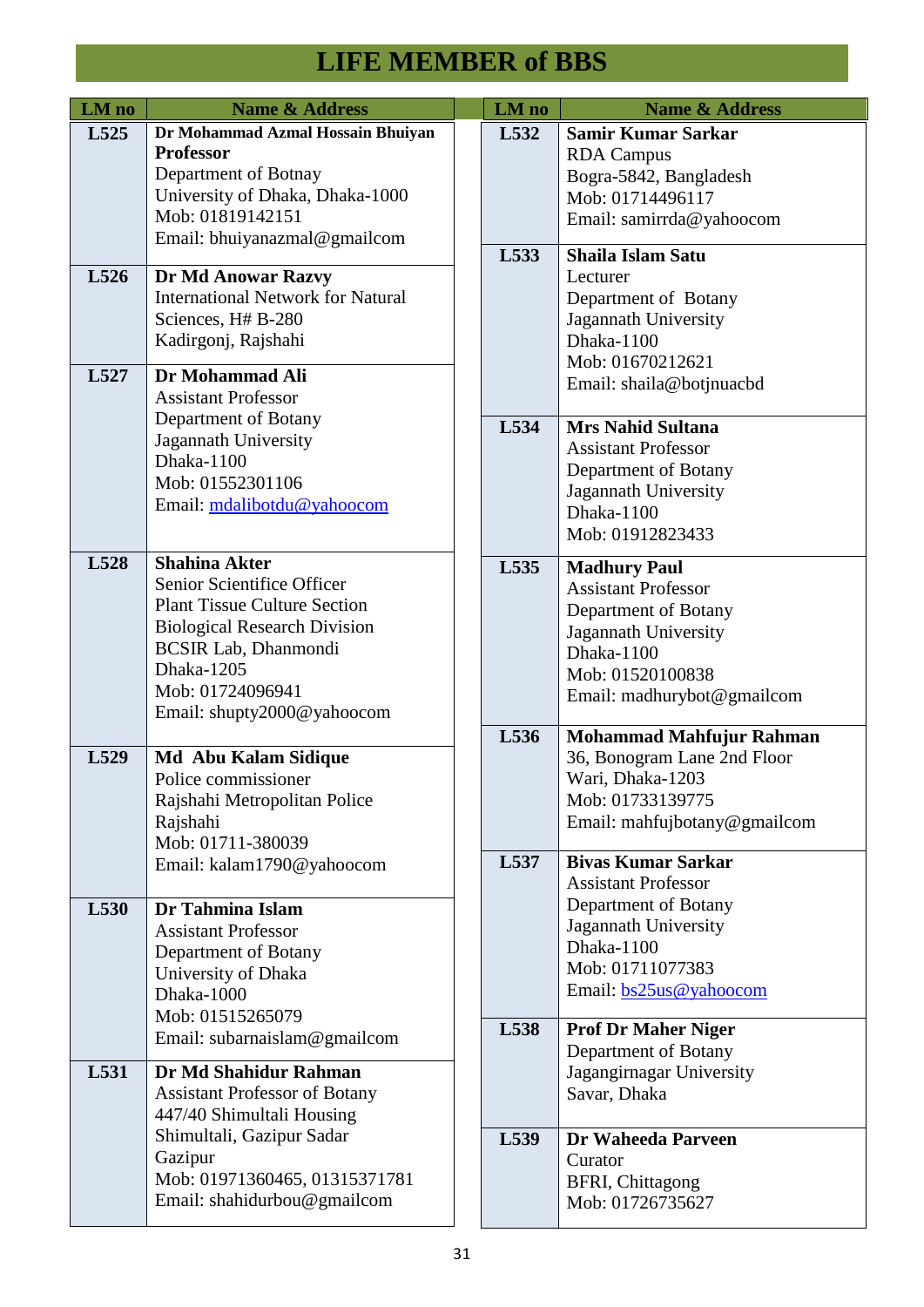| LM no        | <b>Name &amp; Address</b>                                                                                                                                                                                                          |  | LM no | <b>Name &amp; Address</b>                                                                                                                                                           |
|--------------|------------------------------------------------------------------------------------------------------------------------------------------------------------------------------------------------------------------------------------|--|-------|-------------------------------------------------------------------------------------------------------------------------------------------------------------------------------------|
| L540         | <b>Saiful Alam Md Tareq</b><br>Field Investigator<br><b>Bangladesh Forest Research Institute</b><br>Post office : Amin Jute Mills,<br>Chittagong<br>Mob: 01832067248<br>Email: tareqbfri@gmailcom                                  |  | L547  | <b>Mohammad Mizanur Rahman</b><br><b>Assistant Registrar (Garden)</b><br>Department of Botany<br>University of Chittagong<br>Chittagong<br>Mo: 01715706852                          |
| L541         | <b>Mr Sarder Nasir Uddin</b><br><b>Bangladesh National Herbarium</b><br>Chiriakhana Raod<br>Mirpur-1<br>Dhaka-1216                                                                                                                 |  | L548  | <b>Farhana Rumzum Bhuiyan</b><br><b>Assistant Professor</b><br>Department of Botany<br>University of Chittagong<br>Chittagong<br>Mob: 01816515140<br>Email: farhan_rumjhum@yahoocom |
| L542         | <b>Mrs Mousona Islam</b><br>Scientific Officer<br><b>Tissue Culture Section</b><br><b>BCSIR Labs Dhaka, Dhanmondi</b><br>Dhaka-1205<br>Mob: 01711450332<br>Email: mousonaislam@yahoocom                                            |  | L549  | <b>Md Abul Kashem</b><br><b>Assistant Professor</b><br>Department of Botany<br>University of Chittagong<br>Chittagong-4331<br>Mob: 01818603829<br>Email: kashembtri@gmailcom        |
| L543<br>L544 | <b>Shahina Khanom</b><br>14/1, Baily Square Officer's Quarter<br><b>Baily Road</b><br>Dhaka-1000<br>Mob: 01718048674<br>Email: shahinakhanom05@gmailcom<br><b>Prof Quamar Afroze Ahmed</b><br>Flat # 5/c, Shahid Abul Khair Bhabon |  | L550  | Dr Rita Sarah Borna<br><b>Assistant Professor</b><br>Department of Botany<br>University of Dhaka<br>Dhaka-1000<br>Mob: 01777516652<br>Email:bornarita@yahoocom                      |
| L545         | F H Hall Compound, Anondobazar<br>Dhaka University<br>Dhaka-1000<br>Mob: 01819276689<br>Email: quamar_11@yahoocom<br><b>Sarbari Dey</b>                                                                                            |  | L551  | <b>Md Mozammel Hoque</b><br>Department of Botany<br>University of Chittagong<br>Chittagong<br>Mob: 01819100484<br>Email: mmhoque@yahoocom                                           |
|              | Lecturer in Botany<br>Raozan Govt College<br>Raozan, Chittagong<br>Mob: 01818-495465<br>Email: deyratri222@gmailcom                                                                                                                |  | L552  | <b>Ishrat Jahan</b><br>Department of Botany<br>University of Chittagong<br>Chittagong<br>Mob: 01828000125<br>Email: ishrathbtri@gmailcom                                            |
| L546         | <b>Dr Mrs Nusrat Sultana</b><br><b>Associate Professor</b><br>Department of Botany<br>Jagannath University<br>Dhaka-1100<br>Mob: 01716922977<br>Email:nusratbot@gmailcom                                                           |  | L553  | <b>Md Shafiul Alam</b><br>Flat # $D/5$ , House # 12 (Jonaki)<br>Road $#28$ (old)<br>Dhanmondi, Dhaka 1209<br>Mob: 01819412175<br>Email: mdshafiulalamchy@gmailcom                   |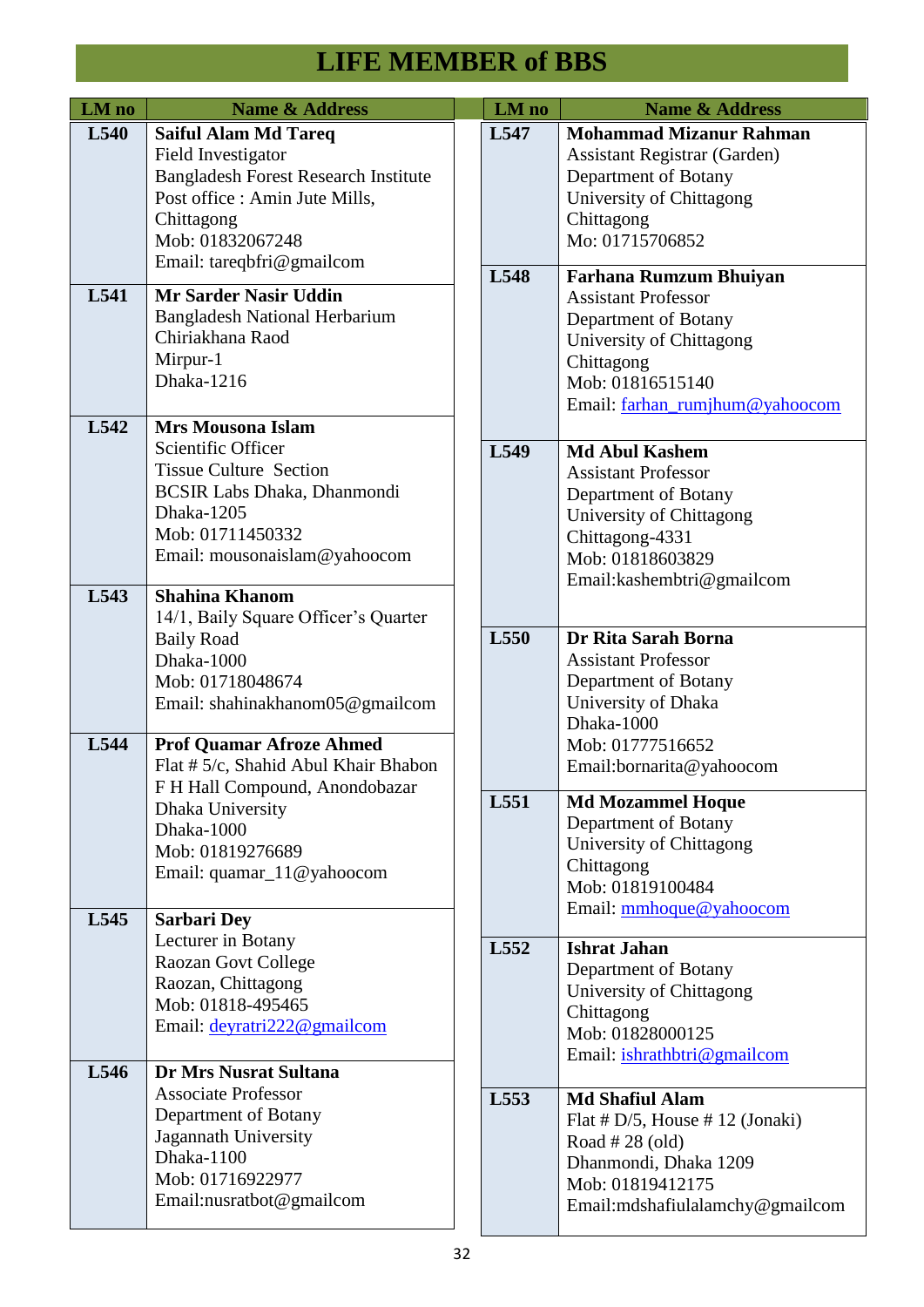| LM no            | <b>Name &amp; Address</b>                                                                                                                                                                                        | LM no   | <b>Name &amp; Address</b>                                                                                                                                                                                                        |
|------------------|------------------------------------------------------------------------------------------------------------------------------------------------------------------------------------------------------------------|---------|----------------------------------------------------------------------------------------------------------------------------------------------------------------------------------------------------------------------------------|
| L554             | Prof Abu Md Shahidul Alam<br>Department of Agronomy and<br>Agricultural Extension,<br>University of Rajshahi<br>Rajshahi<br>Email:shahidul_agron@ruacbd                                                          | L561    | Mr Minhajur Rahman<br><b>Assistant Professor</b><br>Department of Botany<br>University Of Chittagong<br>Chittagong-4331<br>Mob: 01819624004<br>Email: minhaj_bot@cuacbd                                                          |
| L555             | <b>Arfatun Nahar Chowdhury</b><br>Senior Scientific Officer<br><b>Botany Division</b><br><b>BCSIR Labs Rajshahi</b><br><b>Binodpur Bazar</b><br>Motihar, Rajshahi<br>Mob: 01784953624<br>Email:anahar64@gmailcom | L562    | <b>Md Mustakim Zulfikar Alam</b><br>205, Ghat Forhadbeg, Khulsum Mahal<br>PO : Sadar, PS : Kotwali,<br>Chittagong -4000<br>Mob: 01842229790<br>Email: muszul1978@gmailcom                                                        |
| L556             | <b>Md Sarwar Parvez</b><br><b>Associate Professor</b><br>Department of Botany<br>University of Rajshahi<br>Rajshahi-6205<br>Mob: 01712192477<br>Email:sarwarparvez@yahoocom                                      | L563    | <b>Md Shahab Uddin</b><br>Flat # $3A$ , House # $56$<br>Road #3, DOHS<br><b>Chittagong Cantonment</b><br>Byzid, Chittagong<br>Mob: 01716189190<br>Email: shahabgsk313@gmailcom                                                   |
| L <sub>557</sub> | <b>Md Mostafizur Rahman</b><br><b>Associate Professor</b><br>Department of Botany<br>University of Rajshahi<br>Rajshahi-6205<br>Mob: 01717450964<br>Email: muradbt@yahoocom                                      | L564    | Dr Zakia Rahman Moni<br>Senior Scientific Officer (TTMU)<br>Bangladesh Agricultural Research Council<br>Farmgate, Dhaka<br>Mob: 01712634352<br>Email: zrmoni@yahoocom                                                            |
| L558             | <b>Dolan Kanti Bhattachariee</b><br>Lecturer in Botany<br><b>Nazirhat Degree College</b><br>Hathazari, Chittagong<br>Mob: 01712625393<br>Email: bkdolan68@gmailcom                                               | L565    | Dr Mohammad Musharof Hossain<br>Professor<br>Department of Botany<br>University of Chittagong<br>Chittagong-4331<br>Mob: 01712684778<br>Email:musharof20bd@yahoocom                                                              |
| L559             | <b>Mr Tapash Kumar Bhowmik</b><br><b>Assistant Professor</b><br>Department of Botany<br>University of Chittagong<br>Chittagong-4331<br>Mob: 01612548124<br>Email:tapashptc@gmailcom                              | L566    | Miss Amena Kibria<br>Scientific Officer<br><b>Plant Physiology Section</b><br><b>Biological Research Division</b><br><b>BCSIR Laboratories</b><br>Dhanmondi, Dhaka-1205<br>Mob: 01675019467<br>E-mail: amenakibriamishu@gmailcom |
| L560             | <b>Mrs Sweety Majumdar</b><br><b>Assistant Professor</b><br>Department of Botany<br>University Of Chittagong<br>Chittagong-4331<br>Mob: 01881403978<br>Email: sweetymajumder13@gmailcom                          | $L-567$ | <b>Syed Md Nazmul Haque</b><br>Flat # B1, $8/19$ , Block # C<br>Lalmatia, Dhaka-1207<br>Mob: 01755630328<br>Email: snazmul1960@yahoocom                                                                                          |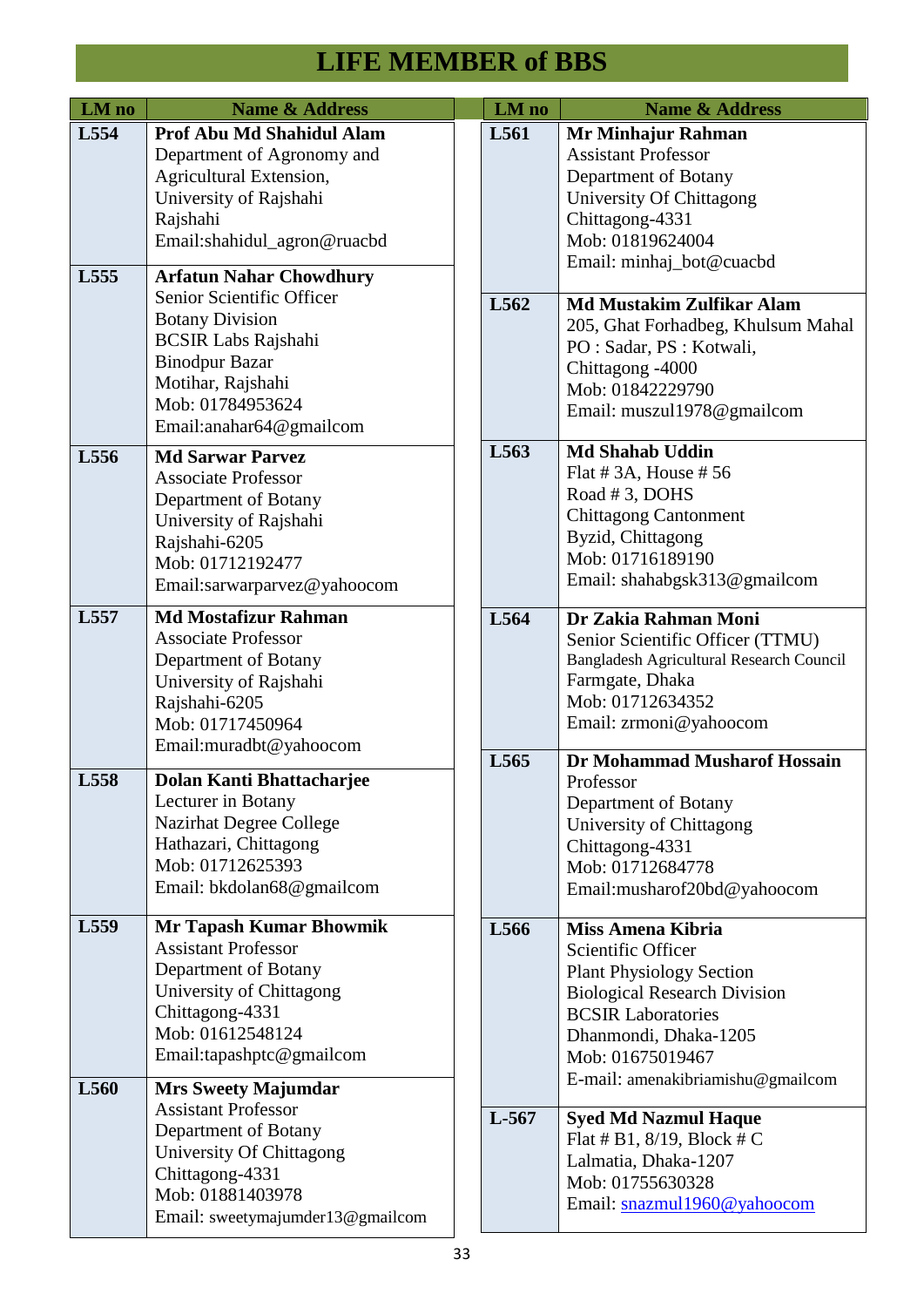| LM no   | <b>Name &amp; Address</b>                                                                                                                                                               | LM no            | <b>Name &amp; Address</b>                                                                                                                                                                               |
|---------|-----------------------------------------------------------------------------------------------------------------------------------------------------------------------------------------|------------------|---------------------------------------------------------------------------------------------------------------------------------------------------------------------------------------------------------|
| L-568   | <b>Jesmin Akhter</b><br>House #83, Flat # $A1$<br>Road #12/A, Dhanmondi R/A<br>Dhaka-1209<br>Mob: 01716255407<br>Email; devcarefoundation@gmailcom                                      | L-575<br>$L-576$ | <b>Mehedi Al Masum</b><br>$960/1, 4th$ Floor<br>4A East Shewrapara<br>Mirpur, Dhaka<br>Mob: 01912651620<br>Email: mehedialmasum1988@gmailcom<br>Shukanta Saha                                           |
| L-569   | <b>Anol Chandra Das</b><br>NHS 22 Flat #A/4<br><b>Suptanir Officers Apartment</b><br>Block # S, Lalmatia, Dhaka<br>Mob: 01753600137<br>Email: anoldas @yahoocom                         |                  | <b>Assistant Professor</b><br>Department of Botany<br>Jagannath University<br>Dhaka-1100<br>Mob: 01717409012<br>Email: sahashukanta@gmailcom                                                            |
| $L-570$ | <b>Mohammad Mukhlesur Rahman</b><br><b>Research Officer</b><br><b>Bangladesh Forest Research Institute</b><br>Chattragram<br>Mob: 01856734886<br>Email: mukhlesubfri@gmailcom           | L577             | <b>Md Makinur Rashid</b><br>8 Ballamore Road<br>Downham, Bromley<br>Kent, BRI 5LW<br>United Kingdom (UK)<br>Email: makinurrashid@googleemailcom                                                         |
| L-571   | Dr Lipika Afroze<br>Lecturer<br>(Bhawal Mirjapur Public School and College)<br>Vill Naga, Post BSMRAU<br>Gazipur Sadar, Gazipur-1706<br>Mob: 01812005773<br>Email: lipikahoque@gmailcom | L-578            | <b>Md Moshidul Islam</b><br><b>Assistant Professor</b><br>C/o, Ecology & Environment Lab<br>Department of Botany<br>University of Dhaka<br>Dhaka-1000<br>Mob: 01712135769<br>Email: moshidul69@gmailcom |
| L-572   | <b>Prof Dr Md Abdul Halim</b><br>Department of Botany<br>Jahangirnagar University<br>Savar, Dhaka-1342<br>Mob: 01717441833<br>Email: mahalim21@yahoocom                                 | L-579            | <b>A K M Toufiqur Rahman</b><br>Deputy Manager<br>Ashugonj Power Station Com Ltd<br>Ashugonj, B-Baria<br>Mob: 01717544902<br>Email: akmtaufique@gmailcom                                                |
| $L-573$ | Prof Dr Nilufa Akhter Banu<br>Department of Biotech& Genetic Eng<br><b>Islamic University</b><br>Kustia-7003<br>Mob: 01711278562<br>Email: nab_bt_iu@yahoocom                           | L-580            | Dr Mohammed Kamal Hossain<br>Professor<br>Department of Botany<br>Jahangirnagar University<br>Savar, Dhaka<br>Mob: 01817503384                                                                          |
| $L-574$ | <b>Rehana Nasrin Happy</b><br>House-06, Road-06,<br>East Baunia (Matbor Bari)<br>PO: Badalodi,<br>Turag, Dhaka-1230<br>Mob: 01915639790<br>Email: happyrehanahappy@gmailcom             | L-581            | Email: kamal@junivedu<br><b>Md Habibur Rahman</b><br>Vai-Bon Villa, Indrakpur<br>Munsigonj Sadar, Munsigonj<br>Mob: 01717865478<br>Email: rahmanhabib903@gmailcom                                       |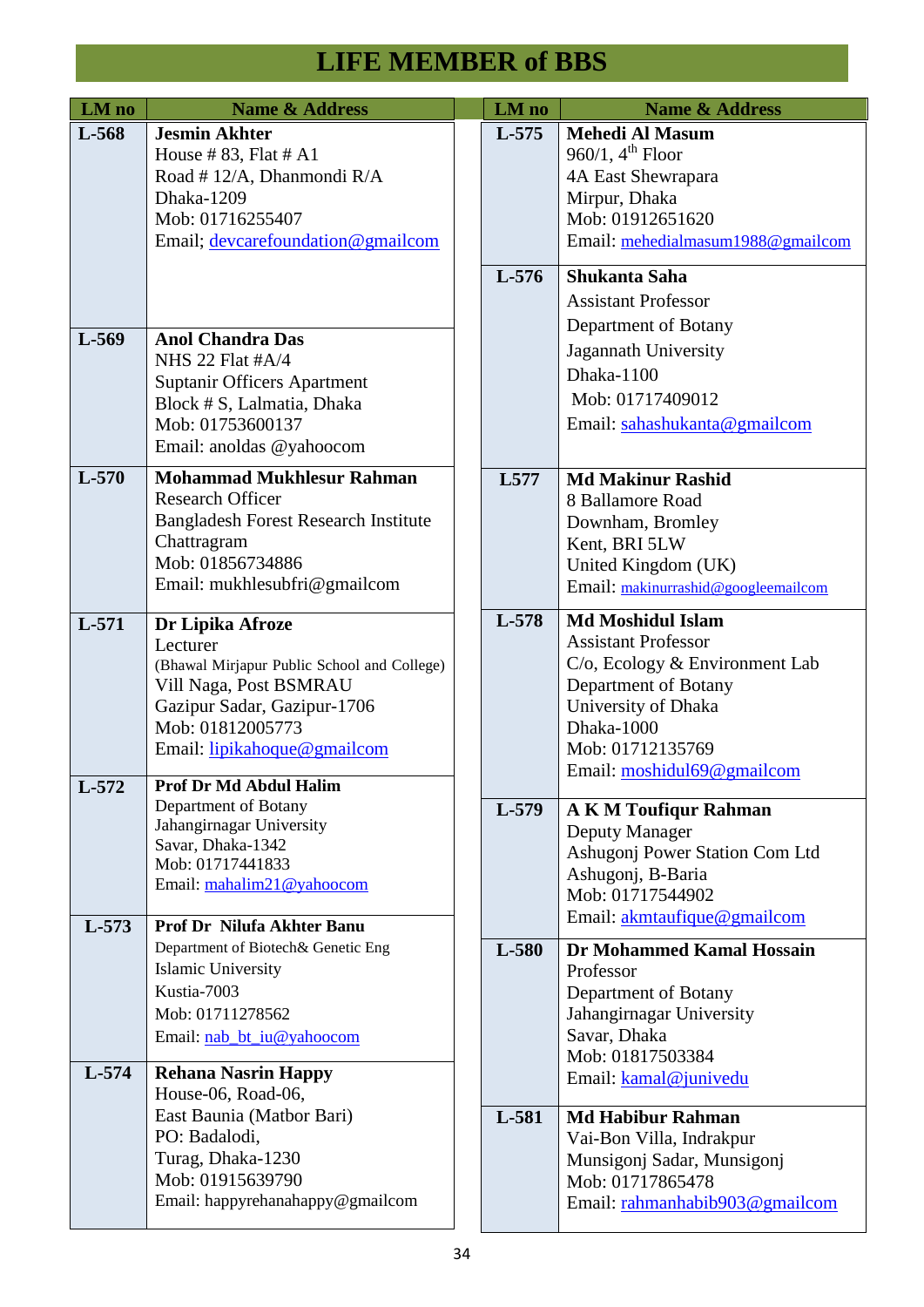| LM no | <b>Name &amp; Address</b>            | LM no   | <b>Name &amp; Address</b>                           |
|-------|--------------------------------------|---------|-----------------------------------------------------|
| L-582 | Rabina Islam                         | L-588   | <b>Dr AKM Kamrul Haque</b>                          |
|       | Room #428, Sheikh Hasina Hall        |         | <b>Associate Professor</b>                          |
|       | Jahangirnagar University             |         | Section # 6, Block # A                              |
|       | Savar, Dhaka                         |         |                                                     |
|       | Mob: 01747070490                     |         | Road # 2, House # 3                                 |
|       | Email: rabinajushh@gmailcom          |         | Mirpur, Dhaka-1216                                  |
|       |                                      |         | Mob: 01867878806                                    |
| L-583 | <b>Mohammad Ataur Rahman</b>         |         | Email: kamrulhaque1234@gmailcom                     |
|       | C/o, Dr Moha. Zabed Hossain          | L-589   | <b>Md Noore Shakil</b>                              |
|       | Ecology & Environment Lab            |         | C/o: Prof Dr Md Abdul Karim                         |
|       | Department of Botany                 |         | Department of botany                                |
|       | University of Dhaka                  |         | University of Dhaka                                 |
|       | Dhaka-1000                           |         | Dhaka 1000                                          |
|       | Mob: 01798548534                     |         | Mob: 01316685354                                    |
|       | E-mail: ayon46_cu@yahoocom           |         | Email: nooreshakil@gmailcom                         |
|       |                                      |         |                                                     |
| L-584 | <b>Dr Mohammed Abul Manchur</b>      | $L-590$ | Dr G M Al Amin                                      |
|       | Professor                            |         | <b>Associate Professor</b>                          |
|       | Department of Microbiology           |         | Department of Botany                                |
|       | <b>Faculty of Biological Science</b> |         | Jagannath University                                |
|       | University of Chittagong             |         | Dhaka-1100                                          |
|       | Chattogram-4331                      |         | Mob: 01712793210                                    |
|       | Mob: 01732750751                     |         | Email: alamin25@gmailcom                            |
|       | Email: manchurmbio@cuacbd            | L-591   | Dr Mohammad Nazrul Islam Bhuiyan                    |
|       |                                      |         | Principal Scientific Officer                        |
| L-585 | Dr Faozia Faleha Sadida              |         | <b>Industrial Microbiology</b>                      |
|       | <b>Assistant Professor</b>           |         | IFST, BCSIR, Dhaka-1205                             |
|       | Institute of Education And           |         | Mob: 01917044101                                    |
|       | Research (Ier), Faculty Of Education |         | Email: nazrulbcsir@gmailcom                         |
|       | University of Chittagong             |         |                                                     |
|       | Chittagong-4331                      | L-592   | Dr Ripa Akter Sharmin<br><b>Associate Professor</b> |
|       | Mob:01732750750                      |         | Department of Botany                                |
|       | Email: ffsadida69@gmailcom           |         | Jagannath University                                |
|       |                                      |         | Dhaka-1100                                          |
| L-586 | Md. Mahbubur Rahman Khan             |         | Mob: 01766092700                                    |
|       | <b>Research Officer</b>              |         | Email: ripasharmin@gmailcom                         |
|       | Department of Environment            | $L-593$ | <b>Meghla Saha Pinky</b>                            |
|       | E-16, Agargaon                       |         | <b>Assistant Professor</b>                          |
|       | Sher-E-Bangla Nagar                  |         | Department of Botany                                |
|       | Dhaka-1207                           |         | Jagannath University                                |
|       | Mob: 01615279393                     |         | Dhaka-1100                                          |
|       | Email: mahbubkhandoe@gmailcom        |         | Mob: 01796533678                                    |
|       |                                      |         | Email: meghlasaha@yahoocom                          |
| L-587 | Syeda Sohana Shabnam                 | L-594   | Dr Md Tarikul Hasan                                 |
|       | House # KA-193, Amtola               |         | <b>Assistant Professor</b>                          |
|       | Khilkhet, Dhaka-1229                 |         | A-240, Saera Height                                 |
|       | Mob: 01911776470                     |         | Horogram Bazar, Rajshahi Court                      |
|       | Email: mahbubkhandoe@gmailcom        |         | Rajshahi-6201                                       |
|       |                                      |         | E-mail: drmthasan@gmailcom                          |
|       |                                      |         | Mob:01711037890                                     |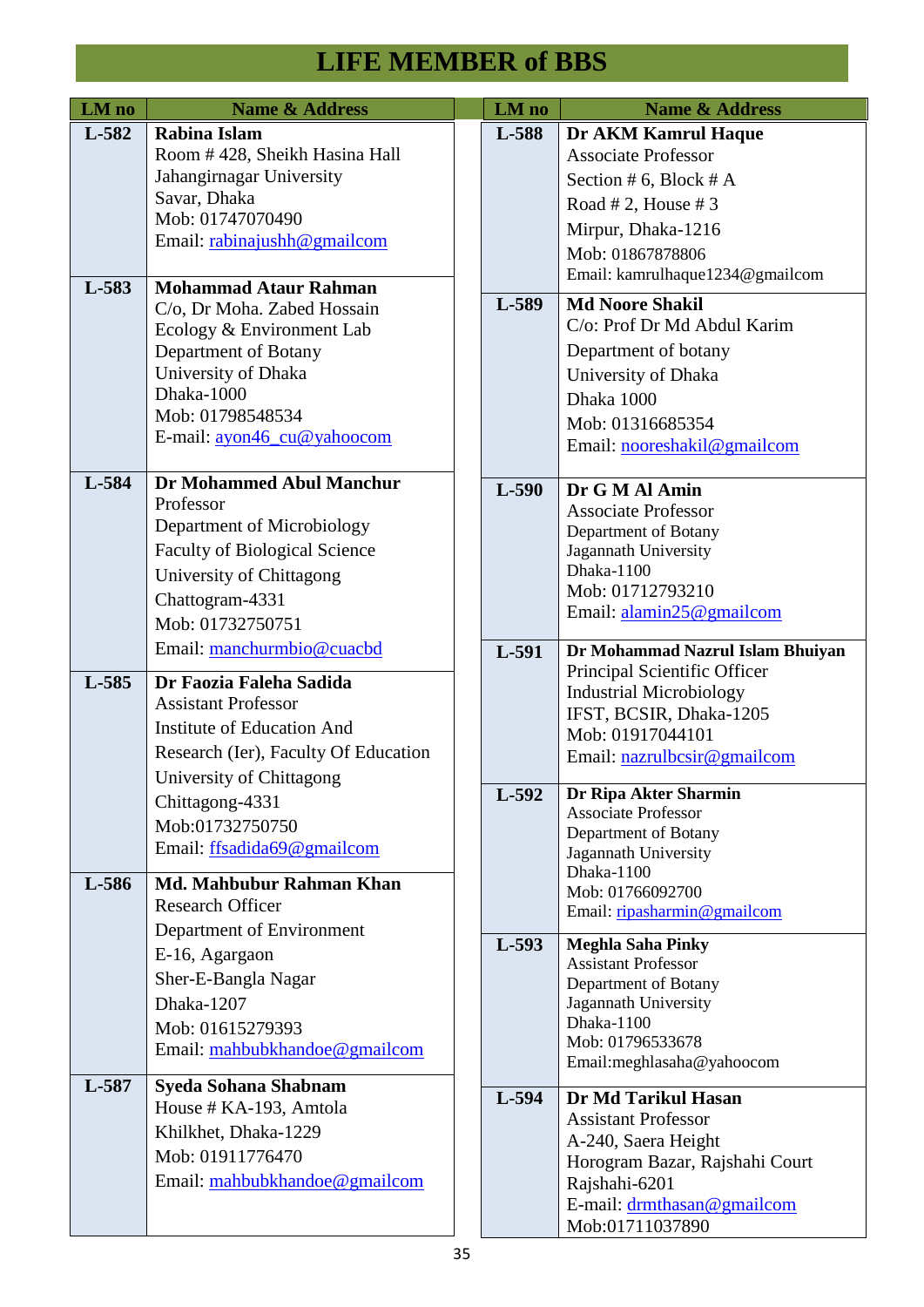| LM no   | <b>Name &amp; Address</b>                           | LM no   | <b>Name &amp; Address</b>                              |
|---------|-----------------------------------------------------|---------|--------------------------------------------------------|
| $L-595$ | Dr Enayetus Sakalain                                | $L-602$ | Peerzadi Farzana Hossain                               |
|         | <b>Assistant Professor</b>                          |         | House # 02, Road # 02, Block # D                       |
|         | Department of Botany                                |         | Mirpur #2, Dhaka-1216                                  |
|         | Rajshahi College, Rajshahi                          |         | Mob: 01712346588                                       |
|         | Mob: 01712899011                                    |         | Email: peerzadifarzana@gmailcom                        |
|         | Email: saklain2005@yahoocom                         | $L-603$ | <b>Naznin Aktar Mukta</b>                              |
| L-596   | <b>Md Abdul Jalil</b>                               |         | 33/3, Commissioner Road                                |
|         | House #79B $(3rd$ Floor)                            |         | North Kamalapur, Motijheel                             |
|         | Avenue # 01, Kalshi Road, Block-B                   |         | Dhaka-1217                                             |
|         | Section #12, Mirpur, Dhaka-1216                     |         | Mob: 01747397950                                       |
|         | Mob: 01711786706                                    |         | Email: nazninbotany@yahoocom                           |
|         | Email:aj711243@gmailcom                             | $L-604$ | <b>Rifatul Zannat</b>                                  |
| L-597   | <b>Toma Rani Hore</b>                               |         | 62, Shantinagar<br>Paradise Kabir Fantasy              |
|         | C/o: Prof Dr Md Abdul Karim                         |         | Flat #4A, Vashani Goli                                 |
|         | Department of botany                                |         | Dhaka-1217                                             |
|         | University of Dhaka                                 |         | Mob: 01521498456                                       |
|         | Dhaka 1000                                          |         | Email: rifatuljannatdu@gmailcom                        |
|         | Mob: 01700924191                                    | $L-605$ | Khaza Marzia Mou                                       |
|         | Email: tomaranidu@gmailcom                          |         | 139/4, Middle Paikpara                                 |
|         |                                                     |         | Mirpur, Dkaka-1216<br>Mob: 01621865282                 |
| L-598   | <b>Md Rafiqul Islam</b>                             |         | Email: kmarzia668@gmailcom                             |
|         | Lecturer of Botany<br>Govt Ashek Mahmud College     | L-606   | <b>Shamima Nasrin Jolly</b>                            |
|         | Jamalpur-2000                                       |         | <b>Assistant Professor</b>                             |
|         | Mob: 01788087274                                    |         | Department of Botany                                   |
|         | Email: rafiq63du@gmailcom                           |         | Jahangirnagar University                               |
|         |                                                     |         | Savar, Dhaka<br>Mob: 01712525845                       |
| L-599   | <b>Mehedee Hasan</b>                                |         | Email:jolly06_ju@yahoocom                              |
|         | C/o: Prof Dr Md Abdul Karim<br>Department of botany | $L-607$ | <b>Prof Husna Ara Khatun</b>                           |
|         | University of Dhaka                                 |         | Rizia Bhobon, 2/Ga (6 <sup>th</sup> Floor)             |
|         | Dhaka 1000                                          |         | Nawab Habibulla Road                                   |
|         | Mob: 01916828518                                    |         | Shahbag, Dhaka-1000                                    |
|         | Email: ssaurojagat@yahoocom                         |         | Mobile: 01791580625<br>Email: husnaarabela_dc@gmailcom |
| $L-600$ | Dr Pranami Chowdhury                                | L-608   | <b>Mst Selina Momtaz</b>                               |
|         | Professor                                           |         | <b>Associate Professorof Botany</b>                    |
|         | Flat $# 5/B$ , 22,23, Sukrabad                      |         | Jagannath University                                   |
|         | Dhaka-1207<br>Mob: 01712081857                      |         | Dhaka-1100                                             |
|         |                                                     |         | Mob: 01914331298<br>Email: selinamomtaz@gmailcom       |
| $L-601$ | <b>Sheuly Bhadra</b>                                |         |                                                        |
|         | <b>Assistant Professor of Botany</b>                | $L-609$ | <b>Jaker Hossain</b><br>D/E-01, Dolonchapa Building    |
|         | Govt Bangla College                                 |         | Navy Officers Residential Area                         |
|         | Mirpur, Dhaka                                       |         | Lovelane, Chattogram                                   |
|         | Mob: 01712162674                                    |         | Mob: 01836569117                                       |
|         | Email: sheulybhadra@gmailcom                        |         | Email: jakerh336@gmailcom                              |